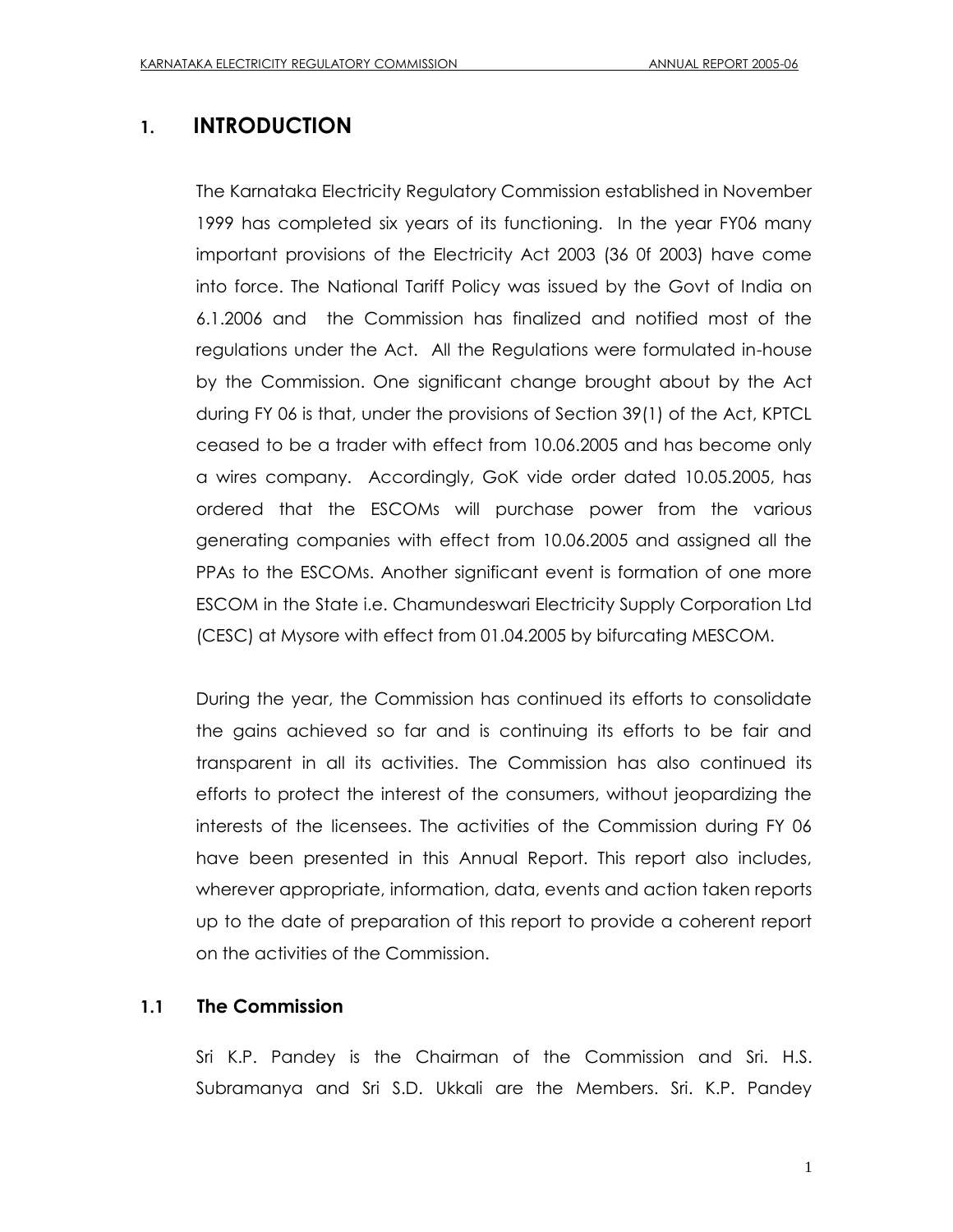assumed charge on 15.12.2004 and Sri. H.S. Subramanya and Sri S.D. Ukkali on 14.07.2003.

# **1.2 The Commission's Office**

 The Commission's Office is headed by the Secretary. Sri Shaik Ahmed, KAS (Selection Grade), assumed charge as Secretary on 07.10.2005 and after his retirement from service on 30.04.2006, the Commission has appointed him as Secretary on contract basis with effect from 03.05.2006. Earlier, Sri I. R. Perumal, IAS was the Secretary from 21.12.2004 to 08.09.2005 and Sri M. Nagaraj, Director (Technical) was in-charge Secretary from 08.09.2005 to 07.10.2005.

The organizational chart of the Commission is given in **Annex- 1.1** 

# **1.3 Commission's Meetings**

 In FY 06, the Commission held 6 meetings and a number of issues were discussed and actions were taken. A number of issues were also decided by circulation of relevant files. In addition, the Commission also held several informal meetings to discuss and sort out various issues.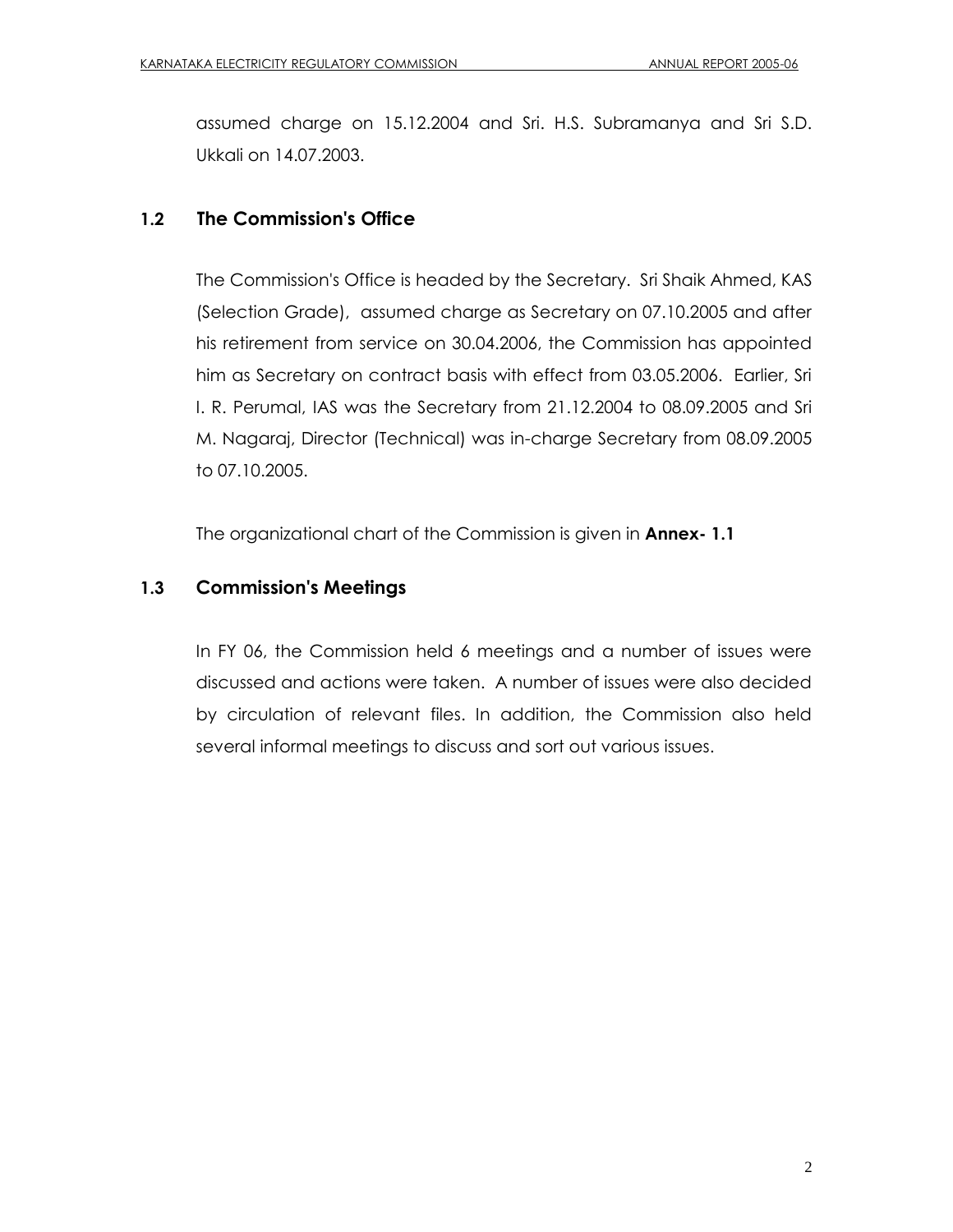# **2. PROGRESS ON WORK PROGRAMME FOR FY06**

#### **2.1 ERC of ESCOMs/KPTCL/Hukkeri Society for FY 06 and FY07**

#### **2.1.1 KPTCL ERC for FY 06**

The ERC filing of KPTCL for FY06 was due on 30.11.2004. But the KPTCL sought time for filing the ERC stating that the KPTCL & ESCOMs have addressed the GoK, to indicate the amount of subsidy available for FY06. After grant of extension of time twice by the Commission up to 31st January 2005, the KPTCL filed the ERC for FY06 on 16.02.2005. The Commission considered the same along with ERC for FY05 and KPTCL was informed on 28.02.2005 to publish a summary of their applications for FY05 and FY06 in the newspapers by 10.03.2005 calling for objections as required under the KERC (Tariff) Regulations.

However, KPTCL filed its amended ERC for FY06 on 28.03.2005 and further provided replies to the preliminary observations of the Commission thereto on 12.04.2005 along with the amended ERC. The Commission informed KPTCL on 20.04.2005 to publish the summary of applications for FY05 and FY06 in the newspapers latest by 30.04.2005. Accordingly the KPTCL published the notices in the newspapers calling for objections within 30 days from the date of the first publication.

#### **2.1.2 ESCOMs ERC for FY 06**

Similarly the ERC filing of ESCOMs for FY06 was due on 30<sup>th</sup> November 2004 while the ESCOMs sought time for filing the ERCs for the same reason stated by KPTCL in the preceding para. After grant of extension of time twice by the Commission up to 31st January 2005, KPTCL/ESCOMs vide their letter dated 28.01.2005 again requested time upto 15.02.2005 for filing the ERCs. The Commission vide its letter dated 17.02.2005, informed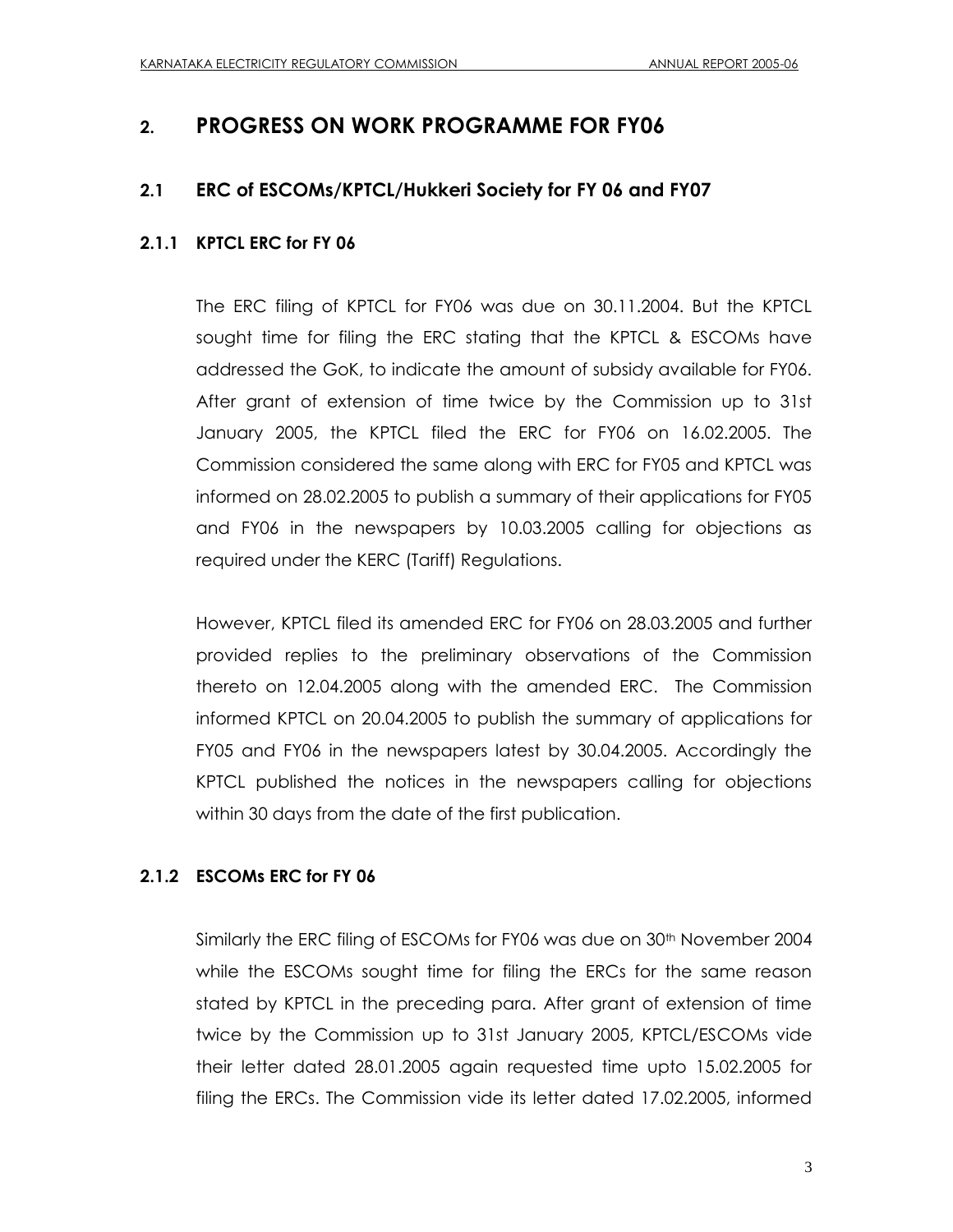the ESCOMs that any deficit arising out of delay in ERC filing for FY06 would not be passed on to the consumers through tariff and that the same has to be borne by the ESCOMs.

The GoK informed the Commission vide its letter dated 21.02.2005, indicating the subsidy allocation for FY06 as Rs.1750 Crs.

All the four ESCOMs filed their ERC for FY06 along with tariff applications to bridge the revenue gap on 31.05.2005. The same were considered as petitions by the Commission and the ESCOMs were informed vide letter dated 01.06.2005 to publish a summary of their ERCs for FY06 & tariff applications, in the newspapers latest by 10.06.2005 calling for objections as required under the KERC (Tariff) Regulations.

Accordingly the ESCOMs published the notices in the newspapers calling for objections. KPTCL/ESCOMs responded to the objections received individually and copies of the replies were also filed with the Commission. Subsequently, the Commission held public hearings in the matter at each ESCOM headquarters and at the Commission"s office. The hearing was attended by representatives of various consumer groups, companies, associations, and institutions besides individual consumers. The Commission examined all the objections received and also took note of the objections raised during the public hearings before issuing the Tariff Order 2005.

#### **2.1.3 Tariff Order-2005**

On the ERC of KPTCL for FY05 & FY06 and that of the ESCOMs for FY06 and relevant tariff applications, the Commission issued the Tariff Order 2005 on 27<sup>th</sup> September 2005. The Commission has not allowed any retail tariff revision in this order but tariffs have been substantially rationalised. A significant feature of this order is that for the first time in the country, the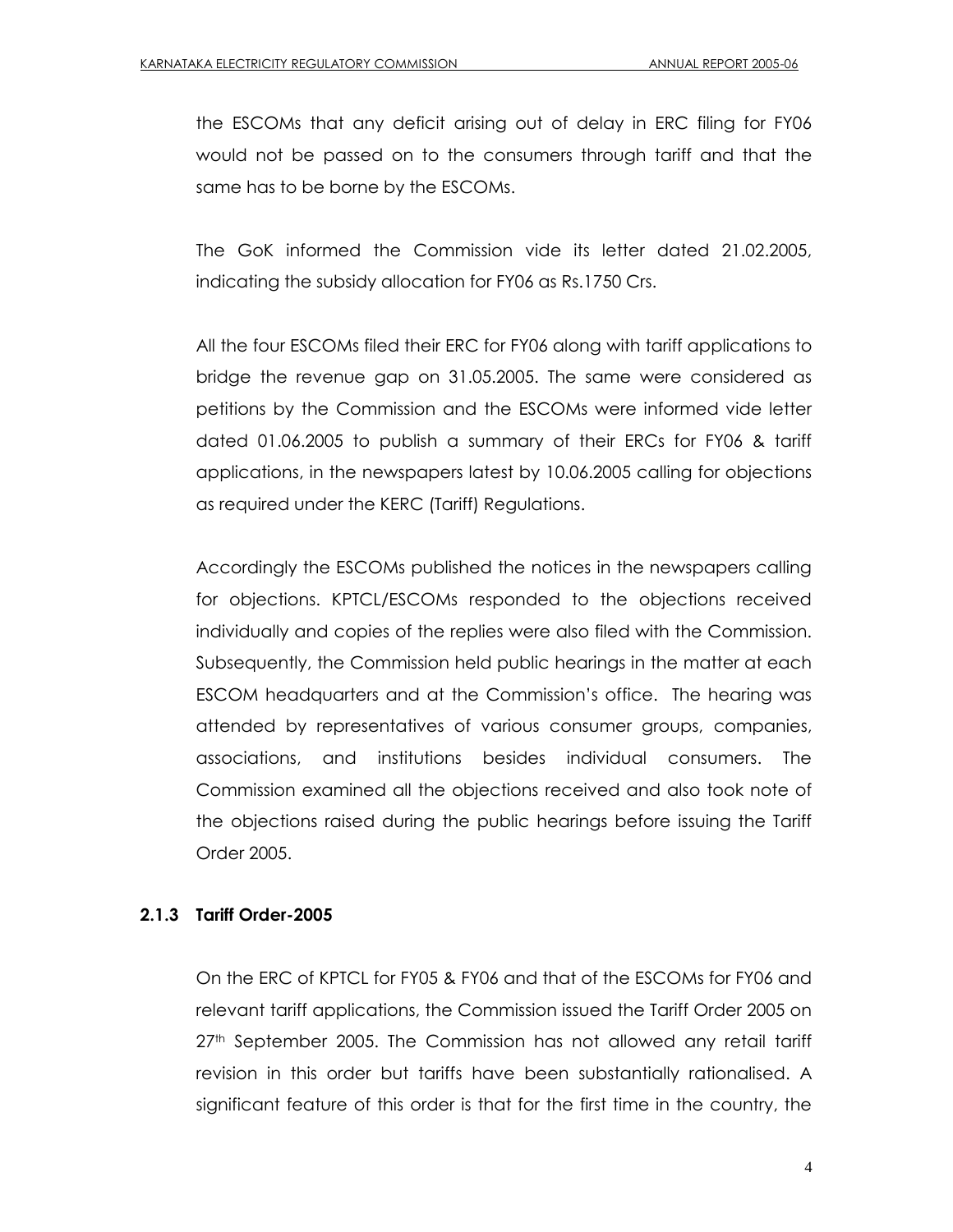Commission has introduced different tariffs for urban centres and rural areas across the state. While the tariffs have been marginally increased for a few categories in a few slabs in Bangalore Metropolitan area and City Corporation areas, the same has been reduced in village panchayat areas while retaining the tariffs at other urban centres. Introduction of different tariffs in the urban centres and rural areas has been widely welcomed by various quarters.

The Commission has also determined tariff in respect of IP sets considering the Govt subsidy and separate tariff without subsidy and has directed the ESCOMs to apply the tariffs without subsidy in case the Govt fails to release the subsidy in advance at the beginning of each quarter. Similarly in the case of Bhagya Jyothi/Kutir Jyothi installations, the Commission has directed the ESCOMs to apply normal tariff as determined by the Commission, in case the Govt fails to release the subsidy in advance. This had to be done to give effect to section 65 of the Electricity Act 2003.

The Commission has accepted the subsidy allocation made by the ESCOMs in their ERC filings for the purpose of release of subsidy by the GoK in FY06, which is as follows:

| <b>ESCOM</b>  | Amount of GoK<br>subsidy allocated in<br>the ERC for FY06<br>(Rs in crs) |
|---------------|--------------------------------------------------------------------------|
| <b>BESCOM</b> | Nil                                                                      |
| <b>MESCOM</b> | 203.02                                                                   |
| <b>HESCOM</b> | 917.82                                                                   |
| <b>GESCOM</b> | 605.46                                                                   |
| Total         | 1726.30                                                                  |

#### **Subsidy Allocation**

The Tariff Order 2005 has come into effect from 10th October 2005.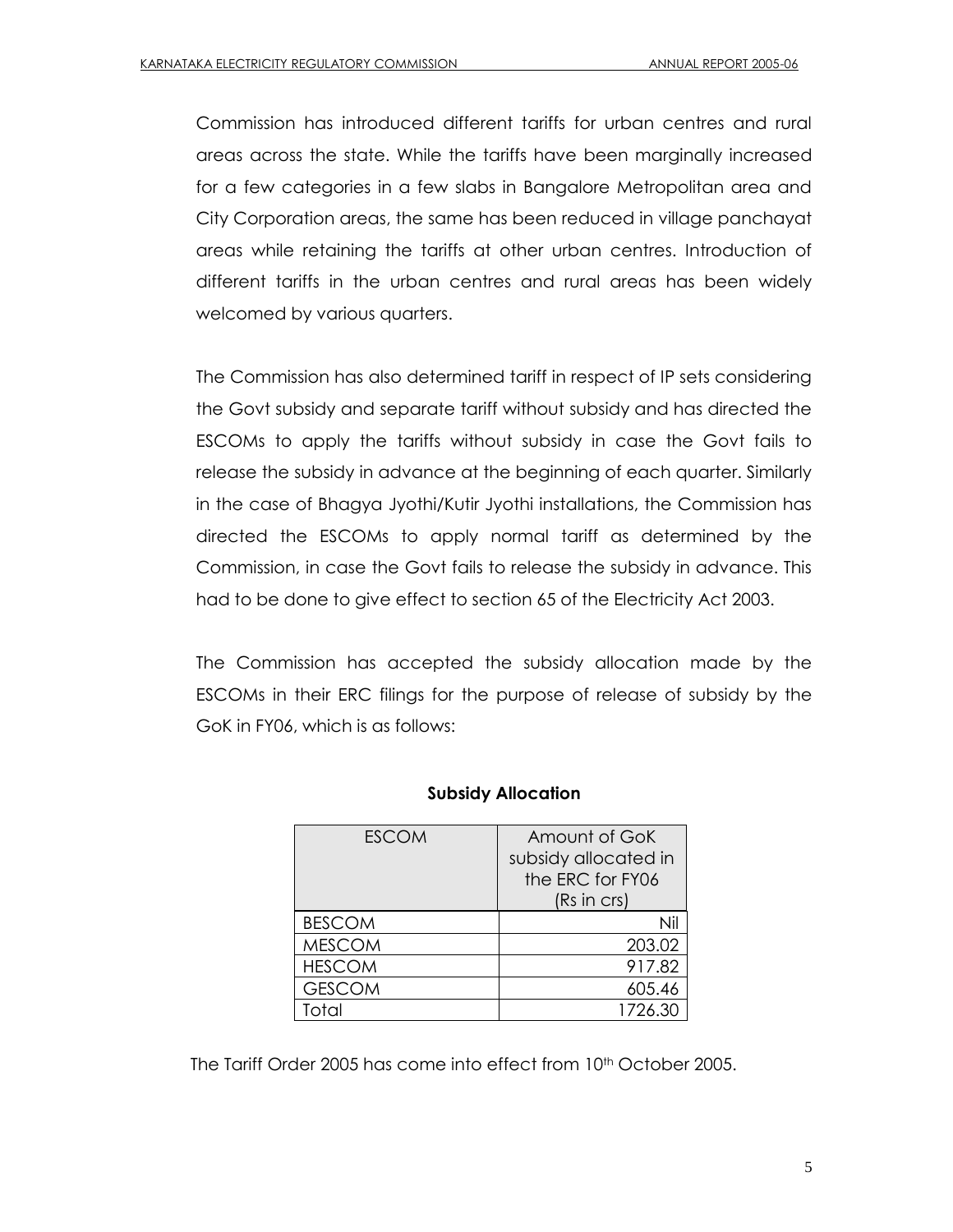# **2.1.4 Split ERC**

The ERC filing of MESCOM for FY06 also included the ERC of CESC. In the Tariff Order dated 27<sup>th</sup> Sep 2005, the Commission had directed the MESCOM and CESC to provide break up details for the ERC and to obtain approval of the Commission for the same. Accordingly, MESCOM & CESC filed their split ERCs and the Commission has approved the split ERC vide order dated 29<sup>th</sup> November 2005.

# **2.1.5 ERC of Hukkeri Co-Operative Society for FY06**

ERC application for FY06 was filed by the Society on  $31<sup>st</sup>$  Dec 2004, which was returned by the Commission with observations on 3rd February 2005. The Society provided compliance to the observations and after issue of the Tariff Order 2005 in respect of the ESCOMs, the Commission issued a separate order in respect of the ERC of the Society on  $8<sup>th</sup>$  Nov 2005, approving the same retail tariff as applicable to the consumers in the ESCOMs area.

# **2.1.6. ERC of KPTCL for FY07 and Tariff application**:

KPTCL filed its ERC for FY 07 on 30th November 2005 along with the tariff application. The Commission communicated its preliminary observations on the filings on 06.12.2005 and KPTCL provided replies to these observations on 15.12.2005. The Commission cleared the application on 16.12.2005 for publication of notice and the same was published by KPTCL on 24th and 25th December 2005 calling for objections.

The ERC filed by KPTCL envisaged a capital investment of Rs. 2700 Crs with a target of commissioning 365 stations at the rate of one station each day during FY 07. As KERC had observed that the financial and physical targets indicated by KPTCL were several times higher than what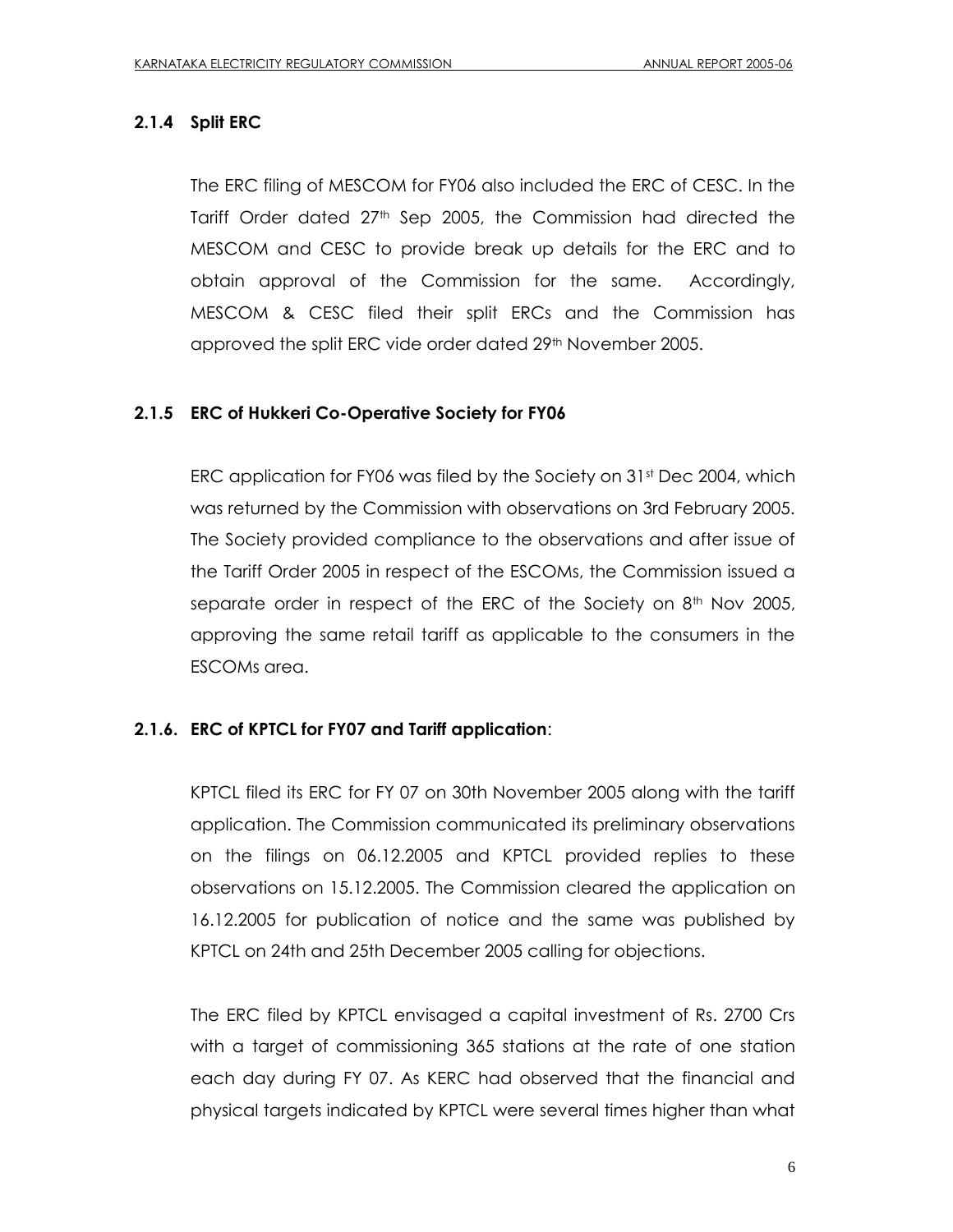KPTCL had achieved historically over the last four years, the Commission took a decision to have the proposals of KPTCL examined by an Expert Committee.

Accordingly, an Expert Committee consisting of Sri B.G. Rudrappa former Chairman K.E.B., Sri H.R. Gopal, former Member KERC, Sri P.S. Jagannatha Gupta, Retired CEE KPTCL. Sri V.M. Chandre Gowda, Director (Technical) KPTCL was formed. Technical Director KERC was the convener. The Committee reviewed the Capital Expenditure programme of KPTCL for FY 07 in detail and following recommendations were made:

- a. All ongoing works should be completed on priority during FY 07.
- b. All augmentation works should be completed on priority.
- c. Capital expenditure shall be restricted to Rs. 1755 Crs.

The Commission conducted the Public Hearing on the ERC/Tariff application on 21st March 2006. After considering the views and suggestions from the public, stakeholders and the recommendations of the Expert Committee, the Commission issued the Tariff Order on KPTCL's ERC and Tariff application for FY 07 on 7th April 2006.

In the said order the transmission tariff has been retained at the same level of 19.42 Ps/unit as in the previous year, while the transmission loss has been approved at 4.06% for FY07 as against 4.18% in the previous year.

# **2.1.7 ERC of ESCOM/Hukkeri Society for FY07**

ESCOMs have filed their ERCs and Tariff filing for FY 07 during  $2<sup>nd</sup>$  week of May 2006, which has been taken up for validation by the Commission. Hukeri society has also filed its ERC for FY07. The applications are under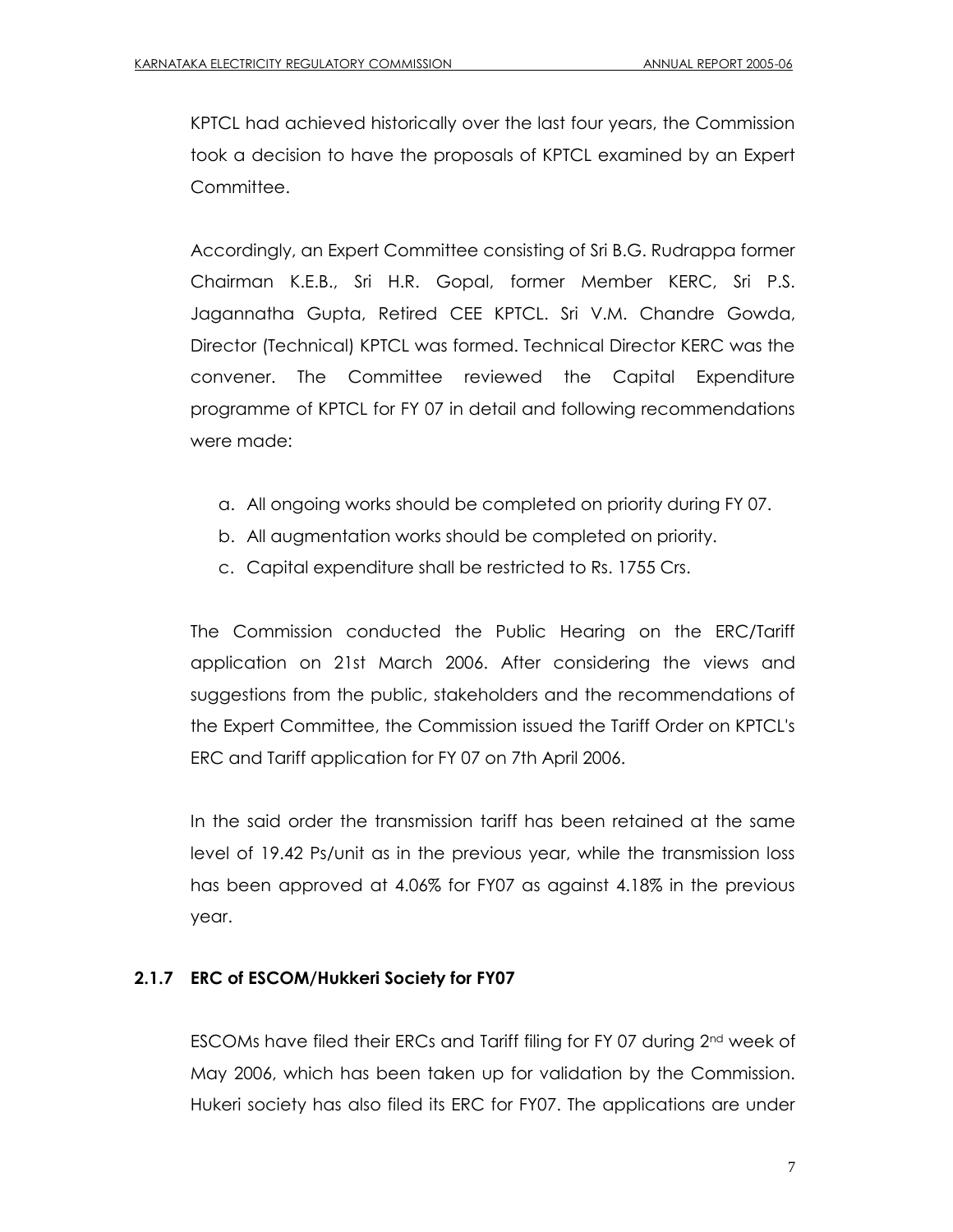preliminary verification and the Commission will issue orders on these applications in due course after following the prescribed procedure.

# **2.1.8 Standard Power Purchase Agreement Formats in respect of purchase of power from various categories of NCE projects**

In KERC Order dated 18.01.2005 the Commission had determined tariff in respect of various categories of NCE projects. In the said Order the Commission had also directed KPTCL to file draft standard PPAs in respect of the NCE projects considering various suggestions made by the IWPA during the public hearing on NCE tariffs. Accordingly, KPTCL had filed the draft Standard PPAs. In order to elicit the views of all the stakeholders and experts a public hearing in this regard was arranged on 4th July 2005. After considering the comments and views of various developers, stakeholders etc, the formats have been standardized and order in this regard was issued by the Commission on 18.08.2005. Subsequently certain amendments to the standard PPA format were issued on 1st Dec 2005. Thus the PPAs in respect of NCE projects have been standardized and the same is being followed.

# **2.2 Regulations, Codes and Standards**

Amendments to a number of Regulations already issued during the previous year/s were notified during the year as indicated below:

# **2.2.1 Amendment to KERC (Recovery of Expenditure for Supply of Electricity) Regulations, 2004**

In view of the difficulties in implementing certain provisions of the said regulations, distribution licensees/consumers approached the Commission to incorporate certain modifications to remove the difficulties. The Commission reviewed the issues raised by the distribution licensees/consumers in detail and three amendment orders were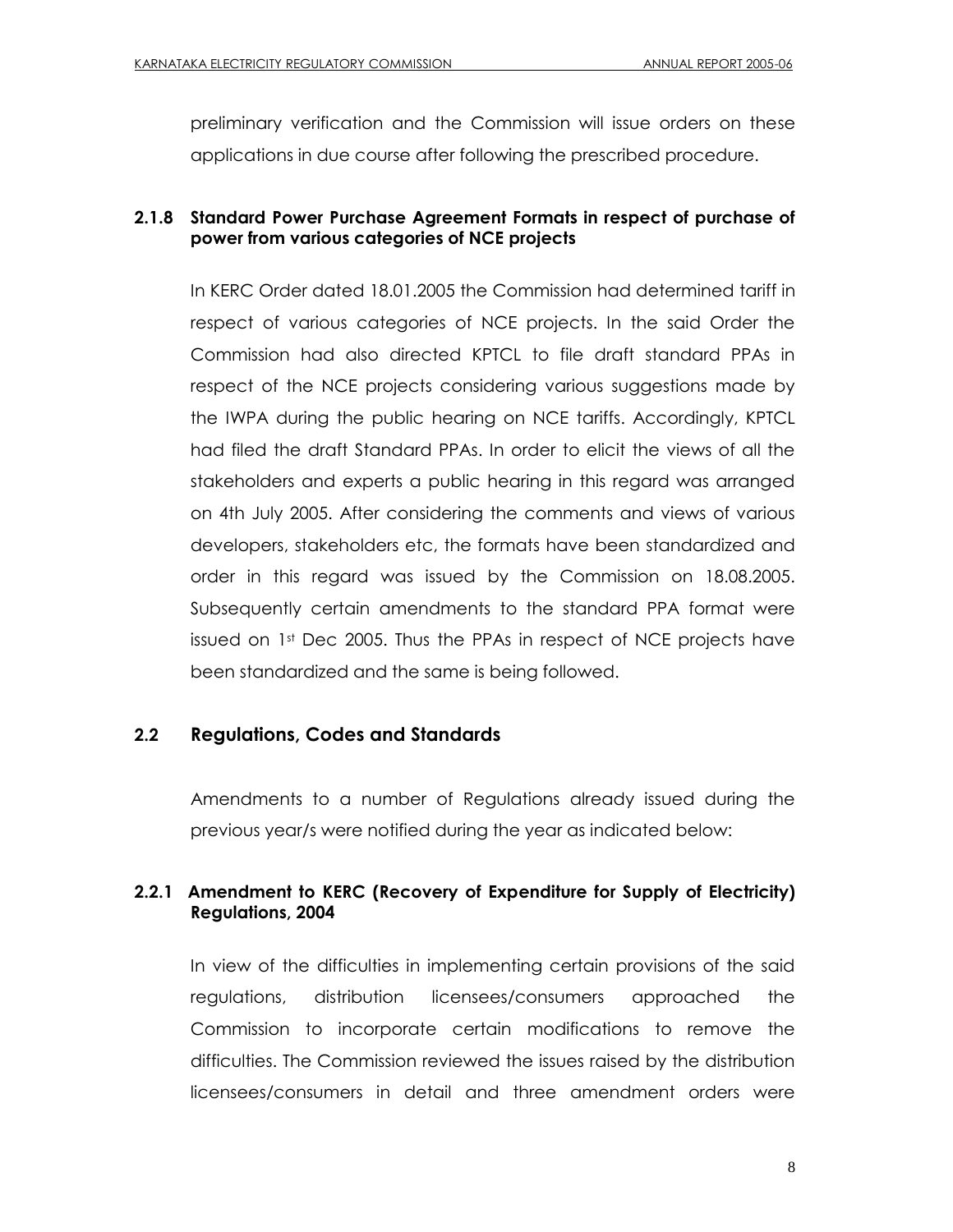notified in respect of the Recovery of Expenditure Regulations 2004 on 12th May 2005, 25th August 2005 and 19th January 2006.

#### **2.2.2 Karnataka Electricity Grid Code 2005**

Electricity Act 2003 mandates the State Regulatory Commissions to specify Electricity Grid Code. Accordingly a draft Grid Code was prepared and circulated among all stakeholders, and experts in power sector inviting comments/suggestions. After receipt of such comments/suggestions, the Commission finalized the Electricity Grid Code -2005, and notified the same on 26.12.2005.

#### **2.2.3 Amendment to Tariff Regulations, 2004**

Consequent upon the issue of Tariff Policy by GoI on  $6<sup>th</sup>$  January 2006, certain amendments to KERC (Tariff) Regulations 2000 were found to be necessary. Accordingly draft amendments were issued during February 2006 calling for objections, views and suggestions from the stakeholders/ experts. After considering the views/suggestions of the stakeholders and experts, amendment to KERC (Tariff) Regulations 2000 were issued vide Order no. B/12/01 dated 29.03.2006. The main features of the amendments are as follows:

- a. ESCOMs have been allowed to file their ERCs without insisting on subsidy commitment letters from the Government.
- b. Depreciation rates at the rates prescribed by CERC have been adopted instead of rates specified by GoI in 1994.
- c. Advance against depreciation, to the extent required for debt servicing is allowed.
- d. Return on Equity at 14% has been allowed in place of 12% allowed in the earlier Tariff Order.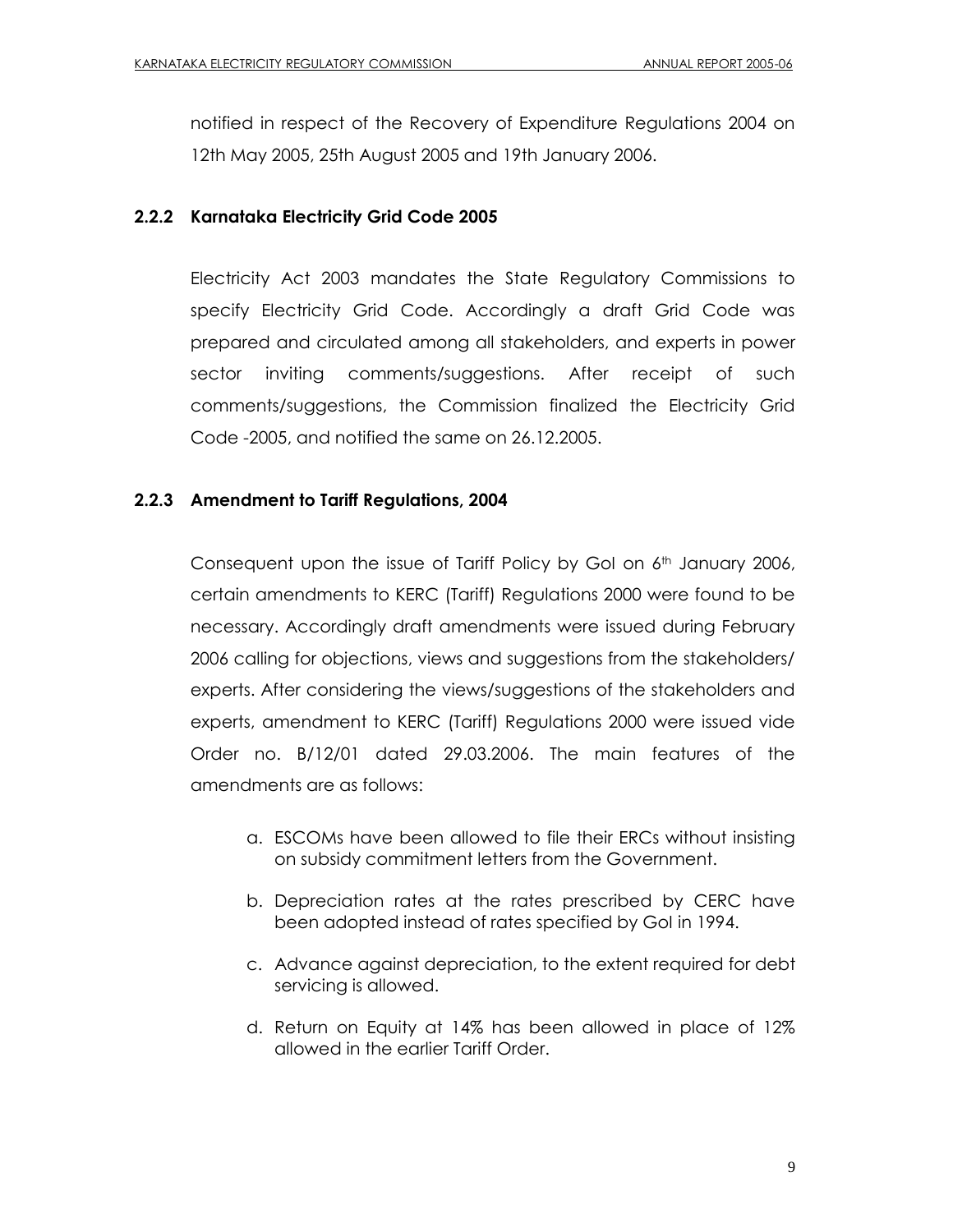# **2.2.4 Amendment to Open Access Regulations**

The Commission had notified the KERC (Terms and Conditions of Open Access) Regulation, 2004 on 24.11.2004 under the provisions of Electricity Act, 2003. In order to comply with the National Electricity Policy, Electricity Rules and the Tariff Policy issued by GoI, apart from difficulties expressed by certain stakeholders in implementing certain clauses in the Regulations, KERC issued certain draft amendment to KERC (Terms and Conditions of Open Access) Regulation, 2004, inviting comments from stakeholders. In response, only KPTCL and BESCOM have furnished comments. After review of these comments, the Commission has issued the Amendment order on 31.05.2006. In the said amendment, the Commission has adopted the cross subsidy surcharge formula as given in the Tariff Policy.

#### **2.2.5 Model conditions of supply**

As per clause 7.1 of KERC (Conditions of License for ESCOMs) Regulations 2004, the Distribution Licensees shall submit a draft "Model conditions of supply" along with draft "Standard Agreement" to the Commission for approval within 3 months of the Conditions of License coming into force. To facilitate the Distribution Licensees in this regard, the Commission prepared the draft of "Model Conditions of supply" and circulated the same to the licensees and other stakeholders for obtaining their views/comments. A few stakeholders including ESCOMs sent their comments on the said draft. Some of the important issues covered under the "Conditions of Supply" are:

- a. System and Classification of supply
- **b.** General procedure for arranging supply
- **c.** General Wiring Conditions
- **d.** Power factor of installations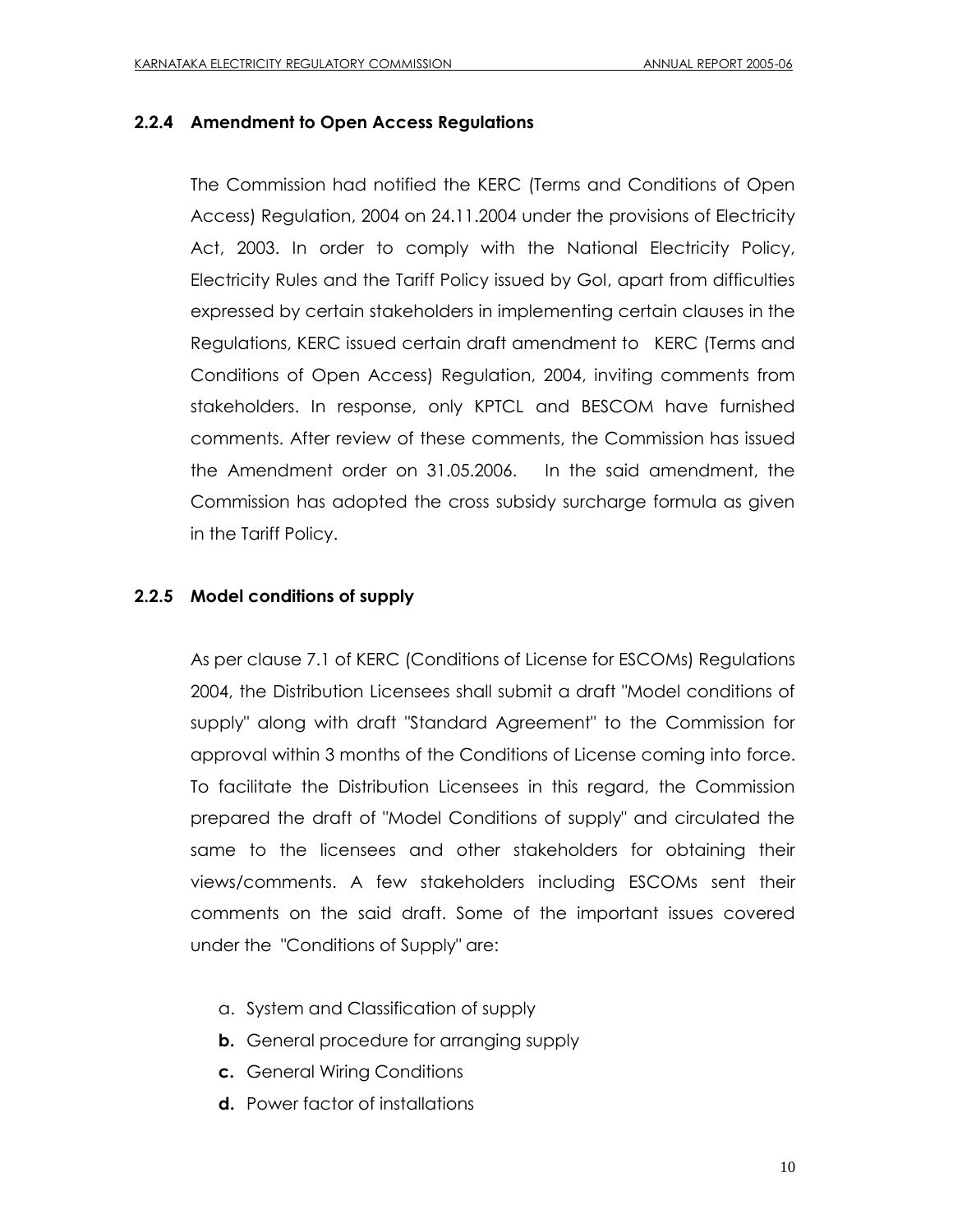- **e.** Metering and power supply charges
- **f.** Rating of installations
- **g.** Appeals etc

After considering the comments and views from the Licensees and other stakeholders the Commission has approved the "Conditions of Supply" on 31.05.2006.

# **2.3 KPTCL"s Load Forecast**

As indicated in the previous Annual report, the report on "Demand Forecast, Demand Supply Scenario and Perspective Plan for the state of Karnataka for the 10th and 11th Plan Period" filed by KPTCL was returned by the Commission in January 2005 with directions to revise the load forecast such that the load forecast is linked to the business plan of the utilities with due firm commitment from the GoK. However, KPTCL is yet to furnish the revised load forecast report and the matter is being pursued.

# **2.4 Cost of Service (CoS) Studies**

Since the Electricity Act, 2003 indicates determination of tariff on the basis of cost of Supply, the Commission had directed ESCOMs to institute necessary studies for implementation of CoS models in order to determine the retail tariff in a scientific manner. BESCOM has initiated a study with the assistance of the Consultants and a presentation was also made by the BESCOM before the Commission on  $19<sup>th</sup>$  January 2006. The Commission directed the BESCOM to include CoS models in their ERC/tariff filings and also informed other ESCOMs to follow suit. However, none of the ESCOMs came out with CoS models in their ERC filings for FY06 and the Commission also decided to continue with the average cost of supply while determining the tariffs in the Tariff Order 2005 in view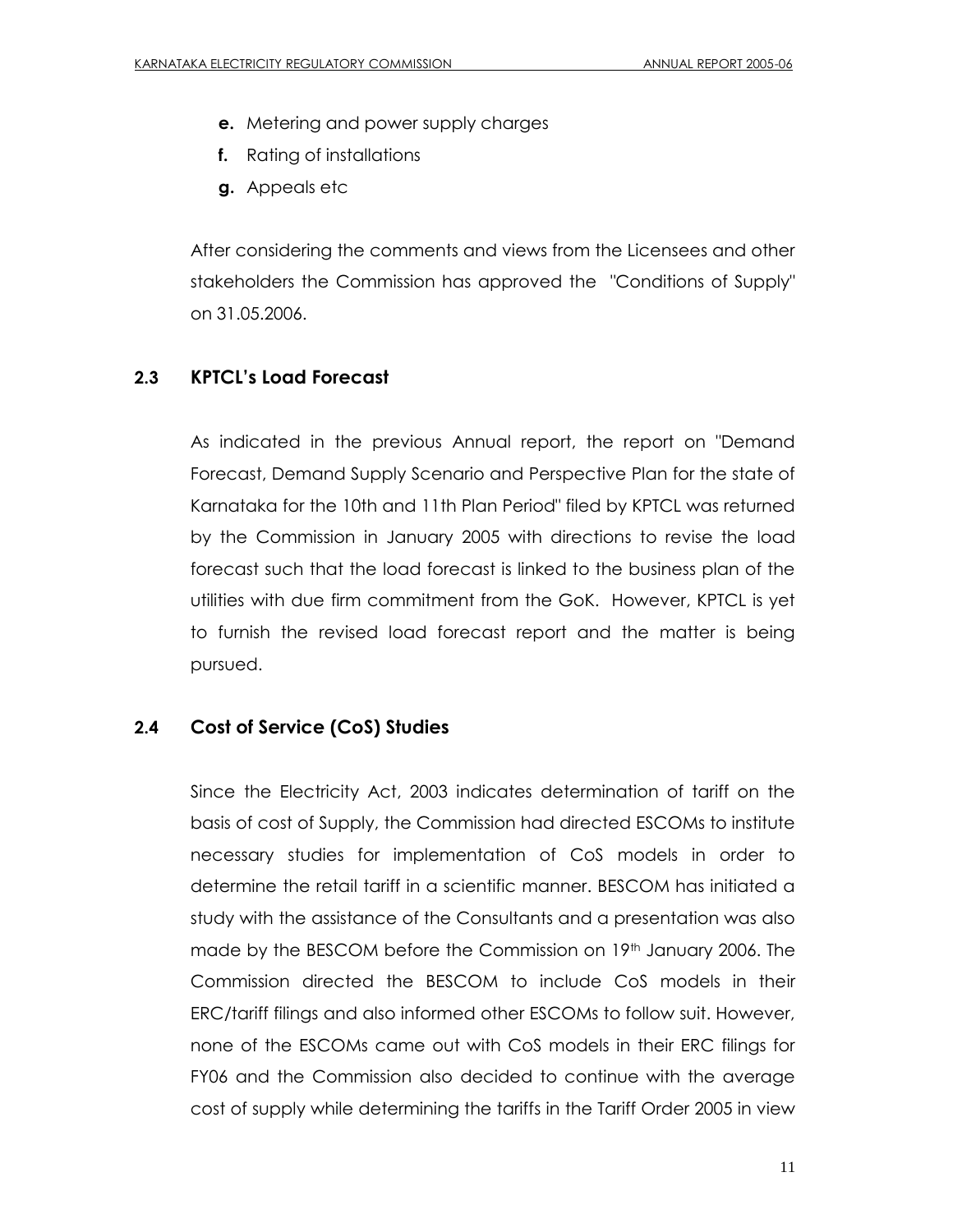of cross subsidies involved. CoS model has not been included by the ESCOMs in the ERC for FY07 also.

# **2.5 Order on Additional Fixed charges of Tanir Bhavi Power Company (TBPCL):**

KPTCL had filed an application before the Commission on 7-8-03 for approval of enhancement of BST and retail supply tariff consequent on allowing US \$ 0.04 per KWh towards fixed charges payable to Tanir Bhavi Power Company Limited (TBPCL) (now GMR Ltd.,) as per Arbitral award dated 19.05.2003. The Commission had disposed of the said application, along with three other applications by a detailed order vide tariff Amendment Order 2003 issued on 15.12.2003. In the said order, the Commission had decided not to allow the additional fixed charges of TBPCL as a pass through in the Tariff. KPTCL/ESCOMs had filed an appeal against this order in the Hon"ble High Court of Karnataka in MFA-481 of 2004. The Hon"ble High court accepted the appeal and vide its judgment of 22.12.2005 set aside the impugned order passed by the Commission and had remitted the matter for re-decision by the Commission.

Accordingly, the Commission held proceedings for re-decision in the matter. Objections were invited on the application, a public hearing was held on 27.02.2006 and the Commission issued the order in this regard on 20th April 2006. In the said order the Commission has again decided not to allow the additional fixed charges for pass through to the consumers in the tariff.

# **2.6 Introduction of Multi Year Tariff (MYT)**

The National Tariff Policy has mandated implementation of MYT for tariffs to be determined from 01.04.2006 onwards. In pursuance of the tariff policy, the Commission issued draft regulations on terms and conditions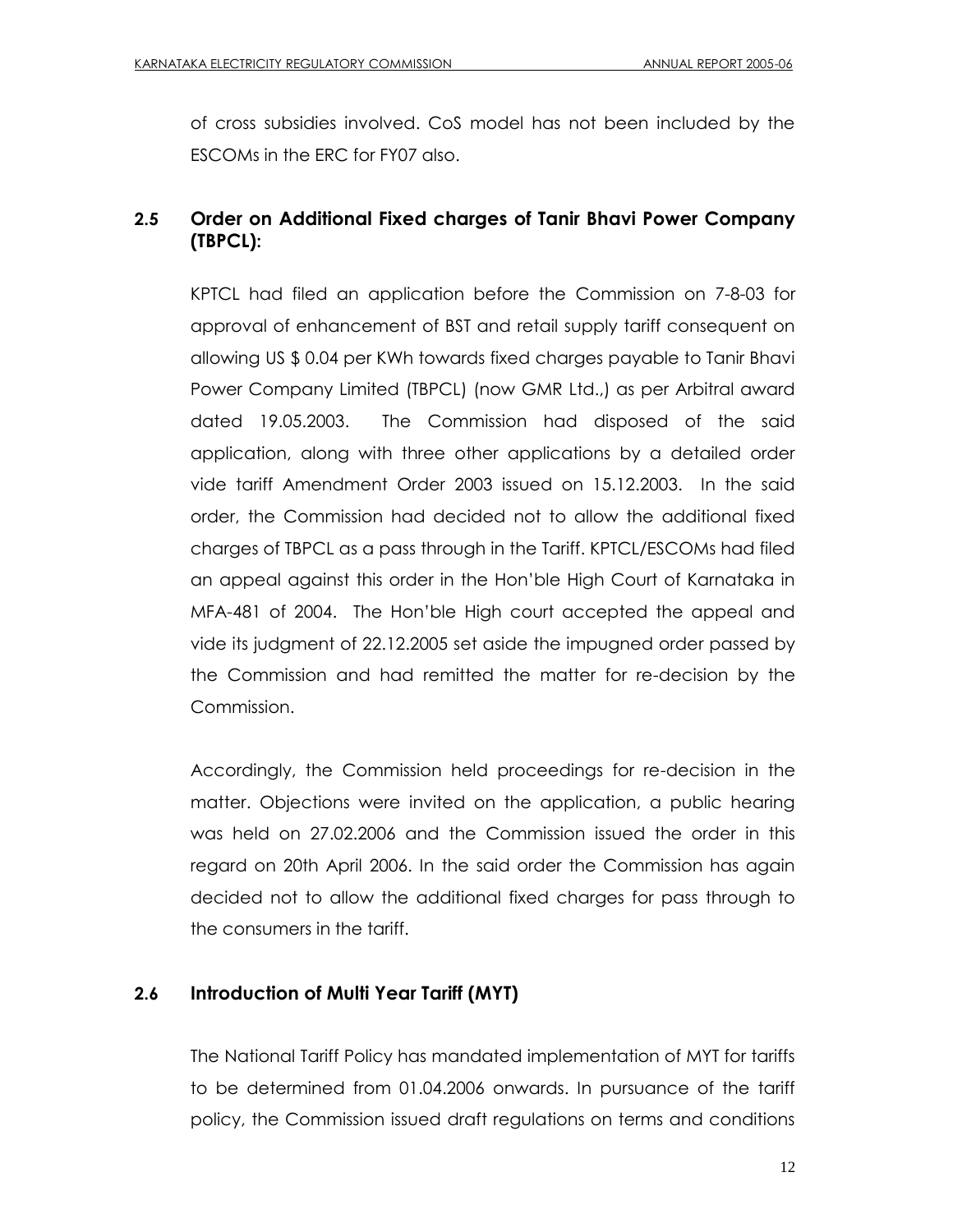of transmission and distribution tariff under MYT framework, and invited comments from the stakeholders and experts on 19<sup>th</sup> January 2006. Considering the comments and views received in the matter, the Commission has finalized and issued these Regulations on 31.05.2006. According to these Regulations, MYT approach will be implemented in the state from 01.04.2007 and the first control period would be a 3-year period. Under the MYT framework, the Commission will determine the transmission tariff, year wise, for each year of the control period at the beginning of the control period itself. In the case of retail consumer tariff, the ERC/ARR for the control period of the ESCOMs would be approved by the Commission at the beginning of the control period, while the ESCOMs are required to file their application for retail tariff determination in each year. The KPTCL and the ESCOMs are required to make their first ERC filing under the MYT approach in November 2006.

# **2.7 Discussion paper on "Harnessing Captive power generation" in the State**

As envisaged in the National Electricity Policy and the Tariff Policy, surplus capacity available in captive generation should be harnessed to meet the shortages. Therefore, there is a need to propose an appropriate commercial arrangement between the licensee and the captive generator for harnessing spare capacity of CPPs. In this direction, KERC has brought out a discussion paper in April 2006 titled **"**Harnessing Captive power generation" duly inviting comments /suggestions from all stake holders by 31.05.2006. After receiving the comments/views, the Commission would finalise the order in due course.

# **2.8 Action plan for implementation of Intra-State ABT**

In view of the substantial improvement in the grid discipline noticed after the implementation of the Inter state ABT, and as envisaged in the National Electricity Policy, the Commission has proposed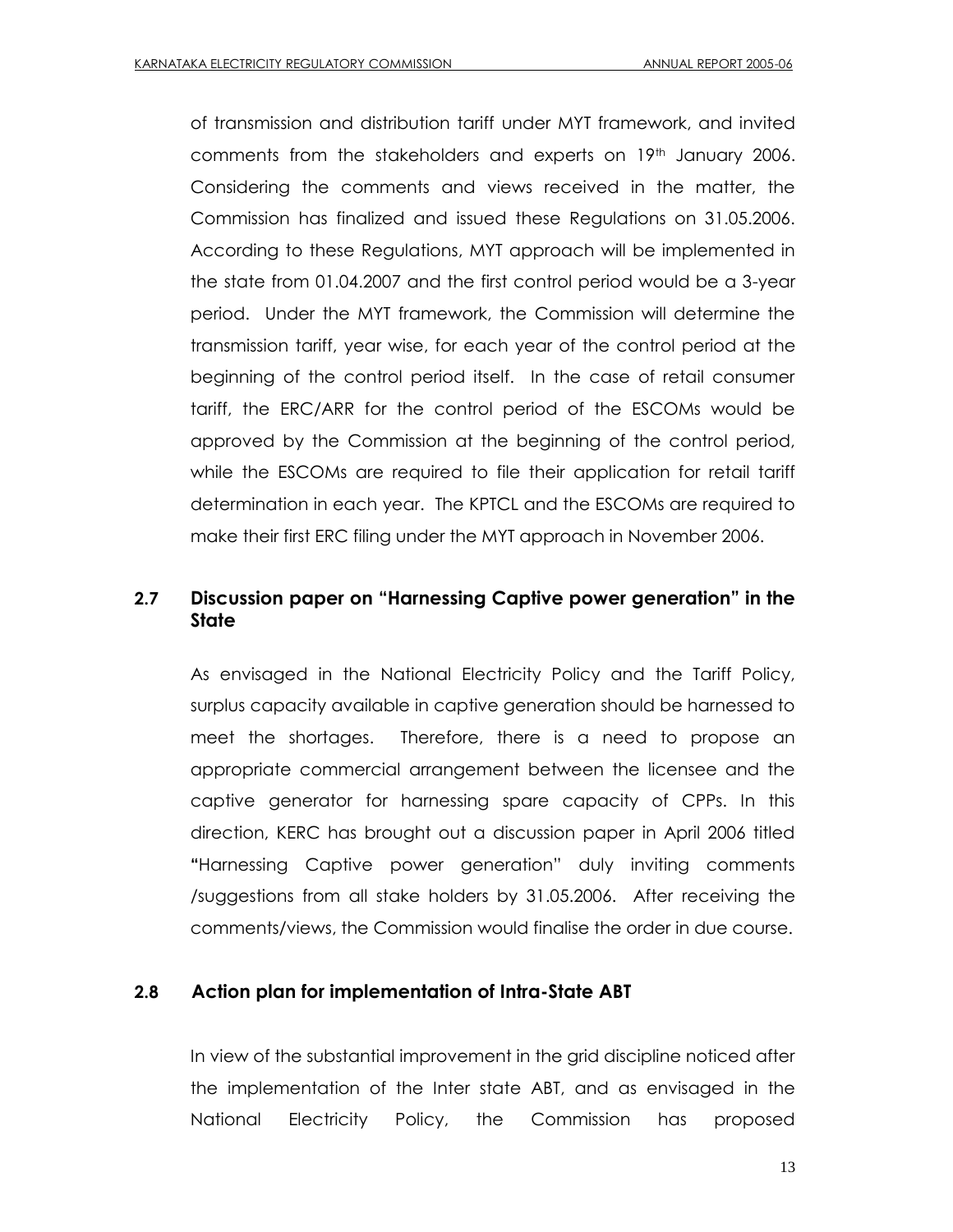implementation of intra-state ABT in the state. In this regard, the Commission has issued a paper titled "Action plan for implementation of Intra-State ABT" during December 2005 inviting comments and suggestions from the stakeholders and experts. Responses have been received from various stakeholders /experts and after considering the same, the Commission will issue the order in due course. The Commission has proposed implementation of the intra-state ABT in a phased manner as follows:

# **Phase 1:**

#### **By the end of June 2006**

- $\triangleright$  Providing ABT compliant meters at all interface points including generating stations.
- $\triangleright$  Impart necessary training.

# **By the end of September 2006**

Establishing suitable communication network for recording data on real time basis with corporate office ESCOMs/SLDC.

# **By the end of December 2006**

Setting up of ALDCs in each ESCOMs/Hukkeri Society and up gradation of SLDC

# **October 2006 to March 2007**

- $\triangleright$  Proxy Implementation. Generators and Licensees to comply with ABT based availability and drawal schedules for half an hour.
- ▶ RLDC / SLDC/ALDC to co-ordinate on real time data management.
- Senerators and Licensees need not pay as per ABT billing.
- ABT based daily accounting and billing for half an hour.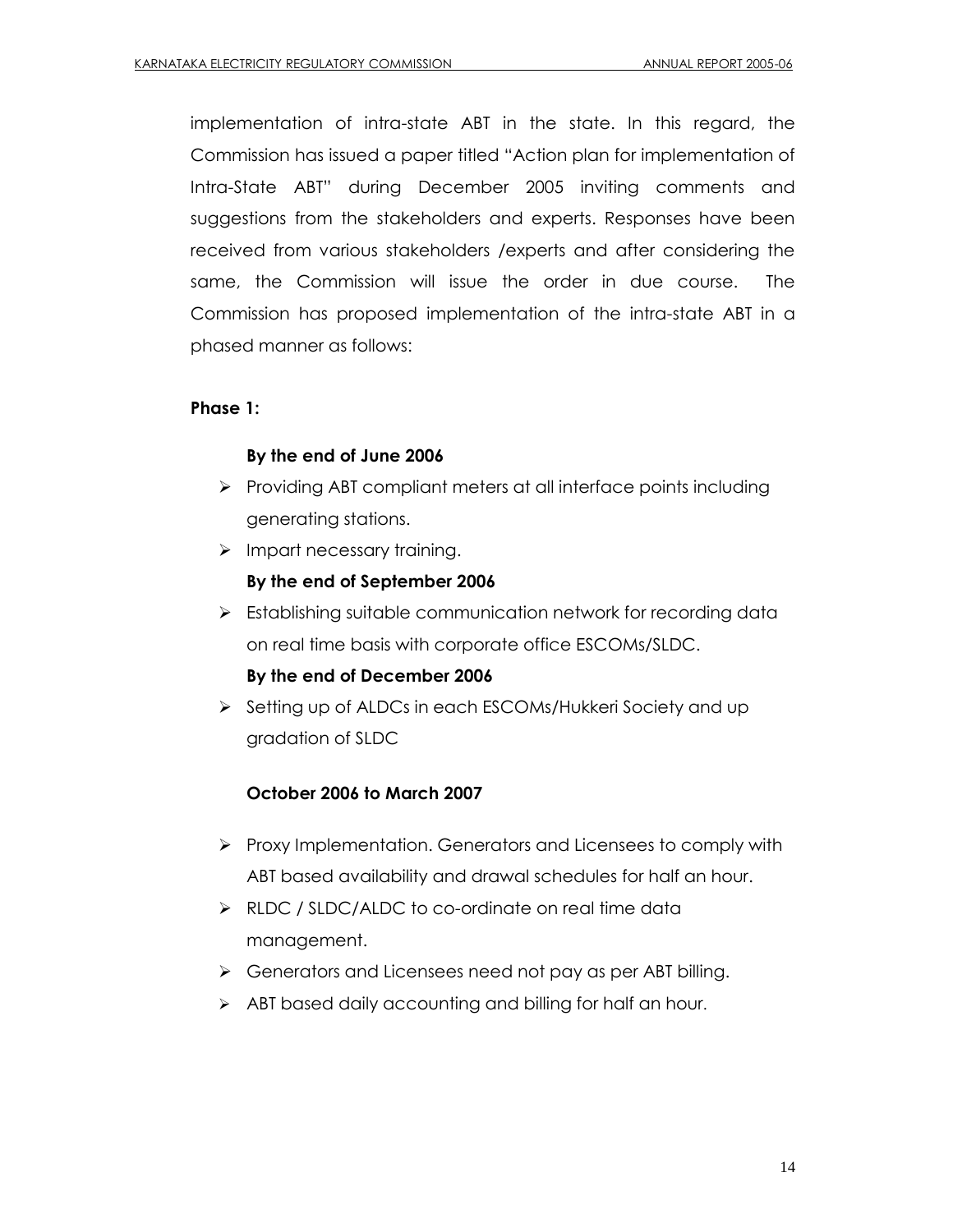#### **Phase 2:**

#### **April 2007 to September 2007**

 Generators / Licensees to pay ABT charges on half an hourly basis.

#### **Phase 3:**

#### **October 2007 onwards**

 $\triangleright$  Final Implementation of Intra-State ABT.

# **2.9 Introduction of Competition in Retail tariff:**

As mandated in Section 66 of Electricity Act 2003, the Commission felt the need for introduction of competition in retail supply of power. With this end in view, Commission issued a discussion paper on Introduction of competition in Retail supply during August 2005 and invited comments and suggestions on the following:

- a. Should the distribution and retail supply business be separated? If so, should the retail supply business be introduced in phases and what should be the time frame ?
- b. How far the introduction of retail supply business would benefit the consumers?
- c. NEP has defined the minimum area for a second distribution licensee. If retail supply is segregated from wires business, what should be the minimum area?
- d. What are the other alternatives for introducing competition in retail supply of electricity in the existing scenario?
- e. With distribution and supply segregated should the existing consumers be made to pay full cross-subsidy to cover the existing level of cross subsidy or allow them to pay cross subsidy at reduced rates and eliminate the cross subsidy over a given time frame?

Some of the experts advocated introduction of competition in retail supply business. After considering the responses, the Commission took a view that, to bring about real competition in power sector, distribution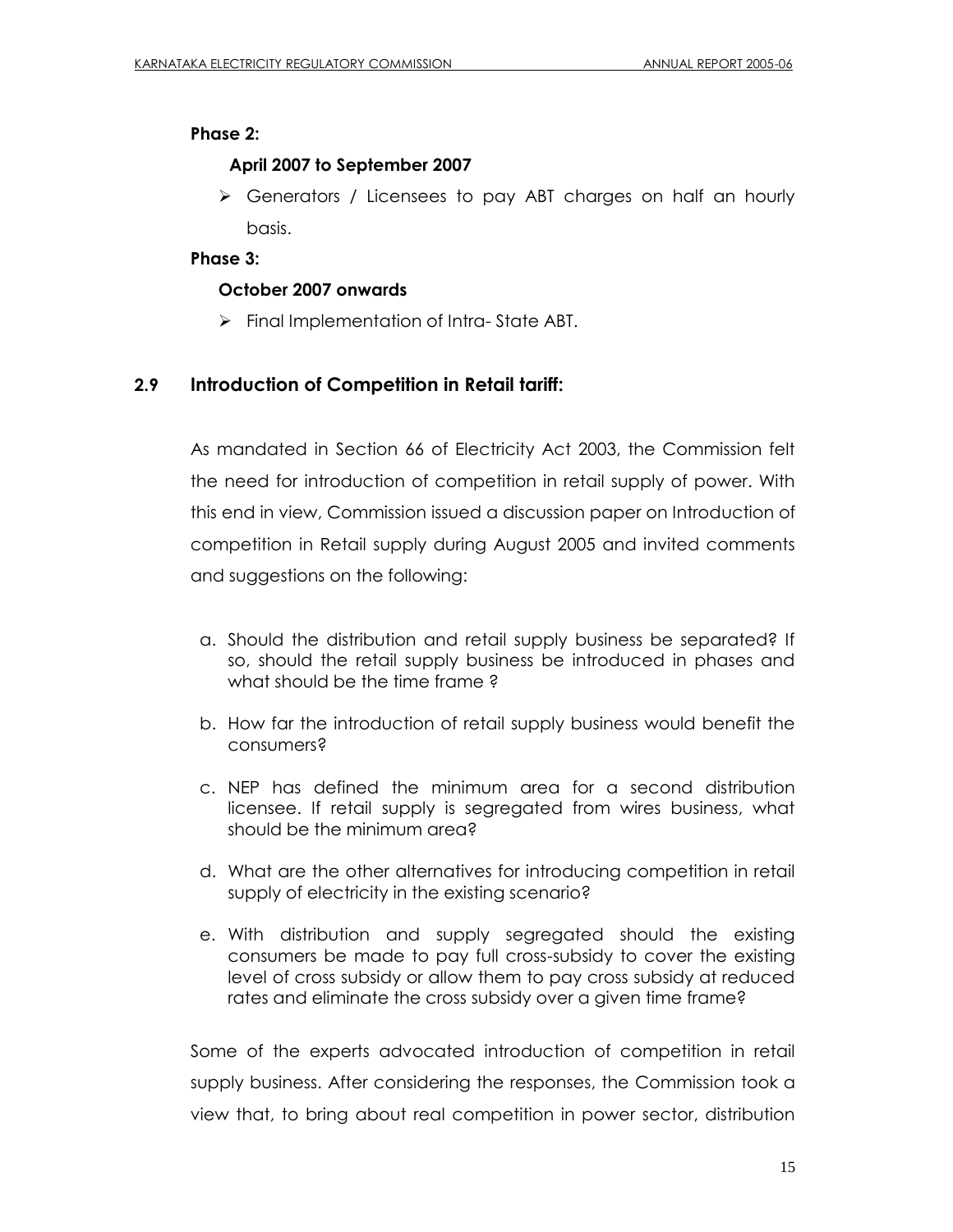wire business and retail supply business have to be separated as this would result in multiple suppliers leading to competition and choice for consumers. It was also felt by the Commission that, separated wires business owned by a Government company would enable nondiscriminatory open access to generators, suppliers and consumers.

In this context, the Commission has addressed a letter to MoP, on 3rd January 2006, requesting the Govt to examine the issue further and to amend the Electricity Act appropriately to bring about competition in retail supply.

# **2.10 Approval of Power Purchase Agreements**

#### **2.10.1 PPAs of Non-conventional power projects**:

During FY06, the Commission received 62 PPAs pertaining to different non-conventional energy projects as detailed below:

| Type of project | <b>PPAs</b> | Number of   Capacity in MW |
|-----------------|-------------|----------------------------|
| <b>Biomass</b>  |             |                            |
| Co-generation   |             |                            |
| Mini hydel      |             | 10                         |
| Wind            | 61          | 194.05                     |
| Total           | ムク          | 204.05                     |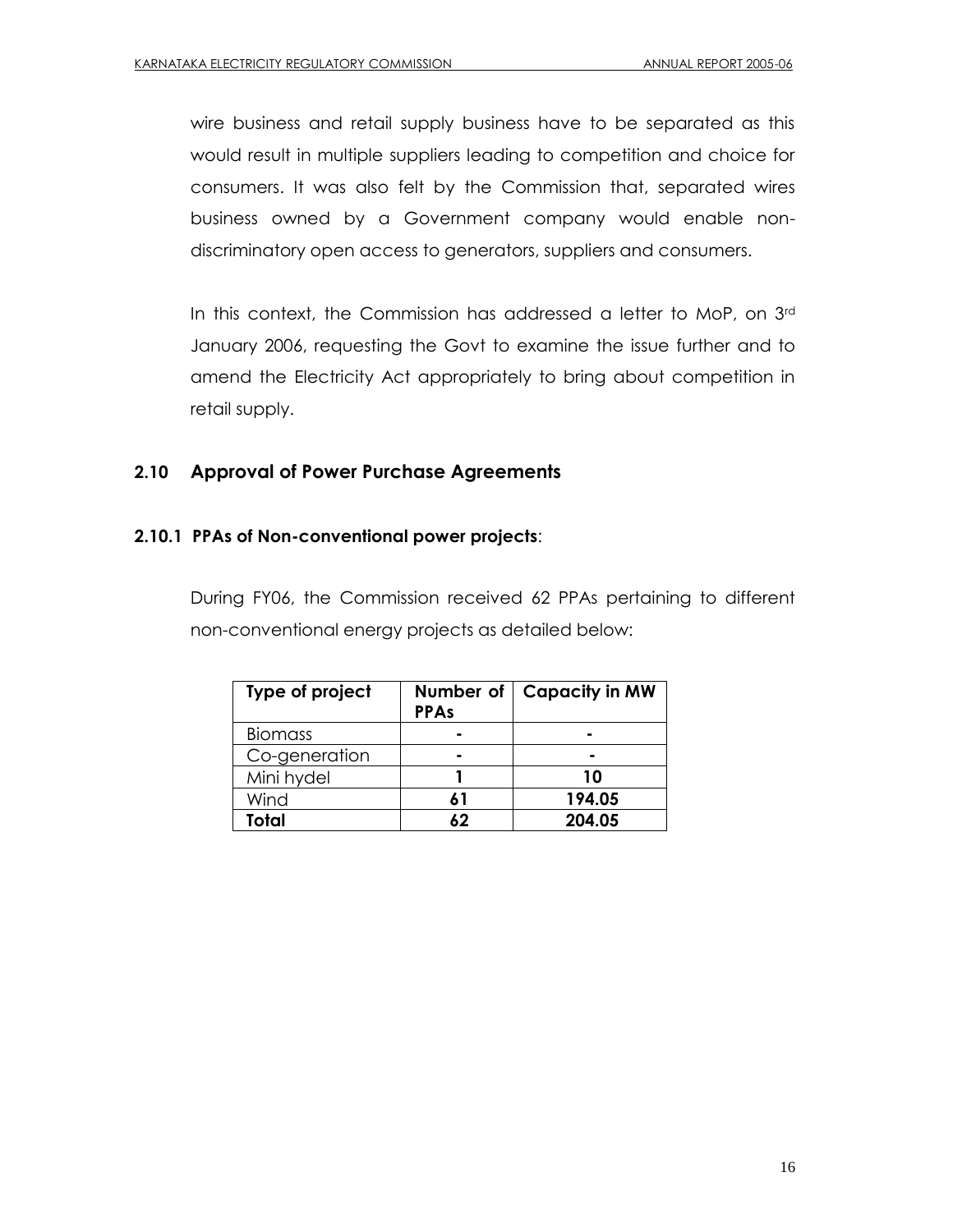# **3.0 REVIEW OF LICENSEE'S OPERATIONS**

The Commission has conducted review meetings with ESCOMs as follows during FY06:

| Name of ESCOM | Date of Review Meeting                   |
|---------------|------------------------------------------|
| <b>GESCOM</b> | 19th December 2005 at Gulbarga           |
| CFSC.         | 13 <sup>th</sup> February 2006 at Mysore |

The Agenda discussed in the review meetings with the ESCOMs generally were as follows:

- 1. Power supply position
- 2. Energy Auditing & Loss reduction
- 3. Automatic Meter Reading (AMR) of HT installations
- 4. Commercial Loss reduction and Vigilance activities
- 5. Revenue collection and Arrears position
- 6. Capital Investment Programme
- 7. MIS
- 8. Accidents and Remedial measures
- 9. Assessment of IP set consumption
- 10. Distribution transformer failures
- 11. Status of interface metering
- 12. Performance of GVPs

Minutes of the meetings were drawn and followed up by the Commission with the ESCOMs for compliance.

# **3.1 Reporting Formats for Performance Evaluation and Benchmarking**

In order to establish baseline values in respect of some important parameters to assess and evaluate the performance of the ESCOMs, the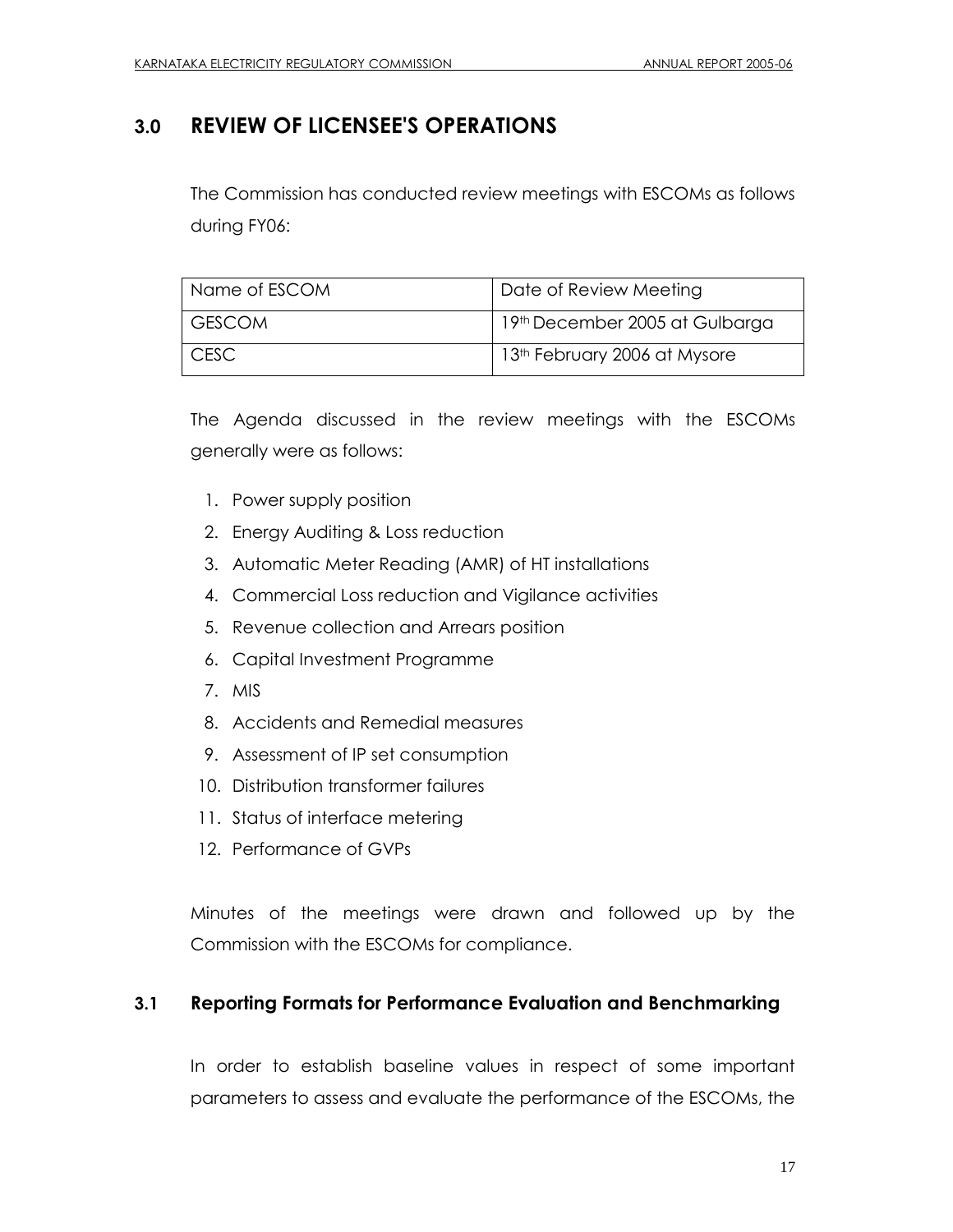Commission had finalized Monthly and Quarterly Reporting Formats in consultation with the ESCOMs. The data as per the format is being furnished by the ESCOMs monthly/quarterly.

Status of data received from the ESCOMs is furnished in the following Table:

| <b>Name of ESCOM</b> | <b>Monthly Format</b>  | <b>Quarterly Format</b>                 |
|----------------------|------------------------|-----------------------------------------|
| <b>BESCOM</b>        | Furnished up to Mar 06 | Furnished up to IV<br>Quarter of FY 06  |
| <b>MESCOM</b>        | Furnished up to Jan 06 | Furnished up to IV<br>Quarter of FY 06  |
| <b>HESCOM</b>        | Furnished up to Mar 06 | Furnished up to IV<br>Quarter of FY 06  |
| <b>GESCOM</b>        | Furnished up to Dec 05 | Furnished up to III<br>Quarter of FY 06 |
| <b>CESC</b>          | Furnished up to Mar 06 | Furnished up to IV<br>Quarter of FY 06  |

**As on 05.06.2006**

The reports are reviewed and comments are being sent to ESCOMs regularly by the Commission. These reports are also discussed in the periodical review meetings with the ESCOMs. Data furnished by the ESCOMs is made available on KERC web site.

# **3.2 Computerization and MIS in KPTCL/ESCOMs**

The Commission is closely following up the Computerization and MIS programme of KPTCL and ESCOMs. The status of computerization and MIS in various ESCOMs is as follows:

# **a) KPTCL:**

KPTCL has installed MS Exchange Project as the software for project management. KPTCL has initiated action to develop necessary software for consolidation of various reports received from all divisions under MS Exchange project.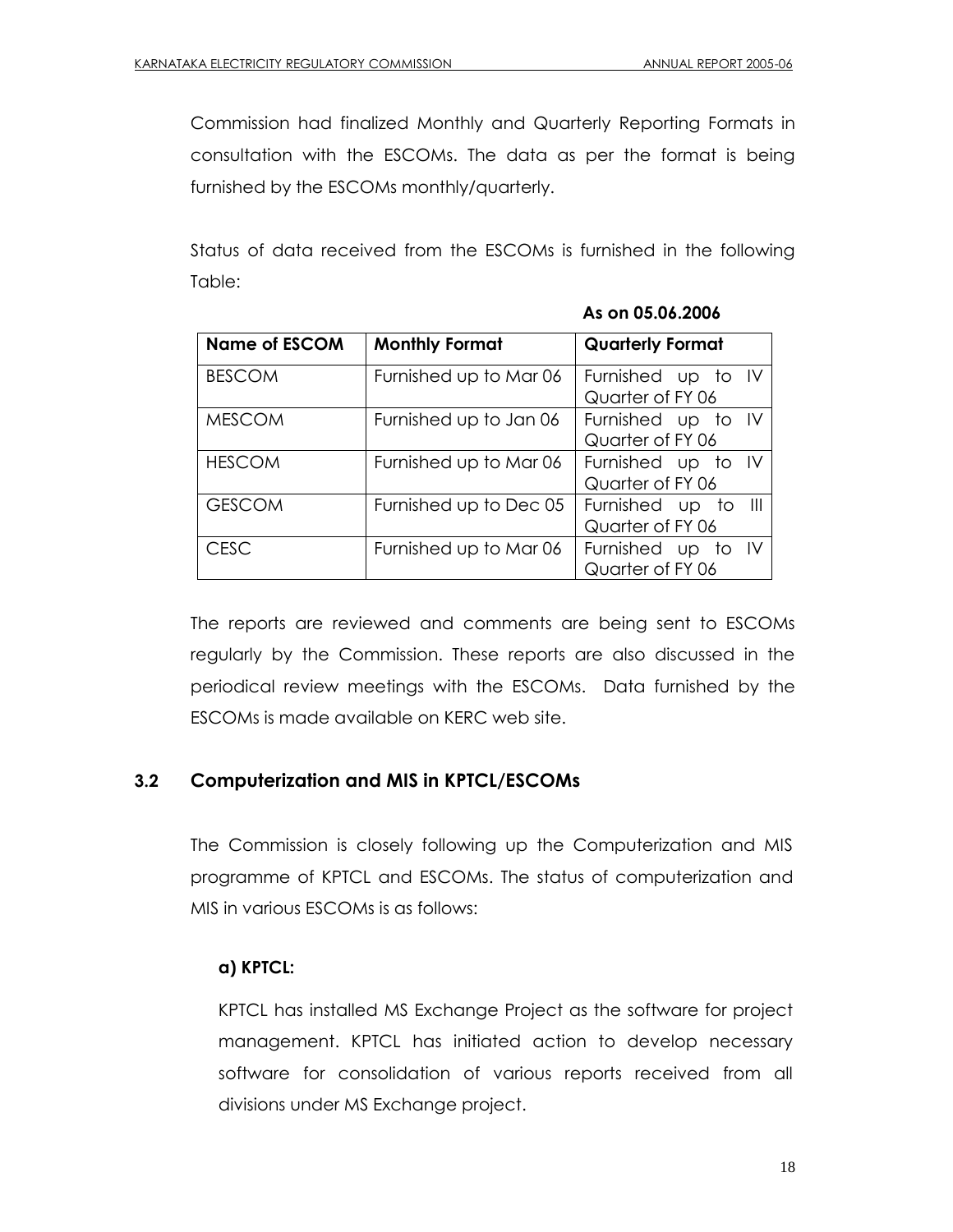#### **b) BESCOM**

Billing activity has been computerized in all the 96 sub-divisions of BESCOM and the billing data is being made available on the website. Any Time Payment (ATP) kiosks have been installed in BMAZ area. BESCOM is initiating action to extend this to other areas also.

BESCOM has introduced Transformer information management system to monitor the movement of individual transformers, Cash Management system to ascertain day-to-day cash flows and works management system to monitor capital works programmes.

AMR (Automatic Meter Reading) of all HT installations and all LT installations above 40 HP has been initiated and the implementation is in its initial stage. E-tendering has been introduced as a part of egovernance.

BESCOM has also initiated action to introduce HR & payroll software, material management package, financial accounting software and GIS.

#### **c) MESCOM**

Out of 37 sub-divisions, MESCOM has initially identified 17 subdivisions for Computerization of Billing and Collection (B & C). B & C has been completed in 5- sub-divisions as on December 2005 and manual ledgers are removed completely in these divisions. It has also implemented Corporate Performance Reporting System and LT Urban efficiency Improvement package with the assistance of PWC.

MESCOM has installed Personnel and pay roll software in corporate office and is planning to install the same in other O & M divisions. It has initiated action to develop packages for Material Management, Project management and Finance and accounting software.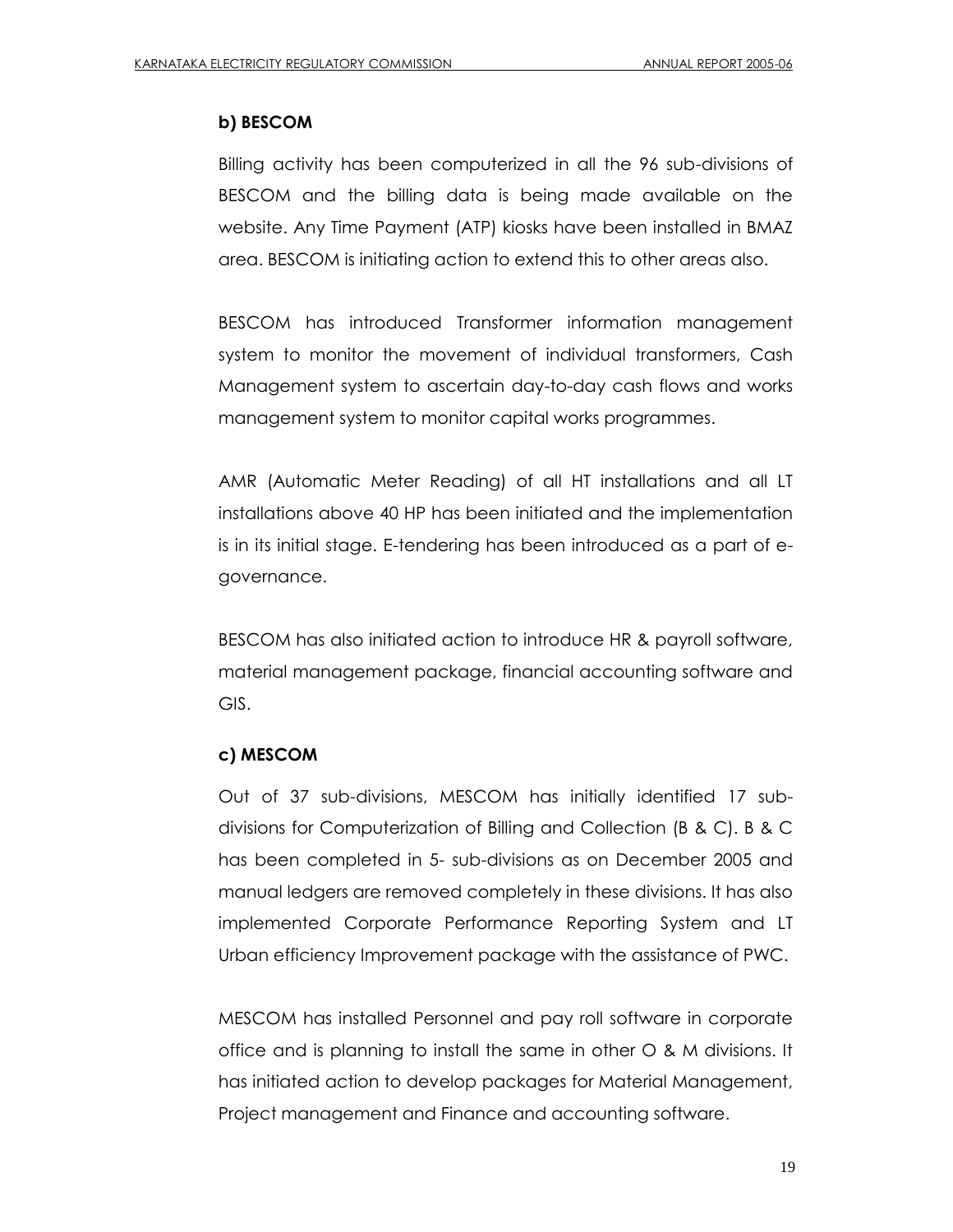#### **d) HESCOM**

HESCOM has completed computerization of its billing activity in all its 62 sub divisions. E-tendering has been introduced since September 2005. One ATP kiosk has been installed at Tabib land for bill payment on trial basis. It has also hosted its website **[www.hescom.org](http://www.hescom.org/)**.

HESCOM has initiated action for geographical consumer indexing, Material management system, work management system, Transformer management system, online accounts system, Consumer billing on net, legal case monitoring software, document management system, HR & payroll and IVRS.

# **e) GESCOM**

Billing activity has been computerized in all the 40 sub-divisions of GESCOM. HT billing has been centralized. Transformer management system has been installed in Gulbarga division on trial basis. E tendering has been introduced by GESCOM. IVRS has been introduced in Gulbarga city for complaint handling. GESCOM has a centralized computer-training centre at corporate office to train its employees.

GESCOM has initiated action to introduce Management information system, works management system, Customer relationship management system, Consumer billing and collection on net, cash management system and online accounting system.

# **f) CESC.**

CESC has initiated action to computerize its billing activity, material management and energy audit.

**The Commission notes substantial progress achieved by the ESCOMs in computerization and MIS specially in implementing B&C package. The**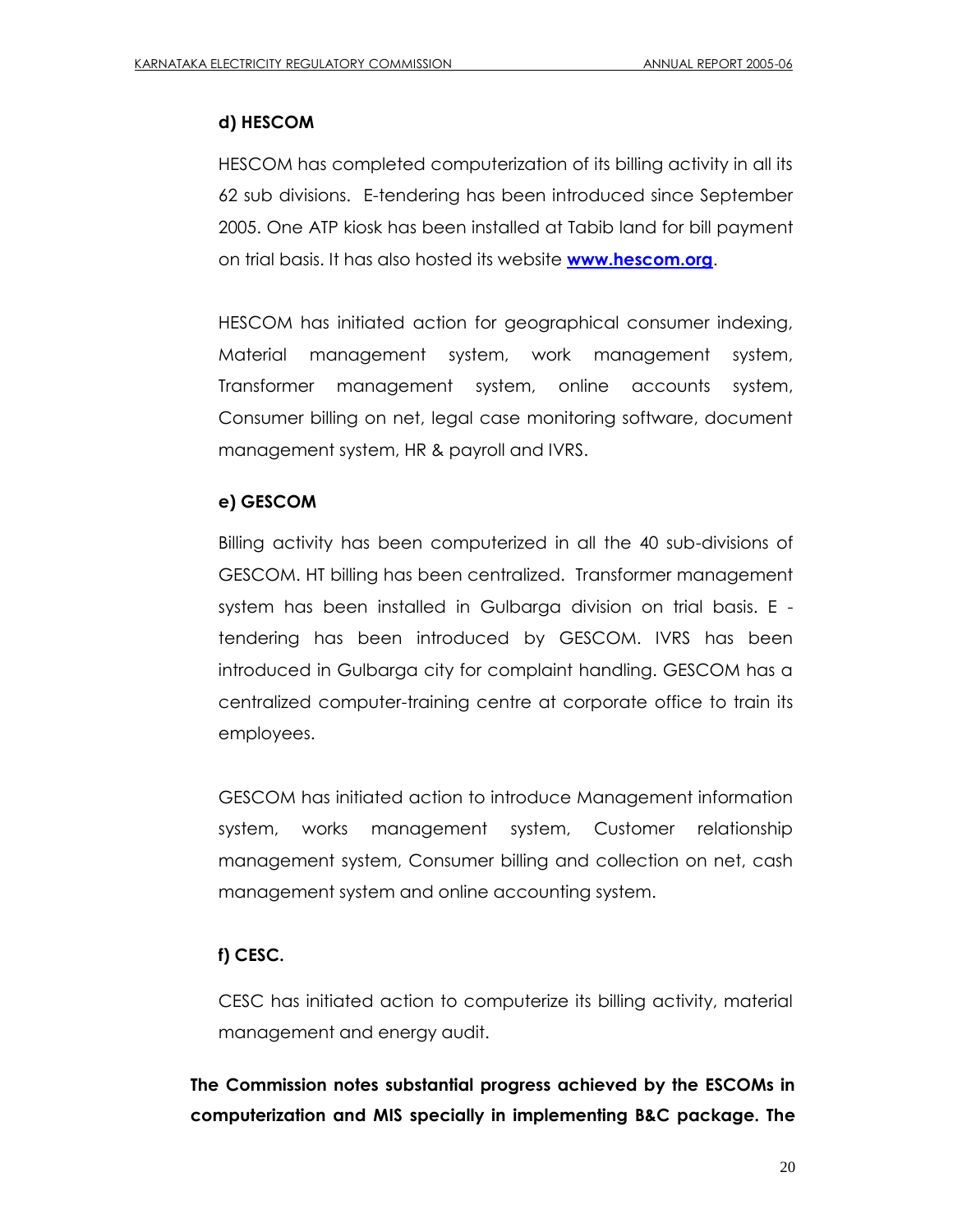**ESCOMs should complete all the other packages as per the schedule to realize the benefits of computerization and MIS speedily. The Commission would monitor the progress in this regard continuously.**

# **3.3 Interface Metering:**

The Commission pursued with KPTCL / ESCOMs for 100% metering of all interface points. During the review meetings with ESCOMs, the importance of interface metering was highlighted. In view of the action plan for implementation of Intra-State ABT, it was emphasized that, recording of input energy to ESCOMs is a basic necessity for proper accounting of energy. Further, in its discussion paper on Intra-State ABT, the Commission has stressed upon the importance to keep all the meters at the interface points in good working condition.

In the Tariff Order 2005, directives were issued by the Commission to KPTCL to furnish a time bound action plan aimed at metering of all interface points and keeping them in good working condition. KPTCL is yet to furnish such an action plan.

The status of interface metering has been constantly monitored by the Commission and observations were brought to the notice of KPTCL for early rectification. As per the data furnished by KPTCL, the number of interface points has increased by 74 Nos. during the year 2005-06. Out of these additional interface points, 54 Nos are at 11 KV level. The following table provides the details of number of interface points between KPTCL and ESCOMs as at the end of March 2006: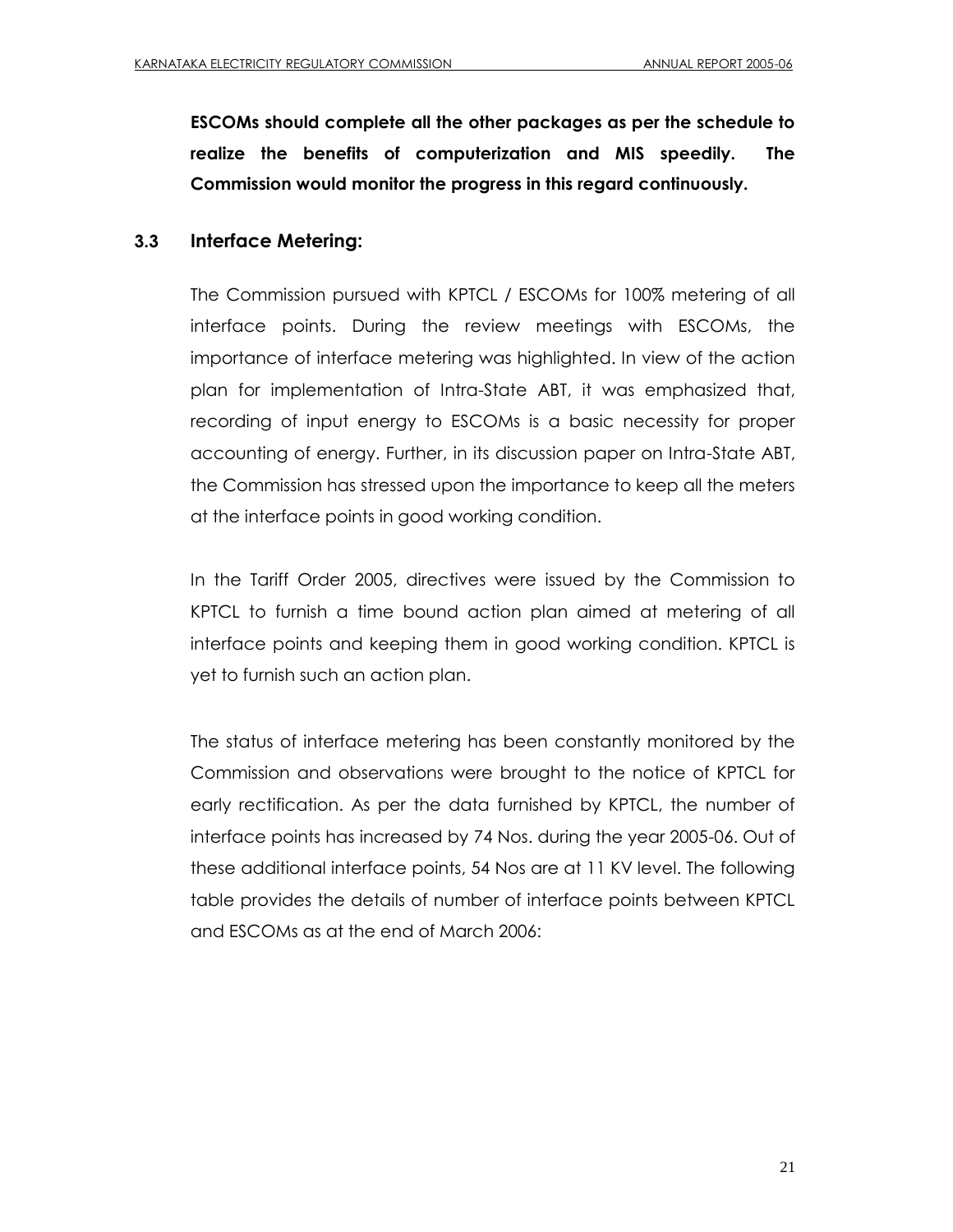| Metering<br>Point | <b>Bank IF</b> |                |          | <b>EHT</b>    |          | <b>IPP</b>     |          | Total |
|-------------------|----------------|----------------|----------|---------------|----------|----------------|----------|-------|
| <b>ESCOM</b>      | 11 KV          | 33 KV          | 66 KV    | 110           | 220      | 11 KV          | 33       |       |
|                   |                |                |          | KV            | KV       |                | KV       |       |
| <b>BESCOM</b>     | 479            | $\overline{4}$ | 32       | $\Omega$      | 6        | 5              | 0        | 526   |
| <b>MESCOM</b>     | 84             | 27             | 0        | 6             |          | $\overline{2}$ | 0        | 120   |
| <b>HESCOM</b>     | 161            | 99             | 1        | $\mathcal{P}$ | 3        | 1              | 10       | 277   |
| <b>GESCOM</b>     | 119            | 47             | 3        | 9             | 3        | 4              | 9        | 194   |
| <b>CESCOM</b>     | 156            | 5              | 16       | $\Omega$      | $\Omega$ | 10             | $\Omega$ | 187   |
| Hukkeri           | 4              | 3              | $\Omega$ | $\Omega$      | 0        | $\Omega$       | 1        | 8     |
| Total             | 1003           | 185            | 52       | 17            | 13       | 22             | 20       | 1312  |

Details of faulty Interface points are as follows as at the end of March 2006

| Metering<br>Point |                | <b>Bank IF</b> |    | <b>EHT</b> |     | <b>IPP</b> |    | Total       |
|-------------------|----------------|----------------|----|------------|-----|------------|----|-------------|
| <b>ESCOM</b>      | 11 KV          | 33 KV          | 66 | 110        | 220 | 11 KV      | 33 |             |
|                   |                |                | KV | KV         | KV  |            | KV |             |
| <b>BESCOM</b>     | 14             |                | 0  | C          | Ω   | Ω          | 0  | 14          |
| <b>MESCOM</b>     | $\overline{2}$ |                | Ω  | C          | ∩   | ი          | 0  | 2           |
| <b>HESCOM</b>     |                |                | Ω  | O          | O   | ი          | 0  | $\mathbf 2$ |
| <b>GESCOM</b>     |                |                | 0  | O          | ი   | ი          | 0  |             |
| <b>CESC</b>       |                | Ω              | 0  | C          | ი   | ი          | 0  |             |
| Hukkeri           |                |                | Ω  | O          | Ω   | ი          | 0  |             |
| Total             | 19             |                | Ω  | 0          | 0   | Ω          | 0  | 20          |

KPTCL has been addressed to take early action to rectify the faulty interface points and furnish a compliance report.

# **3.4 Review of Energy Audit and Losses**

As in the past, the Commission has been constantly monitoring the loss reduction efforts of the utilities. In Tariff Order 2005, the Commission had allowed T&D losses at 26% as against 28.36% proposed by KPTCL/ESCOMs for FY06.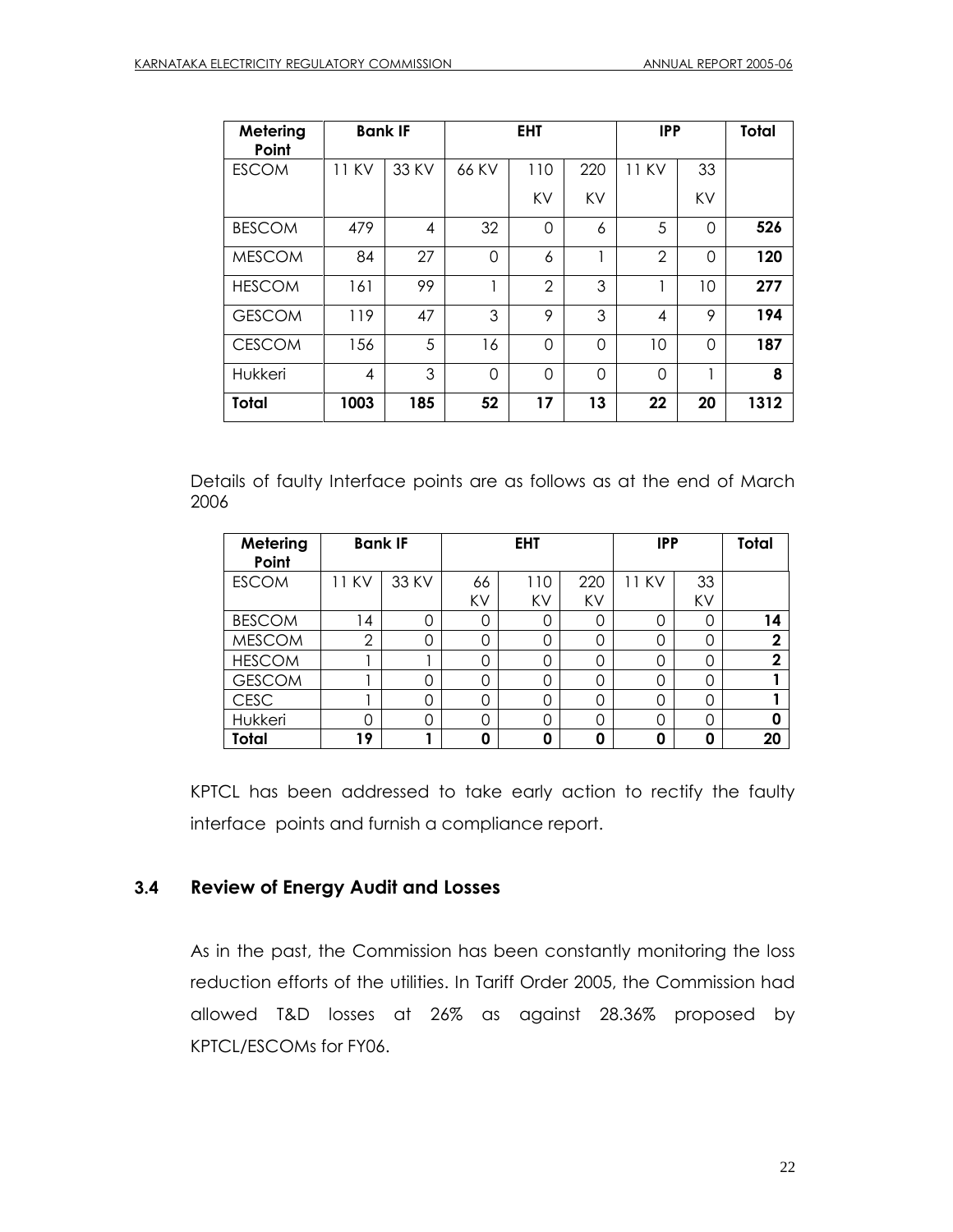The overall T&D loss as per ERC filing for FY 05 was 25.70% as against actual T&D loss of 27.65% in FY 04(as furnished in annual accounts for FY 04). The transmission loss as filed by KPTCL in ERC for FY 05 is 4.87% as against 6.39% filed in ERC for FY 04. Further, as per the ERC filed by KPTCL for FY 07, transmission loss was estimated to remain at the same level at 4.18% as approved by KERC for FY 05 and FY 06, without further reduction. The actual transmission loss reported by KPTCL for FY 04, FY 05 and FY 06 were 4.87%, 4.18% and 4.12% (up to December 2005) respectively. The Commission, in its Tariff Order April 2006 in respect of KPTCL, has determined transmission losses at 4.06% for FY 07.

The Transmission losses in KPTCL from FY03 to FY07 are as follows:

| <b>Particulars</b>              | <b>FY 03</b> | <b>FY 04</b> | <b>FY 05</b> | <b>FY 06</b> | <b>FY 07</b> |
|---------------------------------|--------------|--------------|--------------|--------------|--------------|
| As per ERC filing of KPTCL      | 6.39         | 6.39         | 4.87         | 4.87         | 4.18         |
| As approved by KERC             | 6.39         | 6.00         | 4.18         | 4.18         | 4.06         |
| <b>Actual Transmission Loss</b> | 6.835        | 4.87         | 4.18         | $412*$       |              |

\* Upto Dec.2005

The status of ESCOM wise Distribution losses are as follows:

|               | <b>Distribution Loss Level</b>     |                                    |                                                   |  |  |  |
|---------------|------------------------------------|------------------------------------|---------------------------------------------------|--|--|--|
| <b>ESCOM</b>  | FY 04 as per<br>annual<br>accounts | FY 05 as per<br><b>ERC filling</b> | <b>FY 06 as</b><br>approved<br>by<br><b>KERC*</b> |  |  |  |
| <b>BESCOM</b> | 26.44                              | 23.05                              | 21.00                                             |  |  |  |
| <b>MESCOM</b> | 20.87                              | 21.48                              | 20.50                                             |  |  |  |
| <b>HESCOM</b> | 29.13                              | 27.49                              | 26.37                                             |  |  |  |
| <b>GESCOM</b> | 38.70                              | 37.12                              | 27.05                                             |  |  |  |

\* Losses in % of input including EHT sales.

The Commission has been monitoring distribution losses in 53 towns and cities having population of more than 50,000 since the last four years. The losses reported in these Towns & Cities of all ESCOMs except those in GESCOM area indicate improvement in reduction of losses. However, the losses in respect of all towns/cities in GESCOM area are more than 15% and this trend is continuing for the last 6 years in spite of continuous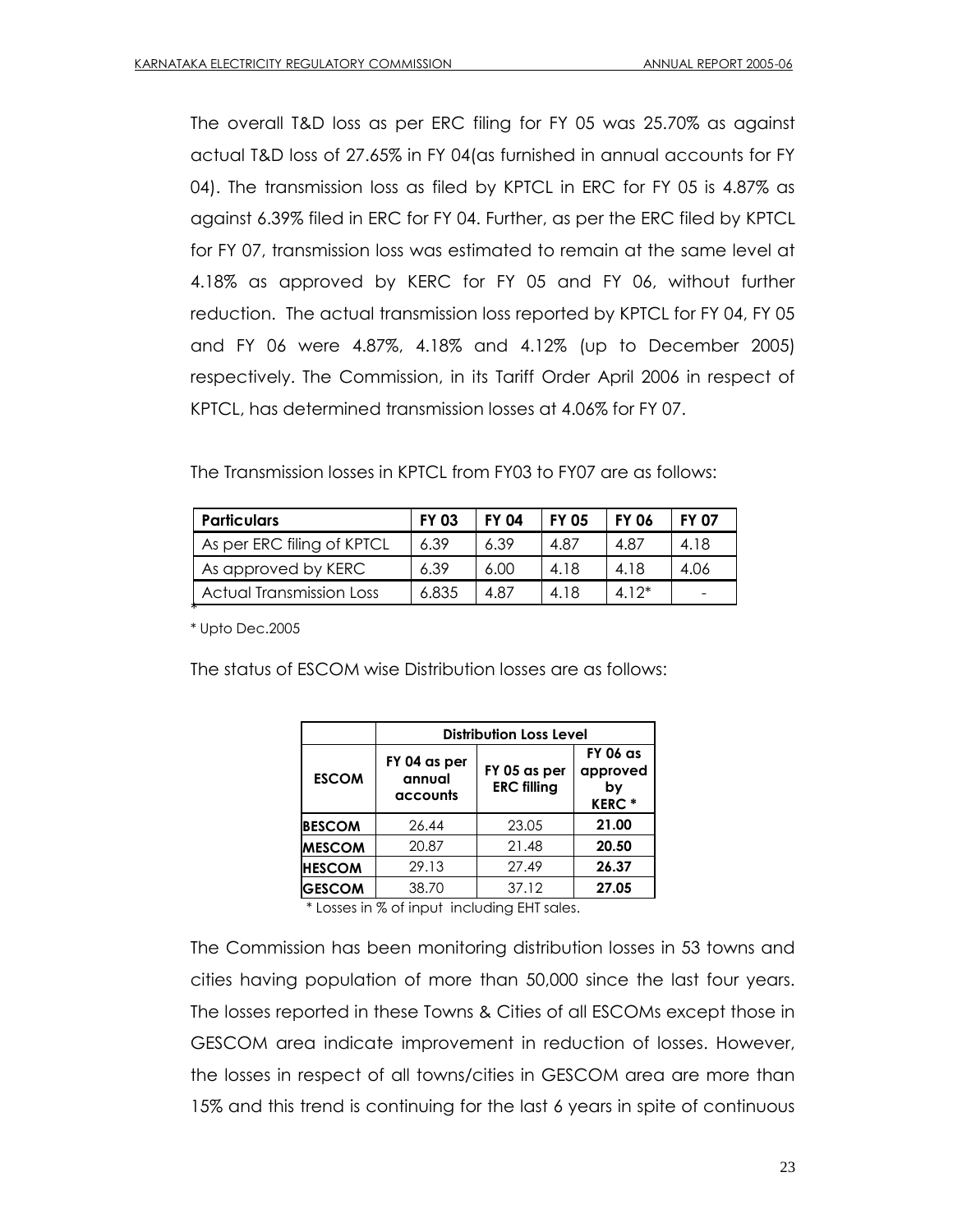follow up by the Commission. In BESCOM 9 out of the 15 towns/cities monitored have more than 15% loss while in HESCOM 10 out of 16 towns/cities were having more than 15% losses. In respect of MESCOM, during FY06, due to formation of CESC, 5 Towns & Cities, which were earlier under MESCOM, are now coming under CESC. Out of 6 towns/cities of MESCOM, the loss in respect of only one of them is above 15%. In respect of CESC out of 5 towns/cities the loss in respect of only one of them is above 15%.

The status of the loss levels during FY 05 and that during FY06 is given below:

| <b>ESCOM</b>            | <b>FY05</b>                                                  |                                                           | <b>FY06</b>                                               |                                                           |
|-------------------------|--------------------------------------------------------------|-----------------------------------------------------------|-----------------------------------------------------------|-----------------------------------------------------------|
| Name of<br><b>ESCOM</b> | No. of<br>towns with<br>population<br>of more<br>than 50,000 | No of<br>towns<br>where<br>losses<br>are less<br>than 15% | No. of<br>towns with<br>population<br>more than<br>50,000 | No of<br>towns<br>where<br>losses are<br>less than<br>15% |
| <b>BESCOM</b>           | 15                                                           | 8                                                         | 15                                                        |                                                           |
| <b>MESCOM</b>           |                                                              | 8                                                         | 6                                                         | 5                                                         |
| <b>CESC</b>             |                                                              | -                                                         | 5                                                         | 4                                                         |
| <b>HESCOM</b>           | 16                                                           | 4                                                         | 16                                                        | 10                                                        |
| <b>GESCOM</b>           |                                                              | Nil                                                       |                                                           | Nil                                                       |
| <b>TOTAL</b>            | 53                                                           | 20                                                        | 53                                                        | 26                                                        |

While substantial progress has been made by the ESCOMs to reduce the losses in these towns/cities, the Commission"s directive to reduce the distribution losses to a maximum of 15% in all towns/cities with a population of above 50000 is yet to be achieved. In this regard, letters have been addressed by the Commission to all the ESCOMs stating that distribution losses, as per actuals or 15% whichever is less would be allowed in ERCs in future in respect of these towns and cities. Copy of letter annexed vide **Annex No. 3.1**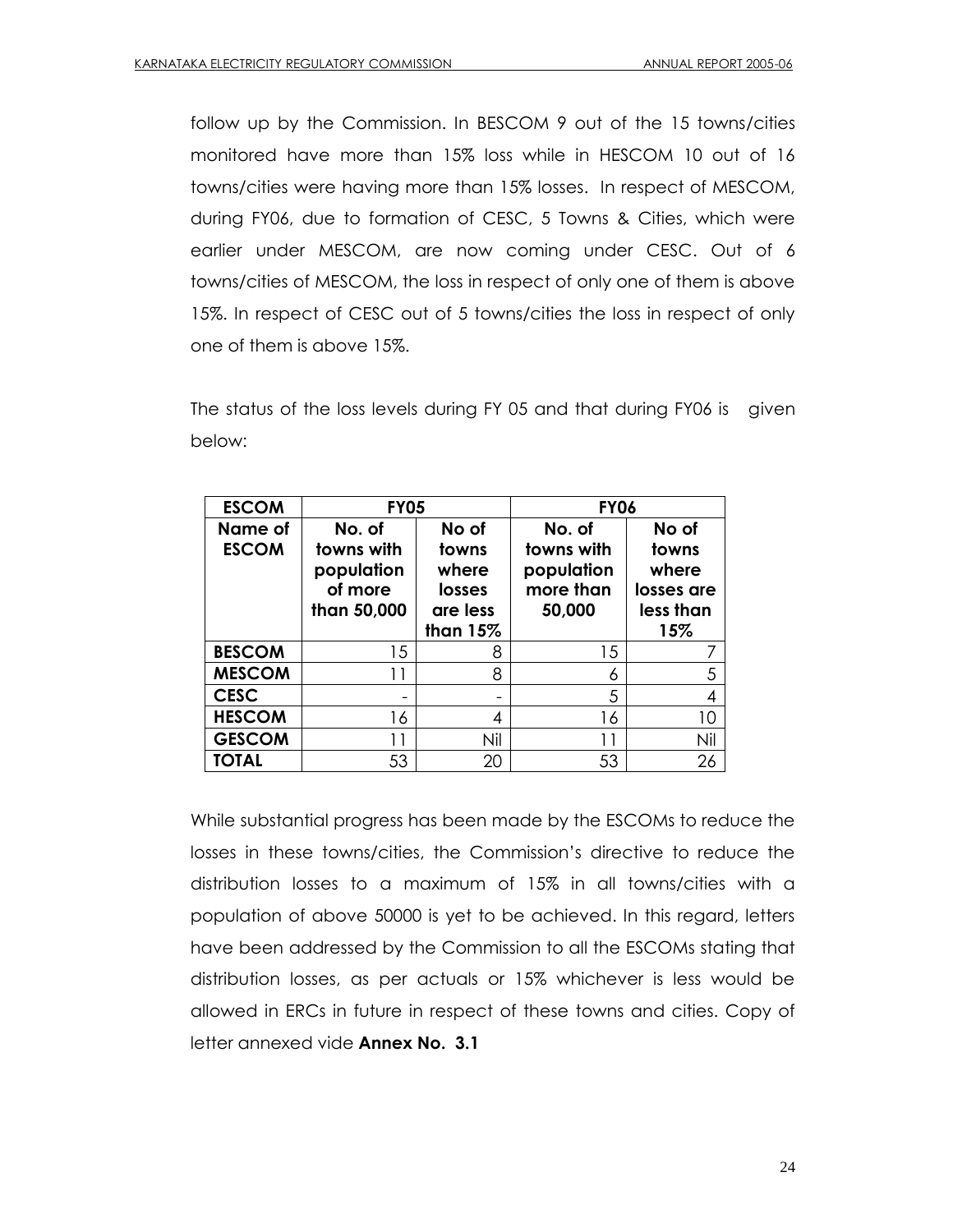The Commission, during its review meetings with the ESCOMs has emphasized the importance of energy auditing and reduction in losses. ESCOMs have been directed to conduct intensive exercise to reduce the losses. The Commission"s concern on increase in unmetered consumption and slow progress in replacement of faulty meters in some of the ESCOMs has also been brought to the notice of such ESCOMs for necessary action.

MESCOM has informed that it proposes to take up DTC wise energy audit for which it is proposing to float tenders. It is contemplated to provide DTC meters with communication modem for remote automatic meter reading (RAMR) facility. The Commission expects that the MESCOM will take forward the study expeditiously.

The Commission, in its endeavour to reduce T&D losses in the state has formulated a road map for the period FY 04 to FY 12, for reducing the T&D losses from 28% in FY 04 to 15.5% during FY 12. Letter addressed to CEA in this regard is annexed as **Annex No. 3.2**

# **3.5 Review of Electrical Accidents**

**1.** The Commission while reviewing the electrical accidents occurred during FY06 has observed that the total number of electrical accidents in the state has **decreased by 0.92 %** compared to FY05. The maximum number of accidents (351 nos.) has occurred in GESCOM and minimum number of accidents (153 nos.) has occurred in CESC. The Commission has repeatedly directed the ESCOMs to prepare a time bound "action plan" to carry out remedial measures to bring down the accidents to a minimum. So far, only GESCOM has come out with an action plan and the other ESCOMs are yet to respond.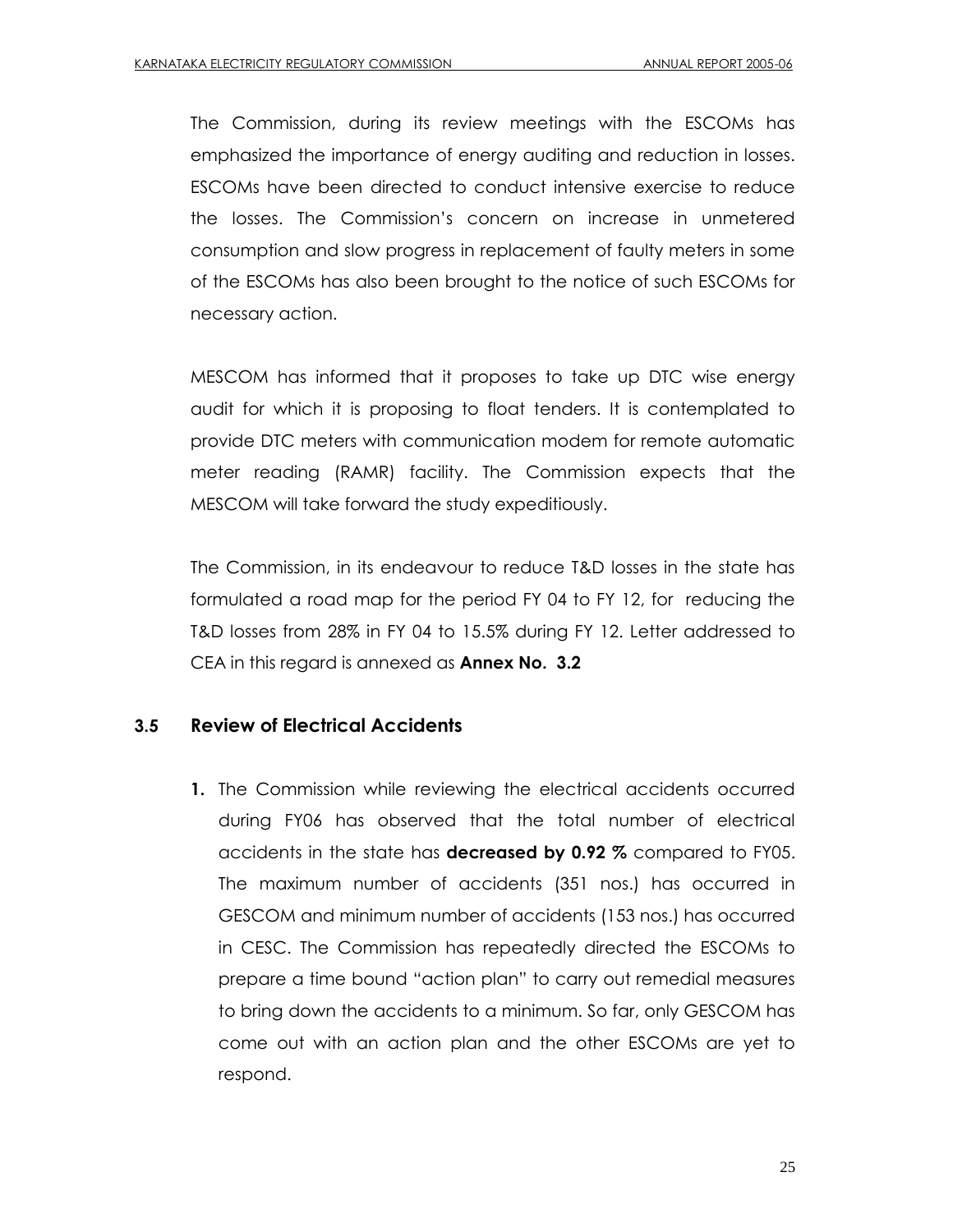| <b>COMPANY</b> | Year        | Fatal | Non-fatal | Fatal<br>Animal | Total | Solatium in<br>Rs. Lakhs |
|----------------|-------------|-------|-----------|-----------------|-------|--------------------------|
| <b>KPTCL</b>   | FY05        | 5     | 25        |                 | 30    |                          |
|                | <b>FY06</b> | 6     | 24        |                 | 31    | 0.00                     |
| <b>BESCOM</b>  | <b>FY05</b> | 119   | 93        | 87              | 299   | 9.07                     |
|                | <b>FY06</b> | 130   | 64        | 79              | 273   | 82.50                    |
| <b>MESCOM</b>  | <b>FY05</b> | 92    | 117       | 146             | 355   | 62.44                    |
|                | <b>FY06</b> | 53    | 71        | 80              | 204   | 4.64                     |
| <b>HESCOM</b>  | FY05        | 72    | 107       | 131             | 310   | 21.28                    |
|                | <b>FY06</b> | 88    | 82        | 110             | 280   | 46.67                    |
| <b>GESCOM</b>  | FY05        | 52    | 62        | 196             | 310   | 27.62                    |
|                | <b>FY06</b> | 80    | 61        | 210             | 351   | 1.85                     |
| <b>CESC</b>    | FY05        |       |           |                 |       | ۰                        |
|                | <b>FY06</b> | 59    | 41        | 53              | 153   | 23.32                    |
| <b>TOTAL</b>   | FY05        | 340   | 404       | 560             | 1304  | 120.41                   |
|                | <b>FY06</b> | 416   | 343       | 533             | 1292  | 158.98                   |

**2.** The comparison of ESCOM wise details of accidents occurred during FY05 and FY06 is as follows:

- 3. It is seen from the above table that, the number of accidents during FY06 is lower in respect of MESCOM, HESCOM and BESCOM and higher in respect of GESCOM compared to FY 05.
- 4. The intervention of the Commission In the matters of electrical accidents has resulted in prompt payment of solatium and speedy disposal of investigation by the Chief Electrical Inspector.

# **3.6 IP sets consumption**

1. The estimation of the consumption of IP sets is an important issue, which directly determines the level of losses in the system. The Commission has directed the ESCOMs that, in addition to providing sample metering at DTCs, meters should be provided to individual IP sets under the sample DTCs so that actual LT line loss could be checked and IP set consumption could be computed more accurately. While MESCOM has achieved considerable progress so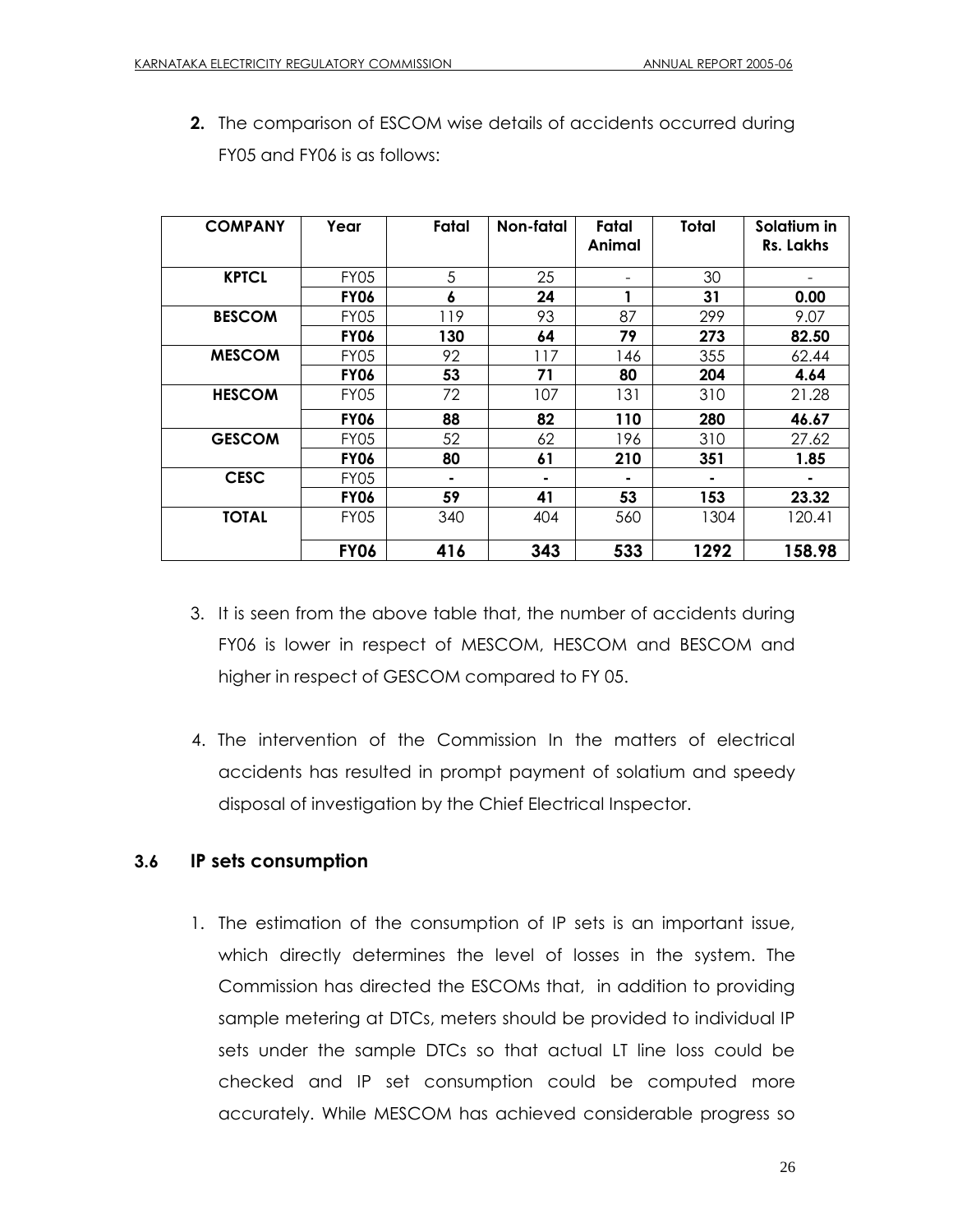far, other ESCOMs have stated that they could not achieve progress in fixing the meters to the IP sets due to resistance and agitations from the farmers.

- 2. The Commission has estimated the IP consumption for FY06 as 8536.42 MU (without losses) based on the monthly reports furnished by ESCOMs and considering LT line loss as 10%, 7.5%, 7.5%, 8% and 8% for BESCOM, CESC, MESCOM, HESCOM, GESCOM respectively.
- 3. The specific consumption and the total IP consumption as per monthly reports of the five ESCOMs for FY05 and FY06 are shown in the table below:-

#### **For FY05**

| Sl.no. | <b>ESCOMS</b> | <b>Specific</b><br><b>Consumption in</b><br>kwh/ip/year | Total<br>consumption of<br>IP sets in M.U. |
|--------|---------------|---------------------------------------------------------|--------------------------------------------|
|        | <b>BESCOM</b> | 7250                                                    | 3531                                       |
| っ      | <b>MESCOM</b> | 4750                                                    | 1542                                       |
|        | <b>HESCOM</b> | 6722                                                    | 2609                                       |
|        | <b>GESCOM</b> | 7410                                                    | 1500                                       |
|        | Total         | 6548                                                    | 9182                                       |

#### **For FY06**

| Sl.no. | <b>ESCOMs</b> | <b>Specific</b><br><b>Consumption in</b><br>kwh/ip/year | Total<br>consumption of<br>IP sets in M.U. |
|--------|---------------|---------------------------------------------------------|--------------------------------------------|
|        | <b>BESCOM</b> | 5823                                                    | 2885                                       |
| っ      | <b>MESCOM</b> | 3616                                                    | 599                                        |
| 3      | <b>HESCOM</b> | 6668                                                    | 2642.83                                    |
|        | <b>GESCOM</b> | 7398                                                    | 1521.33                                    |
|        | <b>CESC</b>   | 5109                                                    | 888.26                                     |
|        | <b>Total</b>  | 5941                                                    | 8536.42                                    |

From the above, it is seen that the Specific consumption of IP sets in FY06 has **decreased by 9.27** % and the total IP consumption has **decreased by 7.03%** when compared to the previous year.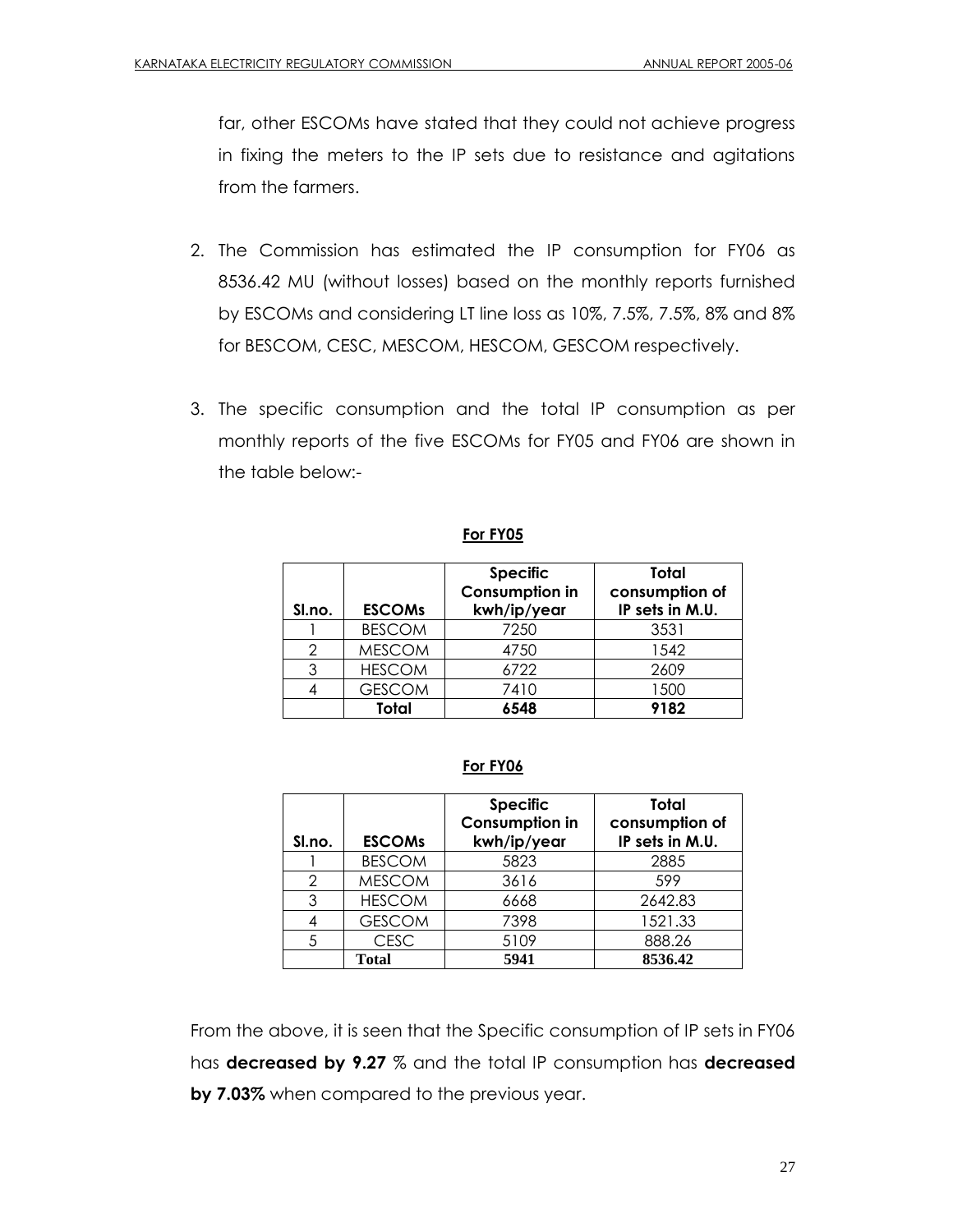#### **3.7 Study on IP sets" consumption:**

At present, the ESCOMs are furnishing the assessed consumption of IP sets to the Commission every month based on the readings obtained from meters fixed to the DTCs which are predominantly feeding to IP sets, after deducting the line losses and the metered consumption of non-IP loads. The consumption of IP sets forms a significant portion of total energy consumption in the state. The ERC and Tariff filings are based on the estimated total consumption of IP sets. The quantum of subsidy commitment from GOK is also calculated on the basis of the assessed consumption of IP sets, which forms a significant percentage of the total sales. Doubts have also been expressed by various quarters on the reliability and accuracy of the assessed consumption being arrived at based on sample meter readings. It is generally felt that the consumption of IP sets is being overstated. Therefore, the Commission considered it necessary to have an independent study to validate the IP sets" consumption details being provided by the ESCOMs.

 Accordingly, the Commission has entrusted the study on IP sets" consumption to M/S TERI in July 05 after inviting competitive bids and the study is in progress. The study covers 176 DTC metered sampling points in the State, one in each Taluk for a period of 12 months. The respective ESCOMs have to provide the required metering facility. TERI has already completed Identification of DTC points, overseeing fixation and calibration of meters at those DTC points, walk through survey and GPS mapping of the installations coming under such DTCs and have started collecting meter readings from March 06. TERI have already provided GPS mapping details of all the 176 DTC points and one month reading on the IP consumption to the Commission in May 06, which is being analysed. The study is expected to provide more reliable information on the IP consumption and LT losses apart from lot of additional information

28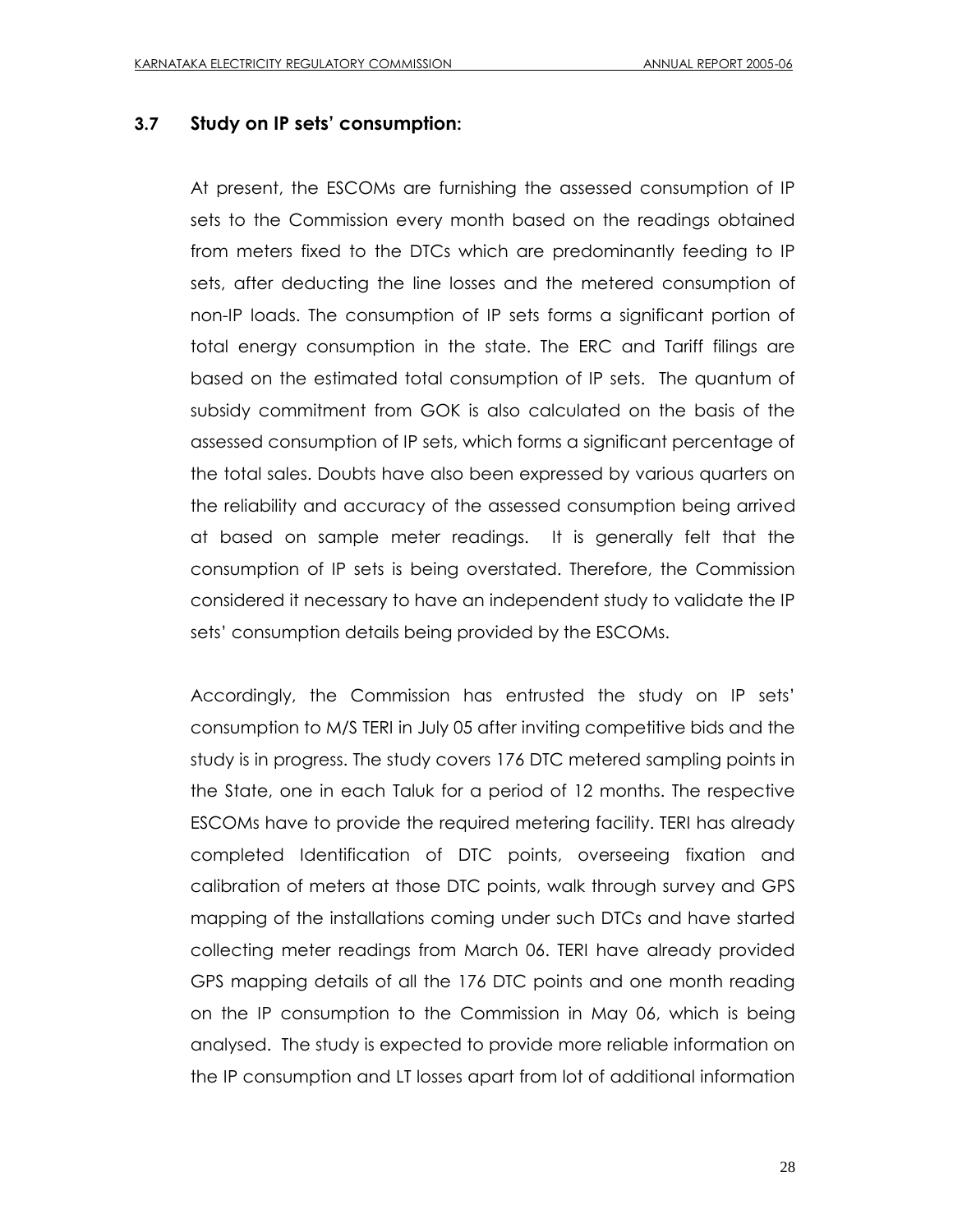on the load factor of IP sets, number of hours of supply, IP consumption pattern area wise, existence of unauthorized installations etc.

# **3.8 Universal metering programme of GOK**

According to Section 55 of the Electricity Act 2003 no licensee shall supply electricity except through installation of a correct meter with effect from 10.06.2005. Therefore, universal metering has become a mandate under the Act. The State Govt had embarked upon universal metering programme in 2002 itself and had directed the ESCOMs accordingly. However, the progress achieved in metering of IP sets and BJ installations is not to the desired level. The progress achieved under universal metering programme as on 31.03.2006 is shown below:-

#### **3.9 Metering of IP sets, BJ/KJ and Street Light Installations as on 31.03.2006 in ESCOMs**

| SI.<br>No.              | <b>ESCOM</b>  | Total no.<br>of IP<br>installatio<br>ns<br>existing<br>as on 31-<br>3-2006 | Total<br>no.of IP<br>installatio<br>ns for<br>which<br>meters<br>are fixed<br>as on 31-<br>3-2006 | Total no. of<br>BJ/KJ<br><b>installations</b><br>existing as<br>on 31-3-<br>2006 | Total no.of<br>BJ/KJ<br><i>installations</i><br>for which<br>meters are<br>fixed as on<br>$31 - 3 - 2006$ | Total no.<br>of Street<br>Light<br>installatio<br>ns<br>existing<br>as on 31-<br>3-2006 | <b>Total</b><br>no.of<br><b>Street</b><br>Light<br>installatio<br>ns for<br>which<br>meters<br>are fixed<br>as on 31-<br>3-2006 |
|-------------------------|---------------|----------------------------------------------------------------------------|---------------------------------------------------------------------------------------------------|----------------------------------------------------------------------------------|-----------------------------------------------------------------------------------------------------------|-----------------------------------------------------------------------------------------|---------------------------------------------------------------------------------------------------------------------------------|
| 1                       | <b>BESCOM</b> | 502352                                                                     | 34241<br>$(6.81\%)$                                                                               | 360307                                                                           | 204167<br>(56.66%)                                                                                        | 20895                                                                                   | 16312<br>(78.06%)                                                                                                               |
| $\mathbf{2}$            | <b>GESCOM</b> | 208264                                                                     | 21039<br>$(10.1\%)$                                                                               | 421921                                                                           | 253387<br>(60.05%)                                                                                        | 7189                                                                                    | 7189<br>$100\%$                                                                                                                 |
| $\mathbf{3}$            | <b>HESCOM</b> | 405695                                                                     | 147670<br>(36.40%)                                                                                | 411723                                                                           | 357930<br>$(86.93\%)$                                                                                     | 11416                                                                                   | 11416<br>$100\%$                                                                                                                |
| $\overline{\mathbf{4}}$ | <b>MESCOM</b> | 172779                                                                     | 142860<br>(82.68%)                                                                                | 112662                                                                           | 42970<br>(38.14%)                                                                                         | 9580                                                                                    | 9118<br>(95.17%)                                                                                                                |
| 5                       | <b>CESC</b>   | 180311                                                                     | 51044<br>$(28.30\%)$                                                                              | 149865                                                                           | 82897<br>(55.31%)                                                                                         | 12365                                                                                   | 6705<br>(54.22%)                                                                                                                |
|                         | <b>TOTAL</b>  | 1469401                                                                    | 396854<br>(27%)                                                                                   | 1456478                                                                          | 941351<br>(64.63%)                                                                                        | 61445                                                                                   | 50740<br>(82.58%)                                                                                                               |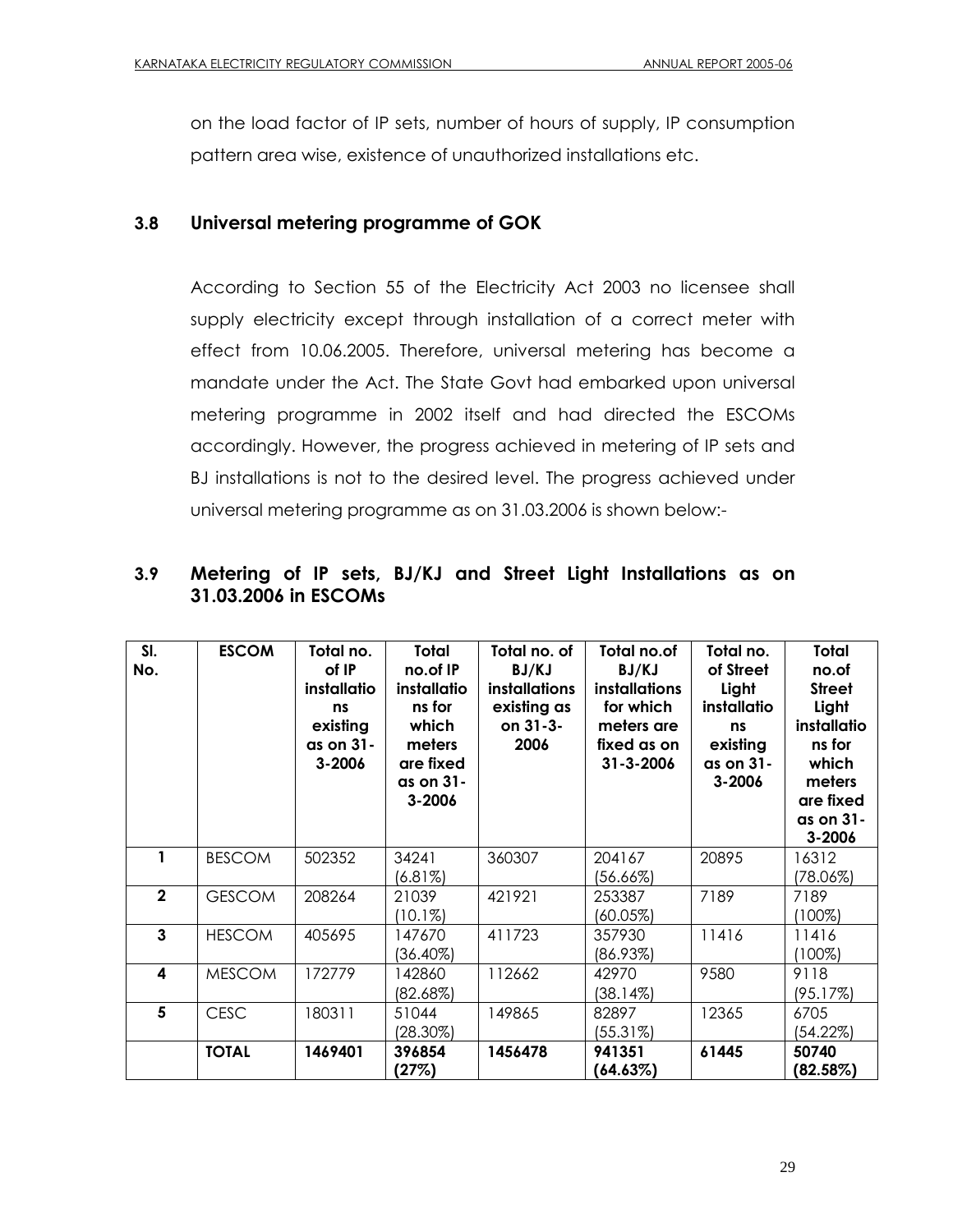# **3.10 Transformer failures:**

| SI.<br>No.     | <b>ESCOM</b>  | <b>FY03</b> | <b>FY04</b> | <b>FY05</b> | <b>FY06</b> |
|----------------|---------------|-------------|-------------|-------------|-------------|
|                | <b>BESCOM</b> | 14.79%      | 12.98%      | 13.27%      | 12.76%      |
| $\overline{2}$ | <b>MESCOM</b> | 18.32%      | 17.81%      | 15.82%      | 15.42%      |
| 3              | <b>HESCOM</b> | 16.99%      | 14.94%      | 15.12%      | 14.38%      |
| 4              | <b>GESCOM</b> | <b>NA</b>   | 16.37%      | 21.07%      | 15.64%      |
|                |               |             |             |             | End of III  |
|                |               |             |             |             | Quarter     |
| 5              | <b>CESC</b>   |             |             | 22.45%      | 23.94%      |

Details of Transformers failures from FY 03 to FY 06 is as follows**:**

The Commission in Tariff Order 2000 had directed that the distribution transformer failure rates should be brought down to 10% in Rural and Urban areas combined. This directive has been reiterated in subsequent Tariff Orders also. It is however seen that none of the ESCOMs have achieved the target so far, although the failure rates have generally decreased in FY 06 compared to FY 05 except in CESC where the failure rate has increased.

# **3.11 Review of Capital Investment Programme**

# **Capital Investment programme for FY 06**

# **3.11.1 KPTCL**

- 1. KPTCL had proposed Capital Investment of Rs. 900 crores for FY 06, which was approved by the Commission in principle in Tariff Order 2005, subject to approval of individual schemes costing more than Rs. 5 crores.
- 2. The Commission has conveyed approval to the DPRs in respect of the following individual schemes during FY 06 costing more than Rs.5 crore each: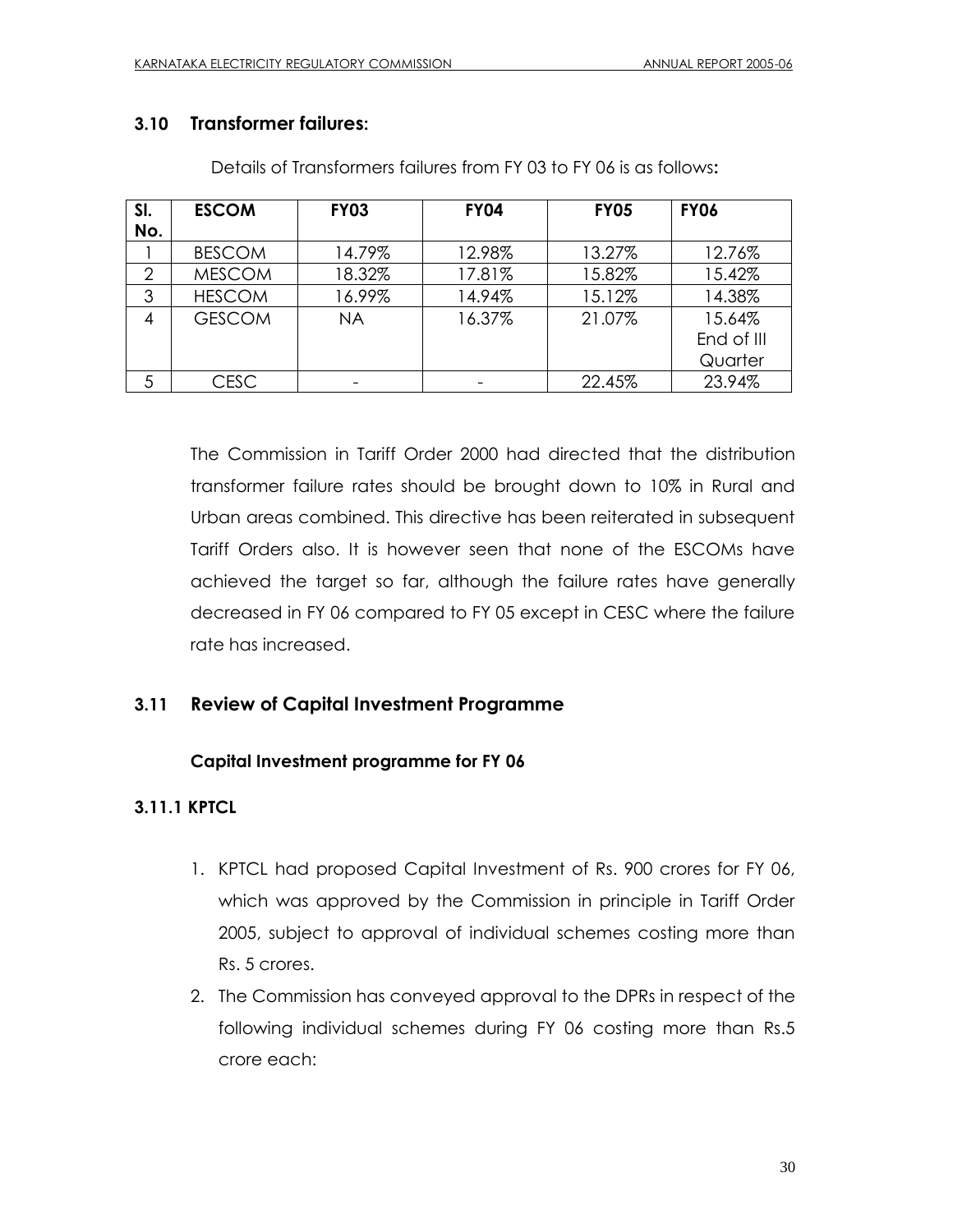- a. Establishment of a 110 KV substation at Bhoj in Chikkodi Taluk Belgaum District- Estimated cost Rs. 712.94 lakhs.
- b. Replacement of existing Lynx ACSR conductor by new Lynx ACSR conductor of 110 KV Shahabad-Bagewadi I & II Circuit - Estimated cost Rs. 606.02 lakhs.
- c. Establishment of a 110 KV sub-station at Bevoor in Koppal District-Estimated cost Rs. 599.89 lakhs.
- d. Establishing a 220 KV Sub-station at Yachanahalli in Hassan District- Estimated cost Rs. 2439.07 lakhs
- e. Construction of M/C and D/C line from Antharasanahalli to 66 KV Sira Sub-station- Estimated cost Rs. 1762.52 lakhs

KPTCL had furnished to the Expert Committee, details of expenditure likely to be incurred during FY 06 as noted below:

| SI.No.        | <b>Particulars</b>                                           | <b>Expenditure likely to be</b><br>incurred during 2005-06<br>in Rs. Crs. |
|---------------|--------------------------------------------------------------|---------------------------------------------------------------------------|
|               | Ongoing works taken up prior to 2005-06                      | 364.39                                                                    |
| $\mathcal{P}$ | Works costing more than Rs. 5 Crs taken<br>up during 2005-06 | 69.32                                                                     |
| 3             | Works costing Rs. 5 Crs or less taken up<br>during 2005-06   | 151.15                                                                    |
|               | Total                                                        | 584.86                                                                    |

Details of physical progress achieved by KPTCL during 2005-06 is as follows (As on 15.03.2006):

# **New Sub-stations (As on 15.03.2006)**

| SI.No. | <b>Voltage Class</b> | Target for FY 06<br>in nos. | <b>Actual</b><br><b>Achievement in</b><br>nos. |
|--------|----------------------|-----------------------------|------------------------------------------------|
|        | 400 KV               |                             |                                                |
|        | 220 KV               |                             |                                                |
| ◠      | 110 KV               | 39                          |                                                |
|        | 66 KV                | 54                          |                                                |
|        | Total                | 100                         |                                                |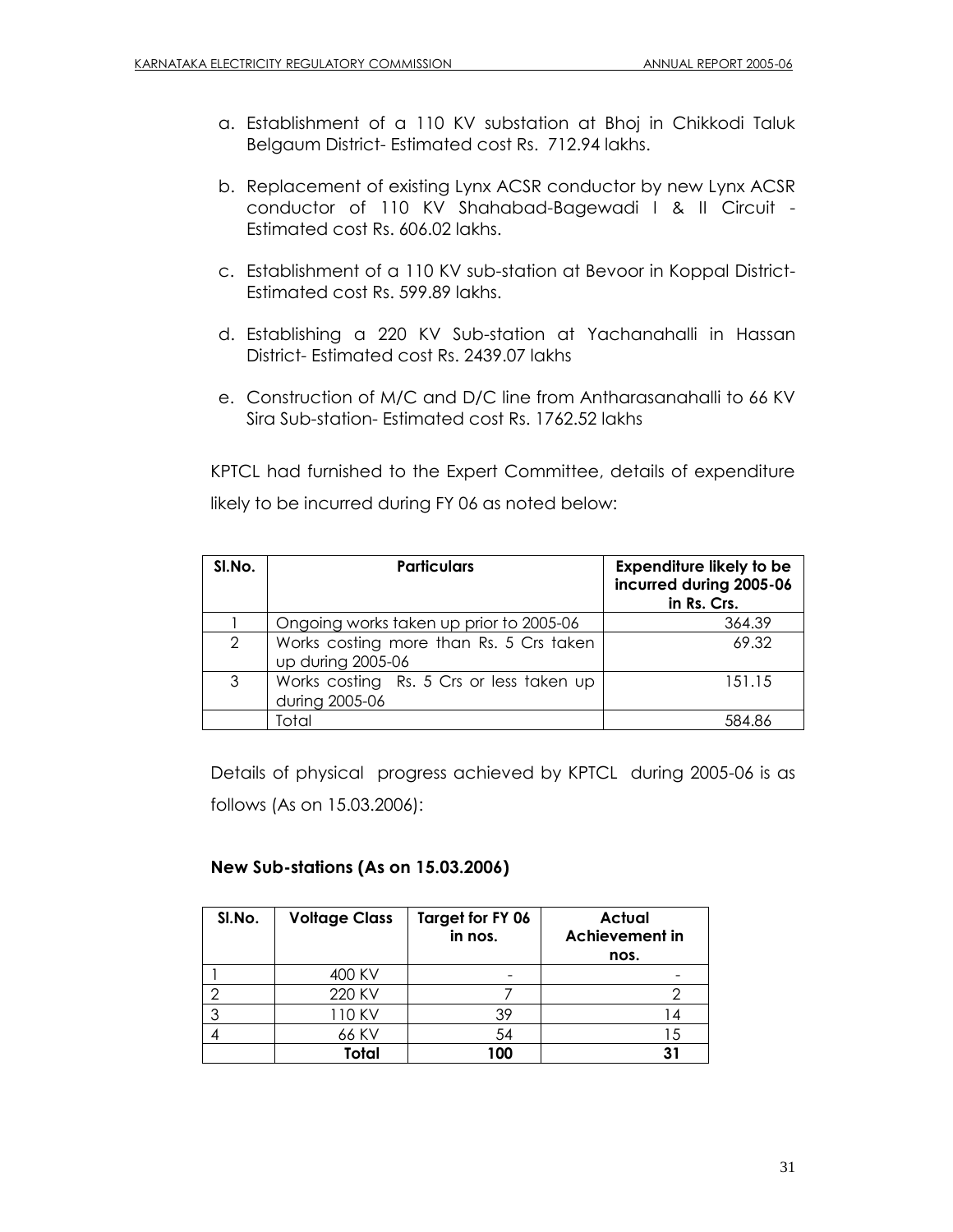| SI.No. | <b>Voltage Class</b> | Target for FY 06<br>in nos. | <b>Actual</b><br><b>Achievement in</b><br>nos. |
|--------|----------------------|-----------------------------|------------------------------------------------|
|        | 400 KV               |                             |                                                |
|        | 220 KV               | .5                          |                                                |
|        | 110 KV               | 40                          |                                                |
|        | 66 KV                | 49                          |                                                |
|        | Total                | 104                         | 27                                             |

#### **Transmission Lines(As on 15.03.2006)**

#### **Augmentation Works (As on 15.03.2006)**

| SI.No. | <b>Voltage Class</b> | Target for FY 06<br>in nos. | Actual<br><b>Achievement in</b><br>nos. |
|--------|----------------------|-----------------------------|-----------------------------------------|
|        | 400 KV               |                             |                                         |
|        | 220 KV               |                             |                                         |
|        | 110 KV               | 28                          |                                         |
|        | 66 KV                | 68                          |                                         |
|        | Total                | 103                         | 43                                      |

It can be seen from the above that the progress in respect of all categories of work has been extremely poor as indicated in the following Table:

| Category                  | % Achievement |
|---------------------------|---------------|
| New Sub-stations          | 31%           |
| <b>Transmission lines</b> | 26%           |
| Augmentation              | 42%           |
| works                     |               |

#### **3.11.2 HESCOM**

1. HESCOM had proposed a capital Investment programme of Rs. 335.62 for FY06 crores including Rs. 100 crores towards APDRP works and subsequently revised the programme to Rs. 341.78 Crs, which was approved by the Commission in Tariff Order 2005, subject to the condition that HESCOM shall furnish reports of all works including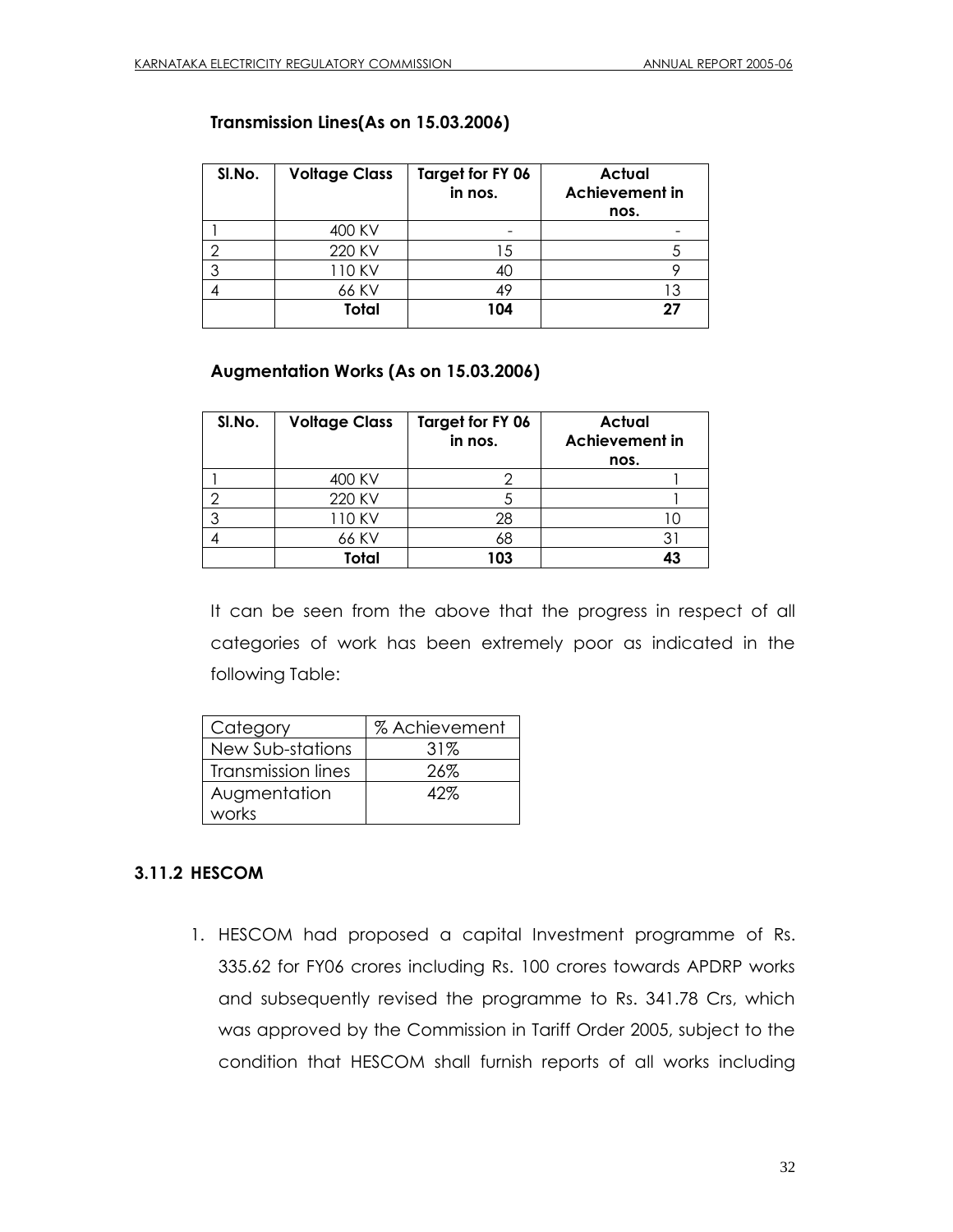APDRP works costing more than Rs. 1 Cr. for the approval of the Commission as per the practice directions.

- 2. HESCOM vide their letter dated 9th December 2005 submitted eight numbers of DPRs in respect of the following 33 KV sub-stations proposed to be established in HESCOM for the approval of the Commission:
	- a. 33 KV sub-station at Hole-Itagi in Gadag District- Estimated cost Rs. 348.97 lakhs.
	- b. 33 KV sub-station at Kadalewad in Bijapur District- Estimated cost Rs. 423.06 lakhs
	- c. 33 KV sub-station at Katageri in Bagalkot District- Estimated cost Rs. 321.78 lakhs
	- d. 33 KV sub-station at Alagawadi in Belgaum District- Estimated cost Rs. 307.10 lakhs
	- e. 33 KV sub-station at Kaginele in Haveri District- Estimated cost Rs. 355.95 lakhs
	- f. 33 KV sub-station in Aravatagi in Dharwad District- Estimated cost Rs. 235.90 lakhs
	- **g.** 33 KV sub-station at Joida in Dakshina Kannada District- Estimated cost Rs. 339.48 lakhs
	- **h.** 33 KV sub-station at Lakkundi in Gadag District Estimated cost Rs. 269.47 lakhs.

As there were a number of discrepancies in the DPRs, the same were returned to HESCOM vide KERC letter dated 07.02.2006 and compliance is still awaited.

# **3.11.3 BESCOM**

1. BESCOM had proposed a capital Investment programme of Rs. 728.25 crores including Rs. 100 crores towards APDRP works during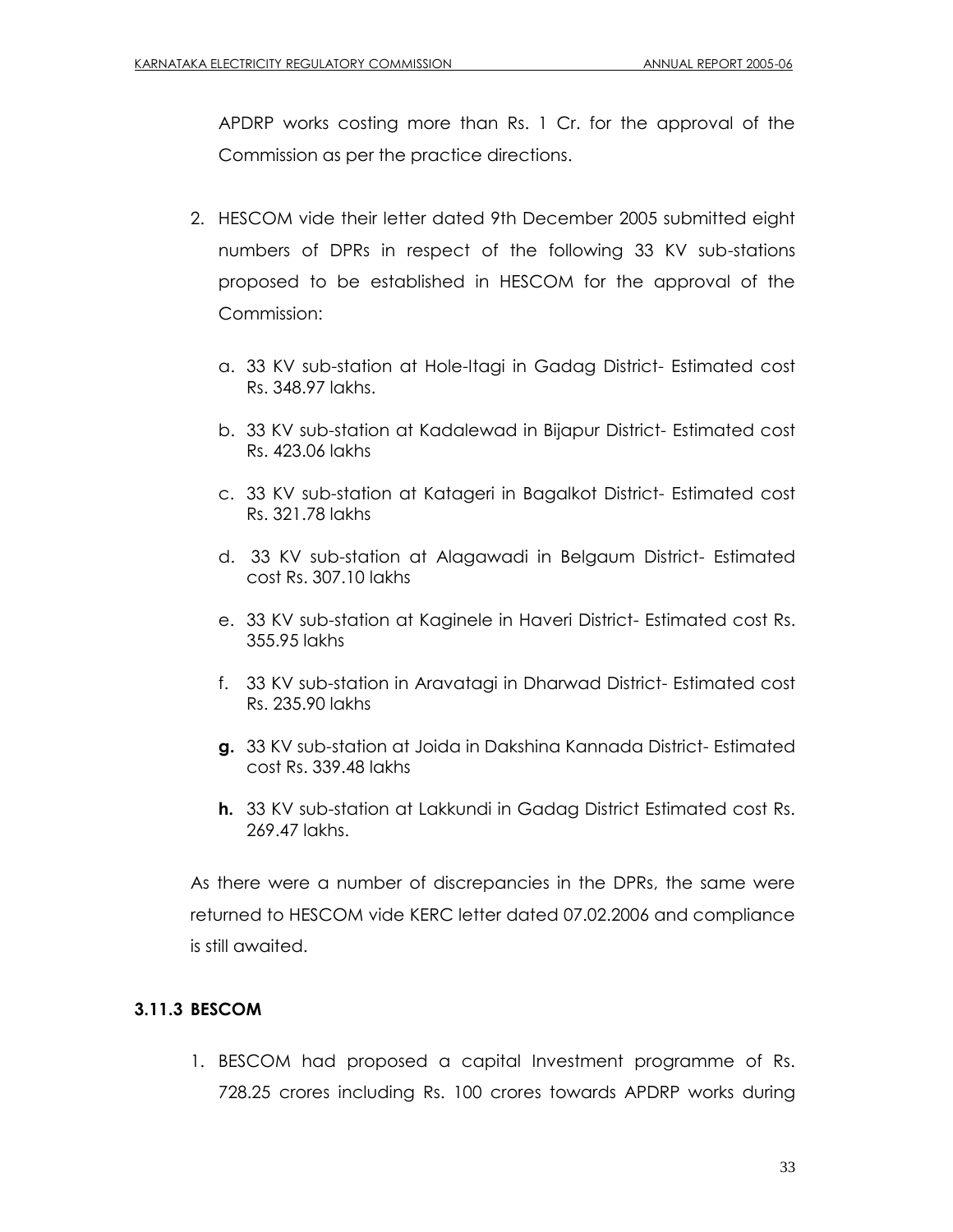FY06 and subsequently revised the programme to Rs.363 crores which was approved by the Commission in Tariff Order 2005. The reduction in the programme is mainly due to deleting a provision of Rs. 389 Crs towards Distribution automation works in Bangalore city stating that the scheme is in very preliminary stage.

2. BESCOM vide their letter dated 28.12.2005 had requested approval of the Commission for taking up the distribution reforms, upgrades, and management (DRUM) project at Doddaballapur Sub-division, at a cost of Rs. 35 crores. The Commission has sought certain clarification from BESCOM in this regard vide KERC letter dated 15,02.2006 which is yet to be complied with.

# **3.11.4 MESCOM**

- 1. MESCOM had proposed a capital investment Programme amounting to Rs. 360.50 crores during FY06 which was approved by the Commission in Tariff Order 2005 subject to MESCOM furnishing scheme-wise reports of all works including APDRP works costing more than Rs. 1 Cr. for the approval of the Commission as per the Practice Directions issued by the Commission.
- 2. MESCOM had sought approval in respect Scheme Reports for electrification of 4676 numbers of Hamlets, Harijana Basthies and Janata Colonies under 54 schemes amounting to Rs. 103.39 crores. There were certain discrepancies in the proposal sent by MESCOM. After obtaining necessary clarifications from MESCOM, approval was communicated in respect of 44 scheme reports amounting to Rs. 97.07 crores. The Commission further directed as follows:
	- a) If any of the Hamlets/JC/HBs are away from the existing grid connectivity, in such cases possibility of distributed generation to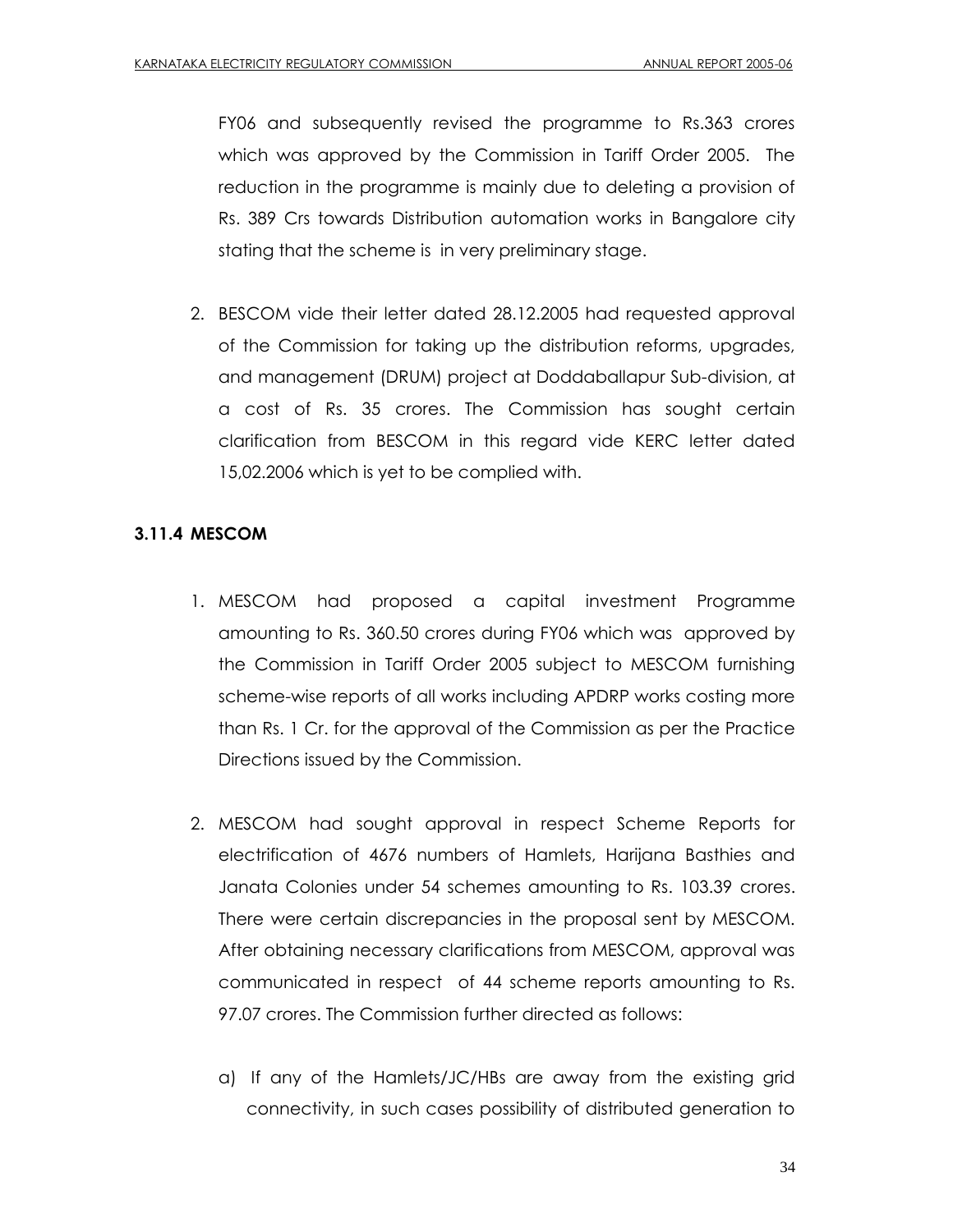electrify such Hamlets/JCs/HBs could be examined if found economically feasible.

- b) MESCOM shall endeavour to complete the above schemes within a year. Quarterly progress reports in respect of the above schemes may also be forwarded to the Commission in the formats prescribed in the Practice Directions issued by the Commission.
- 3. MESCOM had submitted scheme reports amounting to Rs. 1.92 crores for Shimoga Town, Rs. 1.07 Crores for Bhadravathi Town and Rs. 1.78 crores for Chikkamagalore town totaling to Rs. 4.77 crores under APDRP for approval of the Commission, vide MESCOM letter dated 09.06.2005 which has been approved by the Commission. MESCOM has also been informed to claim eligible incentives under the APDRP from MoP towards the loss reduction achieved in respect of works already completed.
- 4. MESCOM had forwarded a proposal for providing meters to all the DTCs in its jurisdiction at a cost of Rs.41.06 crores for the purpose of energy auditing vide letter-dated 06.01.2005. On seeking certain clarifications by the Commission, MESCOM forwarded revised DPR at a cost of Rs.52.61 crores. When clarification was sought by the Commission for revision in the estimated cost including justification for the proposal, compliance is yet to be furnished by MESCOM.
- 5. MESCOM had submitted 3 numbers of DPRs in respect of establishing of 33 KV sub-stations with associated lines at Vogga, Kukkipadi and Nelliyadi in Puttur Division, for the approval of the Commission, vide their letter dated 25.10.2005 which has been approved by the Commission.
	- i. Vogga Estimated cost Rs. 250.00 lakhs
	- ii. Kukkipadi Estimated cost Rs. 168.50 lakhs
	- iii. Nelliyadi Estimated cost Rs. 290.00 lakhs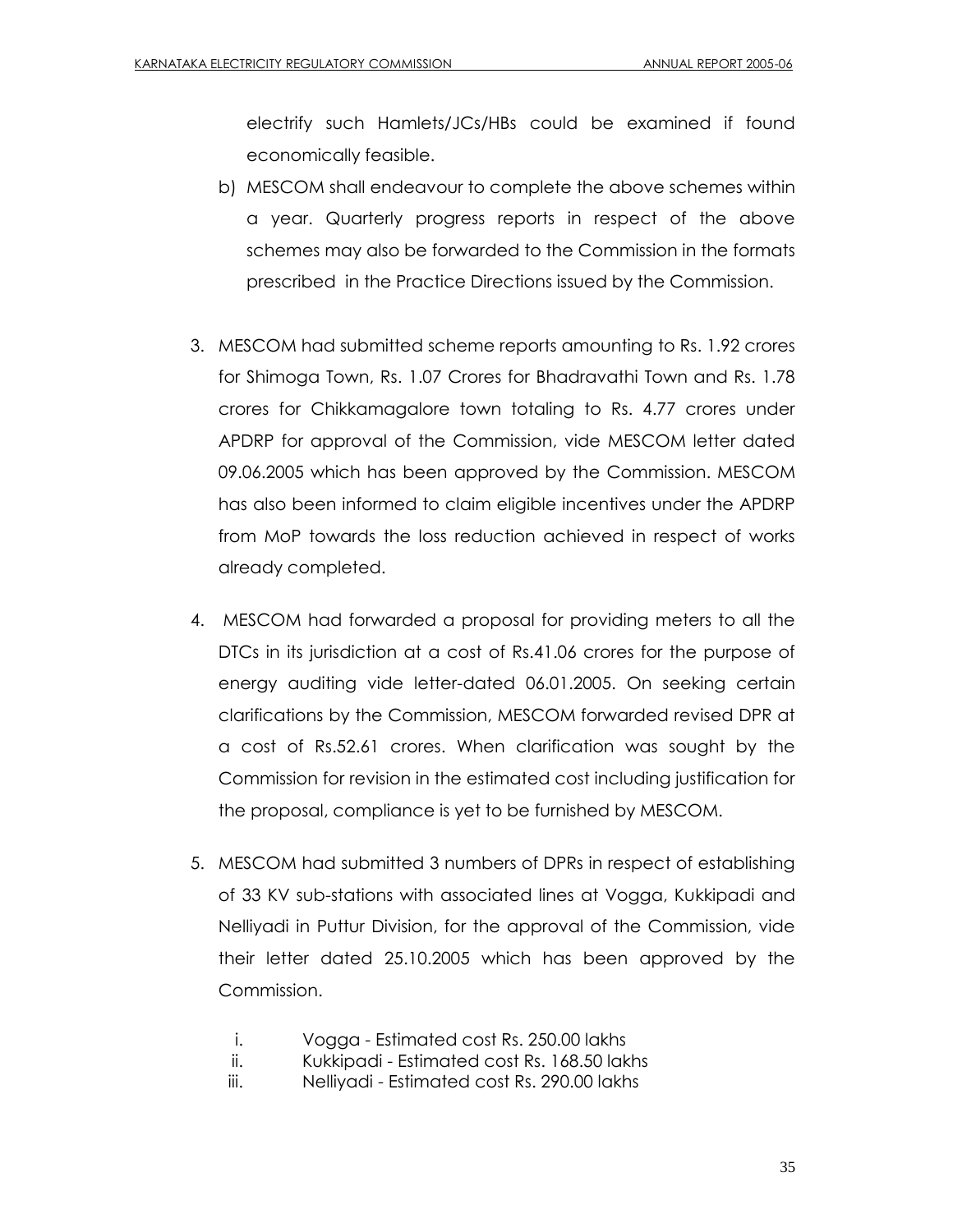6. MESCOM had submitted DPR amounting to Rs. 26.25 crores in respect of establishing 5 numbers of 33 KV sub-stations etc in Mangalore city vide their letter dated 10.06.2005. On seeking certain clarification by the Commission, MESCOM forwarded revised DPRs on 14.11.2005. Since certain discrepancies still existed in the DPRs, the DPRs were again returned in KERC letter dated 14.12.2005 which are yet to be complied with by MESCOM.

# **3.11.5 GESCOM**

GESCOM has proposed a capital investment Programme amounting to Rs. 330.80 crores during FY06, which was approved by the Commission in Tariff Order 2005 subject to detailed scheme-wise review of works costing more than Rs1 crore.

# **3.11.6 CESC:**

CESC has requested the Commission for approval of the work of electrification of rural households in the districts of Mysore, Mandya and Hassan under Rajiv Gandhi Vidyutikaran Yojana of Government of India as follows:

| <b>Mysore</b> | Rs. 37.42 crores       |
|---------------|------------------------|
|               | Mandya Rs. 8.19 crores |
| Hassan        | Rs. 32.54 crores       |

The Commission has sought certain clarifications from CESC in this regard vide KERC letter dated 04.01.2006 which is yet to be complied with.

An abstract of capital expenditure programme approved by the Commission for FY06 and revised estimate/ actual expenditure for that year as furnished by the ESCOMs in the ERC for FY07 is furnished below: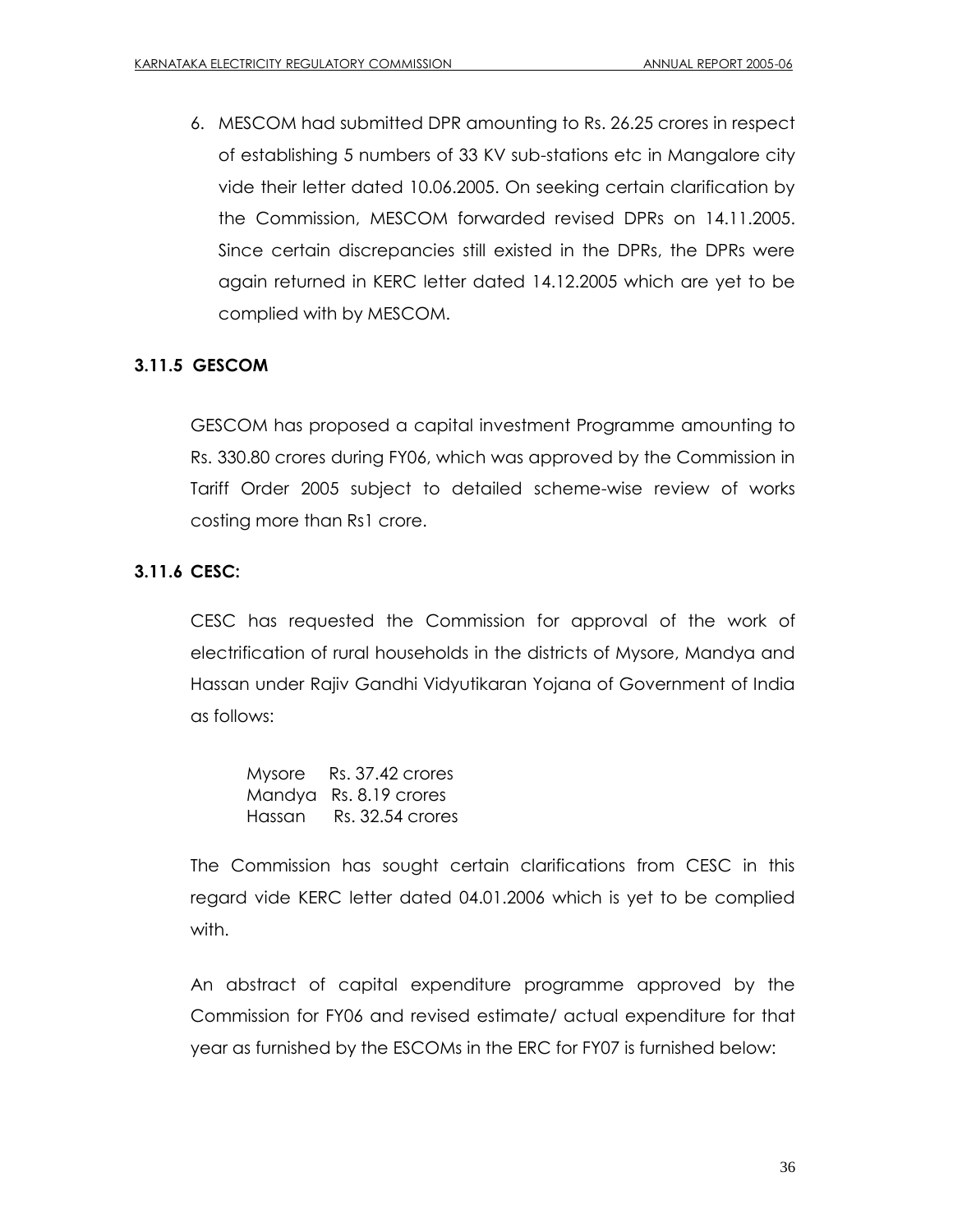| <b>ESCOM</b>  | <b>Capital expenditure Approved</b><br>by KERC for FY 06 in Rs Crs | <b>Actual Expenditure incurred</b><br>during FY 06 as furnished in<br>ERC filing for FY 07 in Rs. Crs. |
|---------------|--------------------------------------------------------------------|--------------------------------------------------------------------------------------------------------|
| <b>BESCOM</b> | 363.00                                                             | 363.00                                                                                                 |
| <b>MESCOM</b> | 360.50                                                             | 106.46                                                                                                 |
| <b>CESC</b>   |                                                                    | 126.55                                                                                                 |
| <b>HESCOM</b> | 341.78                                                             | 264.83                                                                                                 |
| <b>GESCOM</b> | 330.80                                                             | 62.01                                                                                                  |
| Total         | 1396.08                                                            | 922.85                                                                                                 |

## **3.12 Review of DCB of the Licensees**

ESCOMs are furnishing monthly DCB statements to the Commission and the same are reviewed periodically and comments are sent to the ESCOMs. The DCBs are also taken up for discussion in the review meetings with the ESCOMs. An abstract of DCB of KEB/KPTCL for the period from 1996 to 2001 and that of the ESCOMs for the period from 2002 to 2006 is furnished below:

| Year        | Revenue<br>Demand<br>(Rs. crs) | <b>Collection</b><br>(Rs. crs) | Collection as %<br>of current year's<br>demand |
|-------------|--------------------------------|--------------------------------|------------------------------------------------|
| <b>FY97</b> | 2314.06                        | 1960.06                        | 84.70                                          |
| <b>FY98</b> | 2788.87                        | 2383.88                        | 85.48                                          |
| <b>FY99</b> | 3201.02                        | 2876.16                        | 89.85                                          |
| <b>FY00</b> | 3480.83                        | 3638.17                        | 104.52                                         |
| <b>FY01</b> | 3790.64                        | 4244.48                        | 111.97                                         |
| <b>FY02</b> | 4529.31                        | 4145.64                        | 91.53                                          |
| <b>FY03</b> | 5257.15                        | 5078.72                        | 96.60                                          |
| <b>FY04</b> | 6031.90                        | 5950.90                        | 98.66                                          |
| <b>FY05</b> | 6751.67                        | 6317.71                        | 93.57                                          |
| <b>FY06</b> | 7576.83                        | 6539.93                        | 86.31                                          |

The Commission notes that the collection efficiency during FY 06 has gone down substantially.

ESCOM wise collection efficiency in FY06 including adjustments is as follows: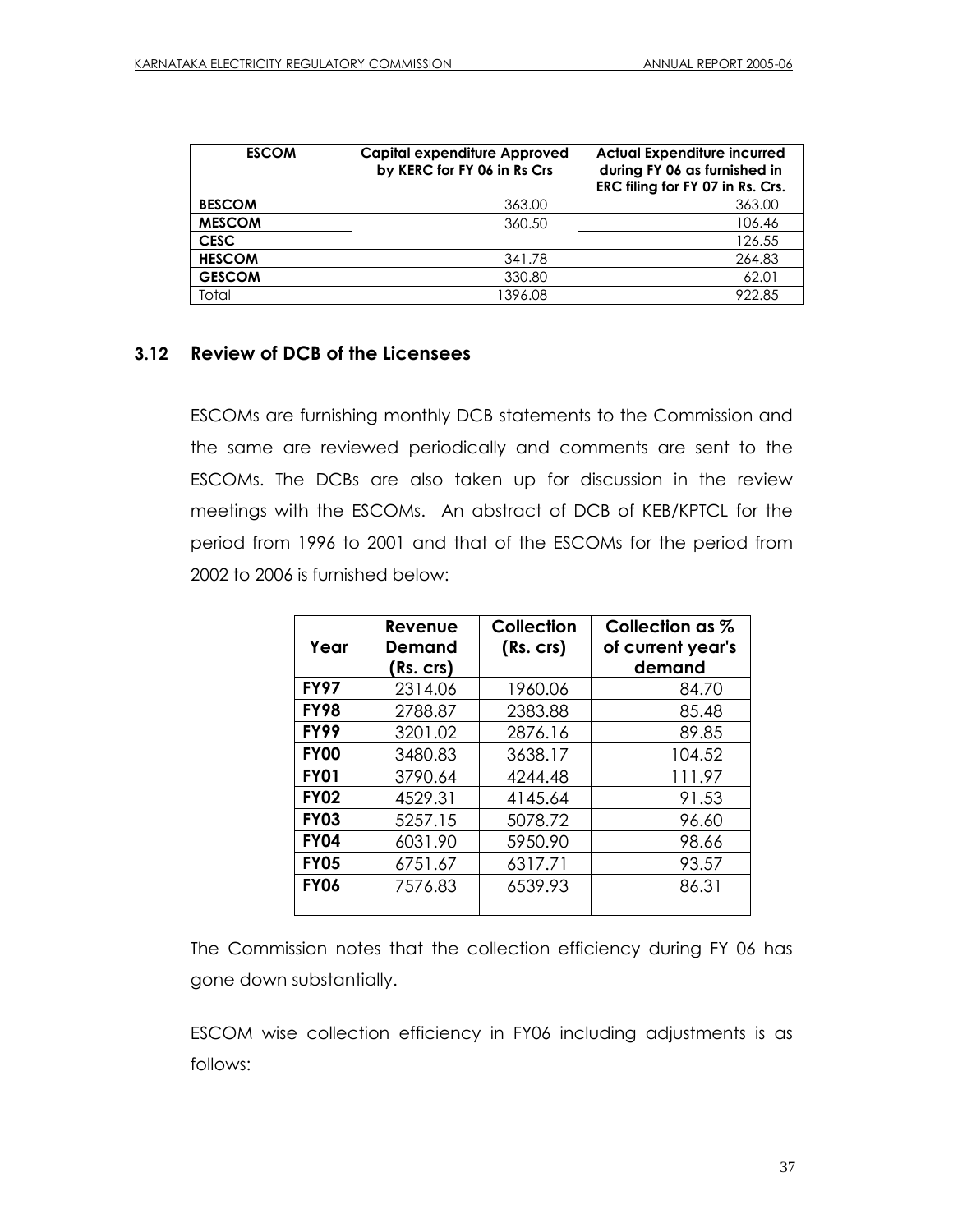|               |                   |            | Rs. In Crs.                                       |
|---------------|-------------------|------------|---------------------------------------------------|
| <b>ESCOM</b>  | Revenue<br>Demand | Collection | Collection as % of<br>year's<br>current<br>demand |
| <b>BESCOM</b> | 4205.70           | 3708.05    | 88.16                                             |
| <b>MESCOM</b> | 870.44            | 805.12     | 92.50                                             |
| <b>CESC</b>   | 695.49            | 554.31     | 79.70                                             |
| <b>HESCOM</b> | 1076.28           | 907.23     | 84.29                                             |
| <b>GESCOM</b> | 728.92            | 565.22     | 77.54                                             |
| Total         | 7576.83           | 6539.93    | 86.31                                             |

ESCOM wise arrears outstanding as at the end of March 06 is given below:

| <b>ESCOM</b>  | Revenue outstanding in<br>terms of months in FY05 | Revenue outstanding<br>in<br>terms of months in FY06 |
|---------------|---------------------------------------------------|------------------------------------------------------|
| <b>BESCOM</b> | 3.12                                              | 4.31                                                 |
| <b>MESCOM</b> | 3.82                                              | 3.21                                                 |
| <b>CESC</b>   | $\overline{\phantom{0}}$                          | 6.98                                                 |
| <b>HESCOM</b> | 6.71                                              | 7.87                                                 |
| <b>GESCOM</b> | 7.24                                              | 8.85                                                 |

**The outstanding have increased substantially in FY06 when compared to the previous year except in MESCOM. The Commission has repeatedly advised the ESCOMs to improve their billing and collection efficiency.**

## **3.13 Petitions and appeals disposed of**

A summary of petitions, Review Petitions and Appeals received by the Commission, disposed off during the year and pendency up to March 2006 is given below:

| SI.No.        | <b>Nature of Petitions/Review</b><br><b>Petitions</b>                                                 | Opening<br><b>Balance</b> | Number of<br>petitions<br>received<br>during the<br>vear | No.of<br>petitions<br>disposal | No. of<br>petitions<br>pending<br>as on<br>31.03.06 |
|---------------|-------------------------------------------------------------------------------------------------------|---------------------------|----------------------------------------------------------|--------------------------------|-----------------------------------------------------|
|               | Petitions regarding back<br>billing, disconnections,<br>repayment of excess security<br>deposits etc. |                           | 36                                                       | 15                             | 28                                                  |
| $\mathcal{P}$ | Review petitions                                                                                      | 4                         | $\mathcal{P}$                                            | 5                              |                                                     |
|               | Total                                                                                                 | 11                        | 38                                                       | 20                             | 29                                                  |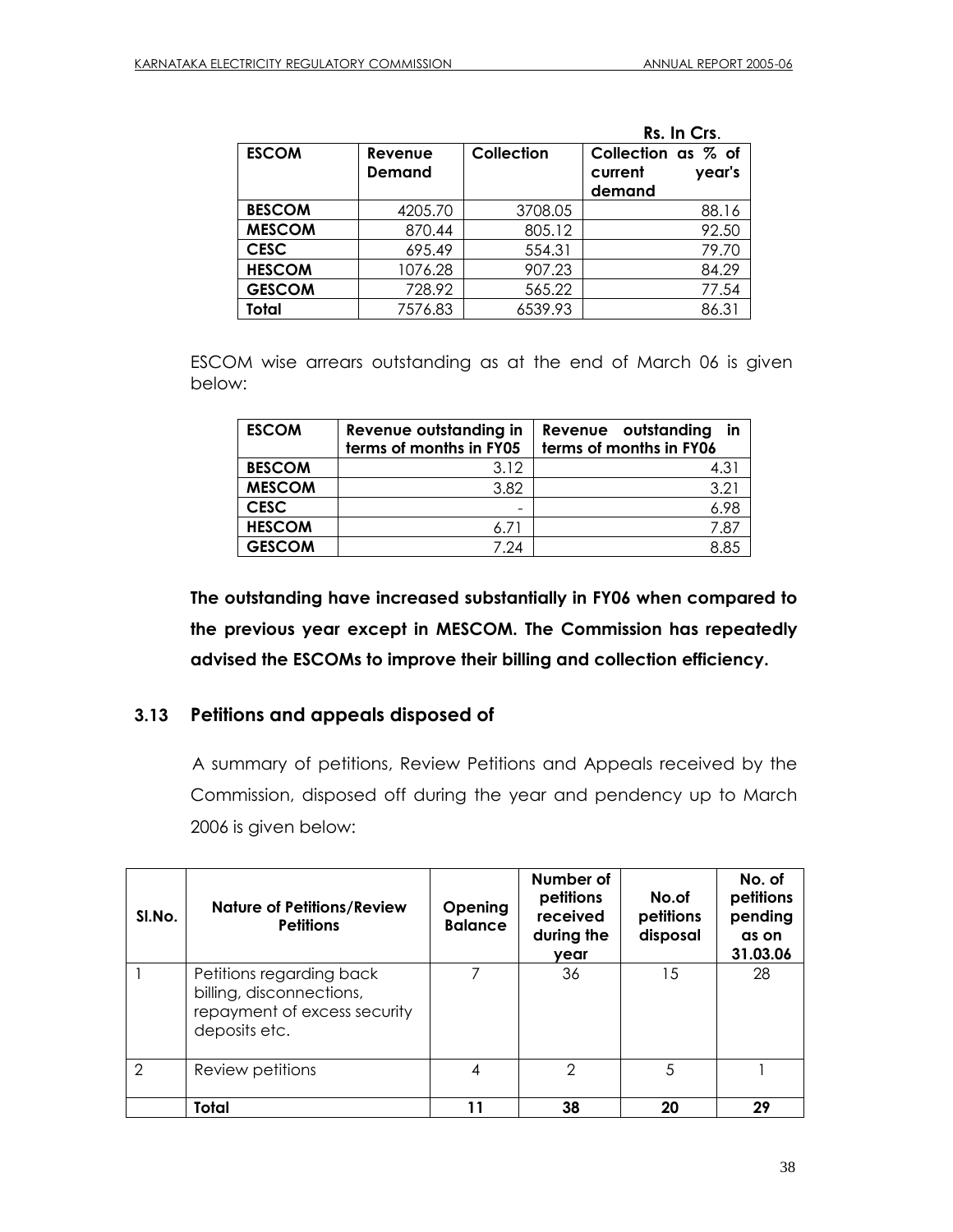Details of petitions/Appeals received during the year are shown in **Annex - 3.3** Details of High Court cases where the KERC is a party are shown in **Annex - 3.4.**

# **3.14 Appeals against the Commission"s orders on PPAs**

# **1. PPA between KPTCL and KPCL/VVNL**

As indicated in the previous Annual Report, KPCL has appealed to the Hon"ble High Court against the orders passed by the Commission on the approval of PPA between KPTCL and KPCL in respect of (i) RTPS units 1 to 7 (ii) hydro stations and (iii) Almatti Power House project. Similarly, VVNL has appealed to the Ho'nble High Court on the order issued by the Commission in the matter of PPA between KPTCL and VVNL for Yelahanka Diesel Plant. The matter is pending in the Hon"ble High Court.

## **2. PPA between KPTCL and Jindal Thermal Power Co. Ltd**.

The Commission had passed its Order on this matter on 22.05.2002. JTPCL had challenged the Order of the Commission in the Hon"ble High Court vide MFA No.4795 of 2002. The Hon"ble High Court has pronounced the judgment on 08.04.2004 setting aside the impugned order of the Commission. The Commission has filed SLP before the Hon"ble Supreme Court of India and the matter is pending before the Court.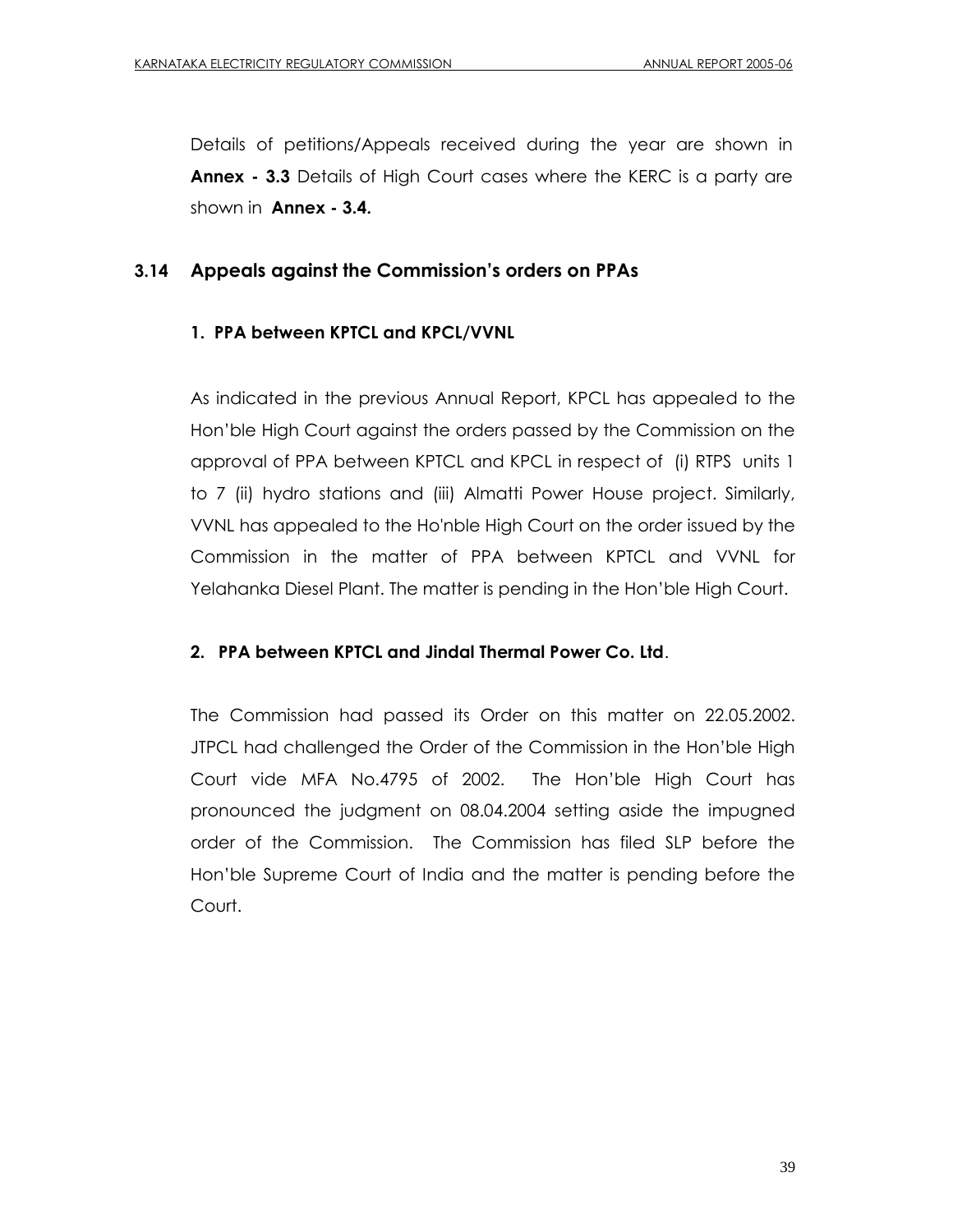# **4. ADVISORY COMMITTEE**

# **4.1 Members of the Advisory Committee**

During the year, the following Members of the Advisory Committee retired from the Committee with effect from 8th January 2006 in accordance with Section 3(5) of the KERC (State Advisory Committee) Regulations, 2004, on completion of a term of three years as members.

| SI.No.        | Name of the Retired Members                      |
|---------------|--------------------------------------------------|
|               | Sri. Ravi Ganapathi                              |
| $\mathcal{P}$ | President, KEB Engineers Association             |
| 3             | M.G. Prabhakar, Member, Energy Committee, FKCCI  |
| 4             | K.N. Venkatagiri Rao, Balakedarara Vedike, Sagar |
| 5             | Director, Confederation of Indian Industries     |

The Commission appointed the following persons as Members of Advisory Committee with effect from 9th January 2006, in place of the retired Members under the provisions of section 87(1) of Electricity Act 2003, read with regulation 3 of KERC (State Advisory Committee) Regulations, 2004,

| SI.<br>No.    | Name of the newly appointed Members                                       | <b>Field of Representation</b> |
|---------------|---------------------------------------------------------------------------|--------------------------------|
|               | Sri. B. Satyanarayana Udupa, Secretary,<br>Bharatiya Kissan Sangha, Udupi | Consumer/NGO                   |
| $\mathcal{L}$ | President, KEB Engineers Association                                      | Labour                         |
| 3             | M.G. Prabhakar, Member,<br>Energy<br>Committee, FKCCI                     | Commerce and Industries        |
|               | K.N. Venkatagiri<br>Rao,<br>Vedike, Sagar                                 | Balakedarara   Consumer / NGO  |

One post of the Member is presently vacant. List of present Members of the Advisory Committee is placed in **Annex- 3.5**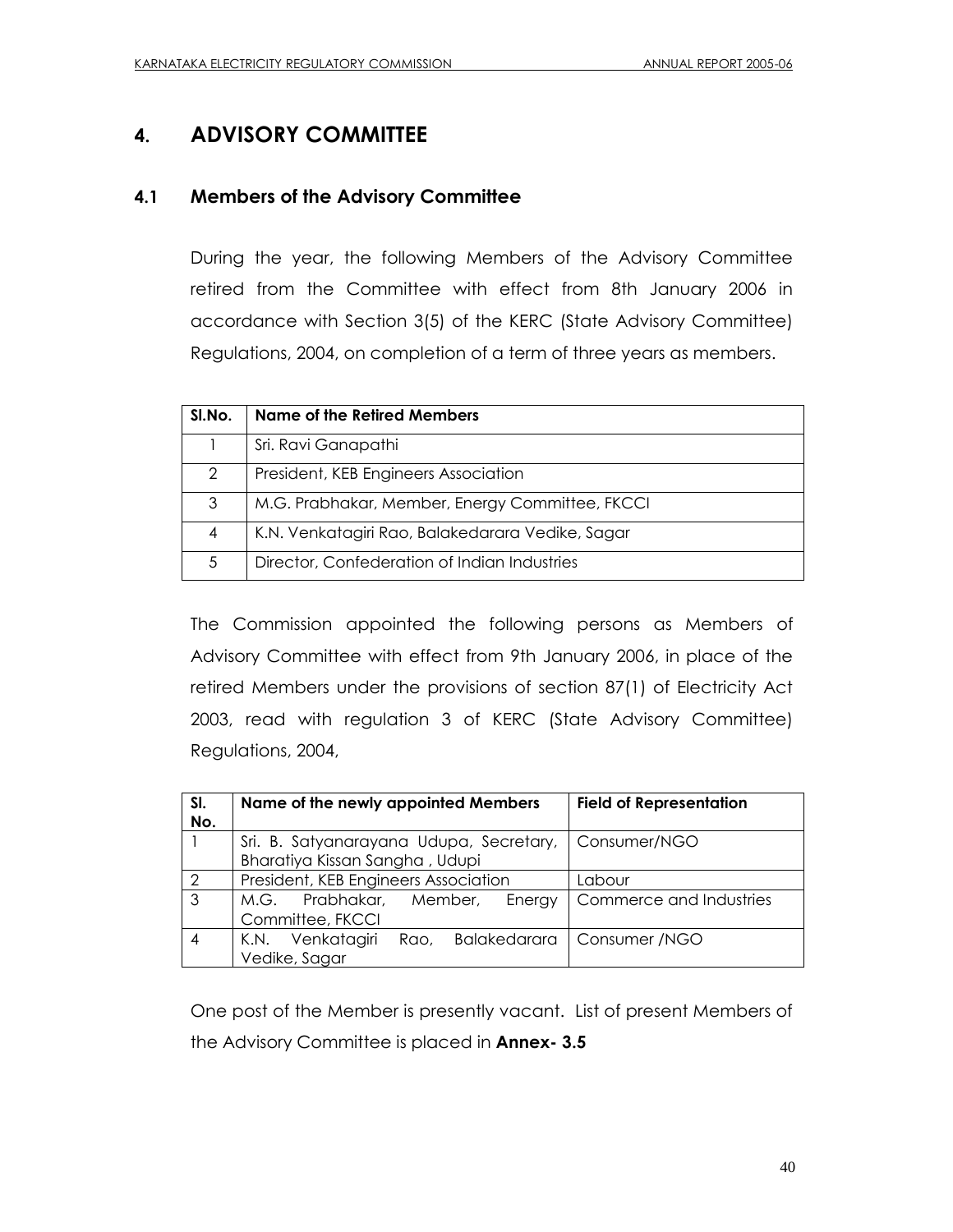# **4.2 Brief Account of the Meetings**

- 4.2.1 During the year three meetings of the Advisory Committee were held. In the 12th meeting held on 24th May 2005, the following are some of the important subjects which were discussed:
	- $\triangleright$  Action plan for implementation of National Electricity Policy
		- o Open Access, Reduction of Cross Subsidies, capacity building of consumer groups and their effective representation before the Regulatory Commission,.
	- ERC & Tariff Filing of ESCOMs for FY 06
	- ▶ 100% Metering of Consumer Installations
	- $\triangleright$  Time of Day Tariff
	- $\triangleright$  Intra State Trading
	- $\triangleright$  Technical Up-gradation of SLDC
	- $\triangleright$  Promotion of Co-generation
	- Consumer redressal forum
	- Updating of Grid Code
- 4.2.2 In the 13<sup>th</sup> meeting held on  $16<sup>th</sup>$  September 2005, the following are some of the important subjects which were discussed:
	- ERC & Tariff Filing of ESCOMs for FY 06 MDs of each ESCOM briefed about their Tariff Filings. Members of Advisory Committee also expressed their opinions.
	- ▶ Commission expressed concern on
		- o theft of energy especially from the unauthorized IP sets and the urgent need for the ESCOMs to curb this menace.
		- o As per the Electricity Act, 2003, no installation can be supplied electricity without providing a correct meter and therefore it will be the responsibility of the ESCOMs to meter all the installations.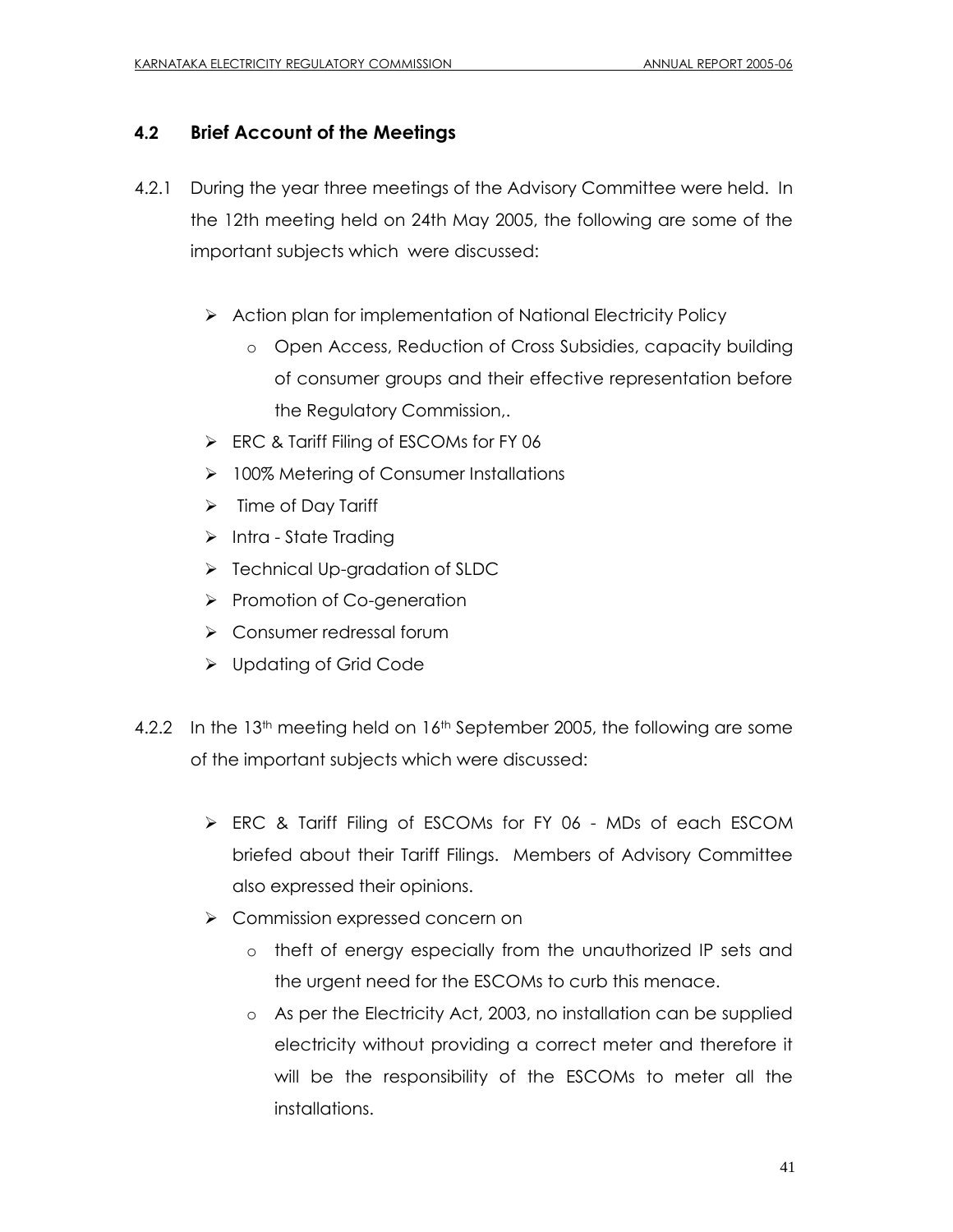- o GoK has to pay subsidy in advance to the ESCOMs and in case GoK fails to do so, ESCOMs are entitled to charge the normal tariff for the consumers under the subsidized category.
- Commission also sought the opinion of the Members regarding suggestion to levy higher tariffs to consumers in urban centres as they are enjoying better quality supply compared to the consumers in rural areas.
- 4.2.3 In the  $14<sup>th</sup>$  meeting held on  $6<sup>th</sup>$  January 2006, the following are some of the important subjects which were discussed:
	- Merits and demerits of conventional electro-mechanical meters and electronic meters.
	- $\triangleright$  Maintenance works, testing of meters etc.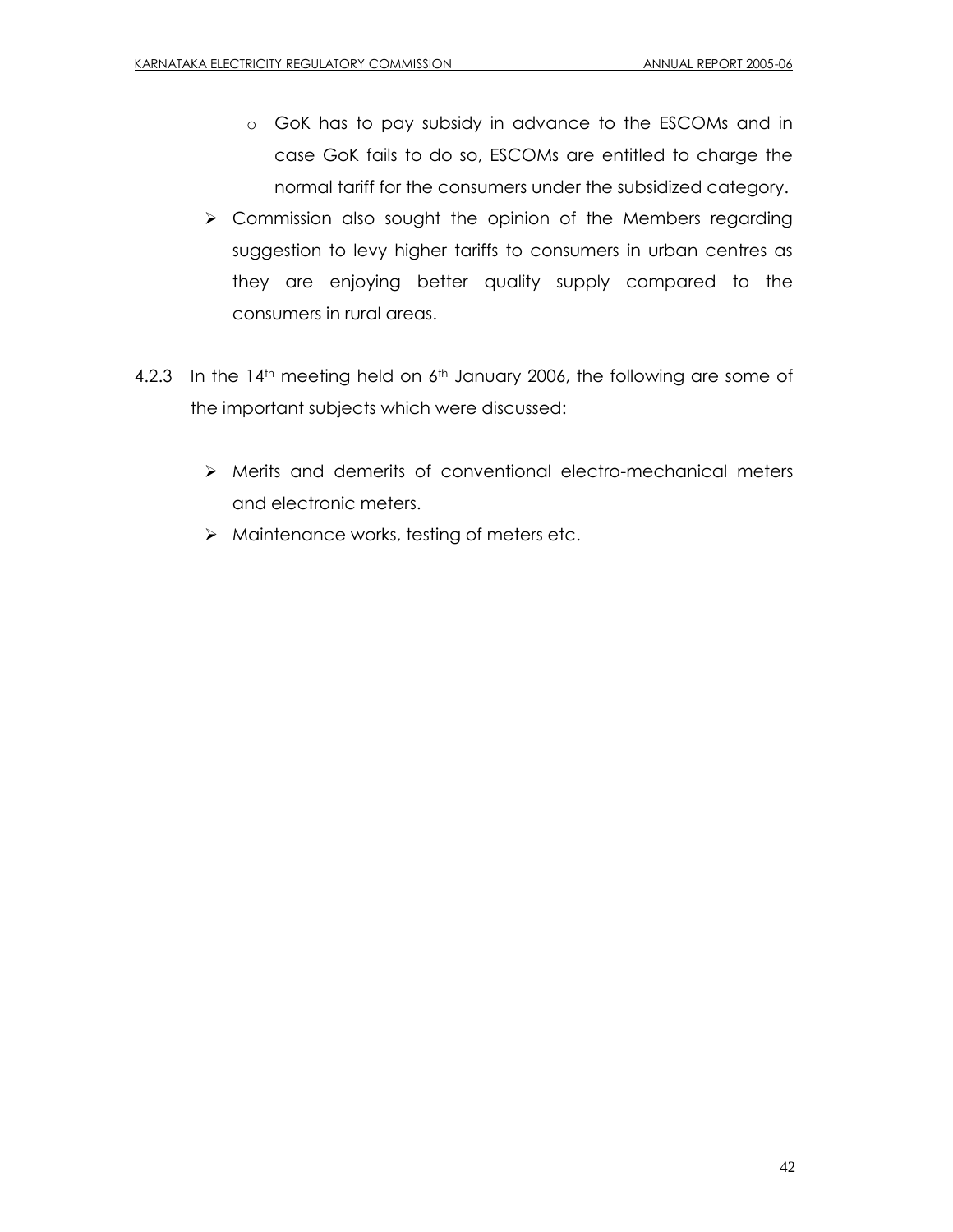# **5.0 GENERAL REVIEW OF THE POWER SECTOR**

# **5.1 Status of Karnataka Power Sector**

## **5.1.1 Installed Capacity**

The installed capacity in the state and central share allocation to the state as on 01.04.2006 is as follows:

#### **Installed capacity & Share of Karnataka**

|                       |       |                |               | (MW)  |
|-----------------------|-------|----------------|---------------|-------|
|                       | Hydro | <b>Thermal</b> | <b>Others</b> | Total |
| <b>KPCL</b>           | 3376  | 1598           |               | 4974  |
| Private               |       | 327            |               | 327   |
| Generating            |       |                |               |       |
| Companies             |       |                |               |       |
| Cogeneration<br>&     |       |                | 761           | 761   |
| Renewables            |       |                |               |       |
| <b>State Total</b>    | 3376  | 1925           | 761           | 6062  |
| Central               |       | 1487           |               | 1487  |
| <b>Projects Share</b> |       |                |               |       |
| Total                 | 3376  | 3412           | 761           | 7549  |

Source: Daily Load data sheets of KPTCL

**Note:** Reduction in private generation is due to closure of the term of PPA with JTPCL.

## **5.1.2 Energy Availability:**

The actual energy availability from the above stations in FY06 is 34367 MU as against the 35324 MU approved by the Commission in the ERC. Energy input in FY06 has increased by 3.80 % over FY05 input of 33110 MU, KPTCL has projected the total energy input requirement for FY07 as 38057 MU.

The Commission had approved the energy input to ESCOMs at the interface point as 33688 MU for FY06. As against this, the ESCOMs have provided the details of actual/revised estimate of energy input at interface points for FY06 as follows in the ERC for FY07: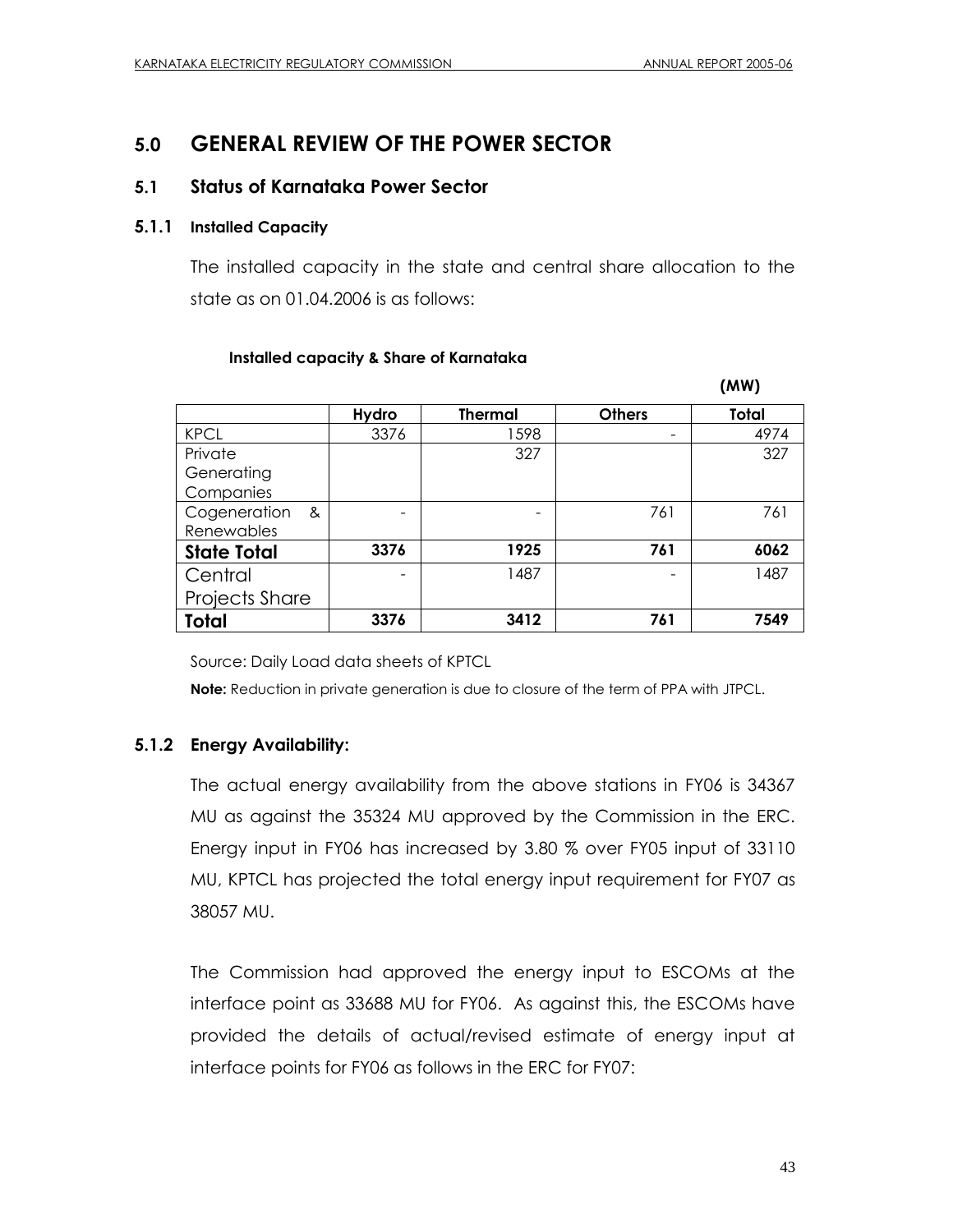| Total:         | 32834 |
|----------------|-------|
| Hukeri:        | 166   |
| CESC:          | 3273  |
| GESCOM:        | 46.59 |
| HESCOM:        | 6461  |
| MESCOM:        | 2936  |
| <b>BESCOM:</b> | 15339 |
| <b>ESCOM</b>   | MU    |

For FY07, the input to ESCOMs at the interface points is estimated as 35122 MU as indicated in the ERC of ESCOMs for FY07, which is being validated.

GoK has allocated PPAs of both conventional and non-conventional energy sources to all ESCOMs vide, GoK notification No.EN 45 PSR 2006 dated 22.04.2006. Copy of the GoK notification is annexed in **Annex No. 3.6**

- **5.1.3 T&D loss:** The Commission had approved the total T&D loss for FY06 as 26% in Tariff order 2005. As against the approved transmission loss of 4.18% for FY06, KPTCL has reported the actual transmission loss upto Dec 05 as 4.12%. The Commission has approved the transmission loss for FY 07 as 4.06% in the Tariff Order April 06 of KPTCL.
- **5.1.4** Regarding the distribution loss for FY06, the Commission had approved the loss as 22.80% with respect to an input of 33688 MUs to ESCOMs. The ESCOMs have estimated the combined loss as 26.27% for FY06 as indicated in the ERC for FY07, which will be validated by the Commission based on the actuals.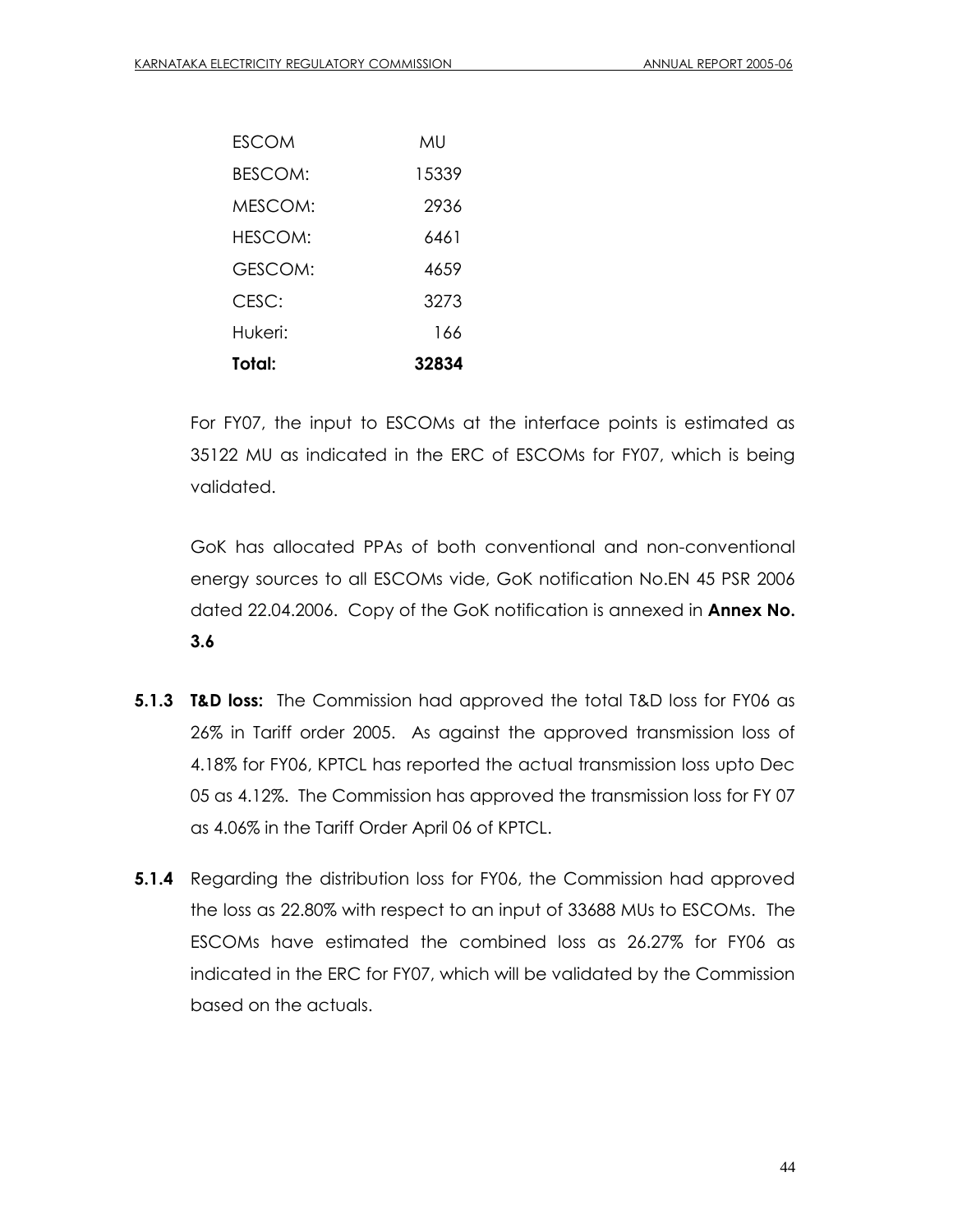# **5.1.5 Government subsidy to power sector**

An abstract of subsidy released by the Government to the power sector for the period from FY00 to FY06 is given below:

| Year    | $O.B.$ of<br>subsidy<br>due | Provision<br>for subsidy<br>in the<br>approved<br><b>FRP</b> | Subsidy<br>claimed for<br>the year | Subsidy<br>released by<br>the<br>Government | <b>Balance</b> at<br>the end of<br>the year |
|---------|-----------------------------|--------------------------------------------------------------|------------------------------------|---------------------------------------------|---------------------------------------------|
| 1999-00 | 255.98                      |                                                              | 1213.09                            | 768.91                                      | 700.16                                      |
| 2000-01 | 700.16                      | 709.00                                                       | 1820.82                            | 1246.42                                     | 1274.56                                     |
| 2001-02 | 1274.56                     | 1787.70                                                      | 2231.30                            | 1872.00                                     | 1633.86                                     |
| 2002-03 | 1633.86                     | 1796.50                                                      | 1903.86                            | 1699.00                                     | 1838.72                                     |
| 2003-04 | 1838.72                     | 1537.50                                                      | 1623.29                            | 1555.46                                     | 1906.55                                     |
| 2004-05 | 1906.55                     | 928.30                                                       | 1872.99                            | 935.00                                      | 2844.54                                     |
| 2005-06 | 2844.54                     | 1726.30                                                      | $**$                               | $***$                                       |                                             |

\*\* Details awaited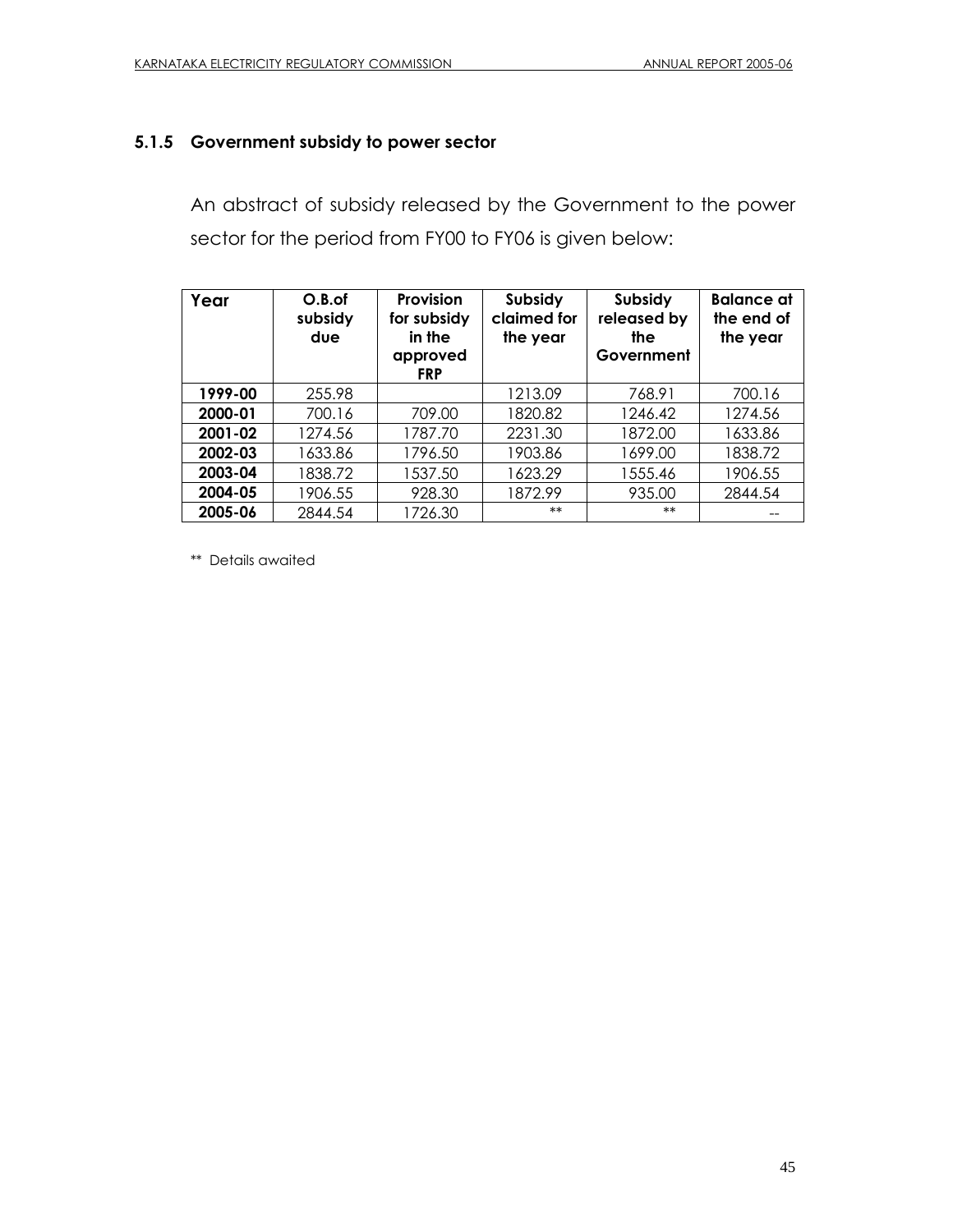# **6.0 ACTIVITIES OF THE OFFICE OF CONSUMER ADVOCACY OF KERC**

## **6.1 Introduction**

The Office of Consumer Advocacy (OCA) in the KERC was established in September 2001. In the last five years the OCA has undertaken several activities to empower, inform and educate the public in general and the civil society organizations in particular, about the developments in the electricity sector. It is acting as a catalyst to make the consumers participate in the power sector reform process and at the same time act as a countervailing force both on the Licensees and the Regulatory Commission. The OCA believes that the benefits of the reforms and restructuring of the power sector will reach the consumers only when there is effective public participation. Keeping this in view, the OCA has been conducting various activities and events in the last five years

## **6.2 Consumer Information**

Since its inception the OCA has laid emphasis on disseminating information to the public. Informing the consumers about the latest development in the power sector, the various laws, rules and regulations framed under the relevant Acts has been one of the functions of the OCA. The OCA has maintained a Directory of civil society organizations, which is being updated regularly. The number of organizations/persons has increased to 300. The OCA continues to send important documents, draft regulations, news clippings and other materials to these organizations/persons.

The OCA continues to publish two newsletters viz., Consumer Power in English and Vidyut Balakedara in Kannada. These bimonthly newsletters are sent to more than 350 organizations and individuals. Copies are also distributed to participants in workshops, seminars and public outreach meetings. They are also put on the website [\(www.kerc.org\)](http://www.kerc.org/).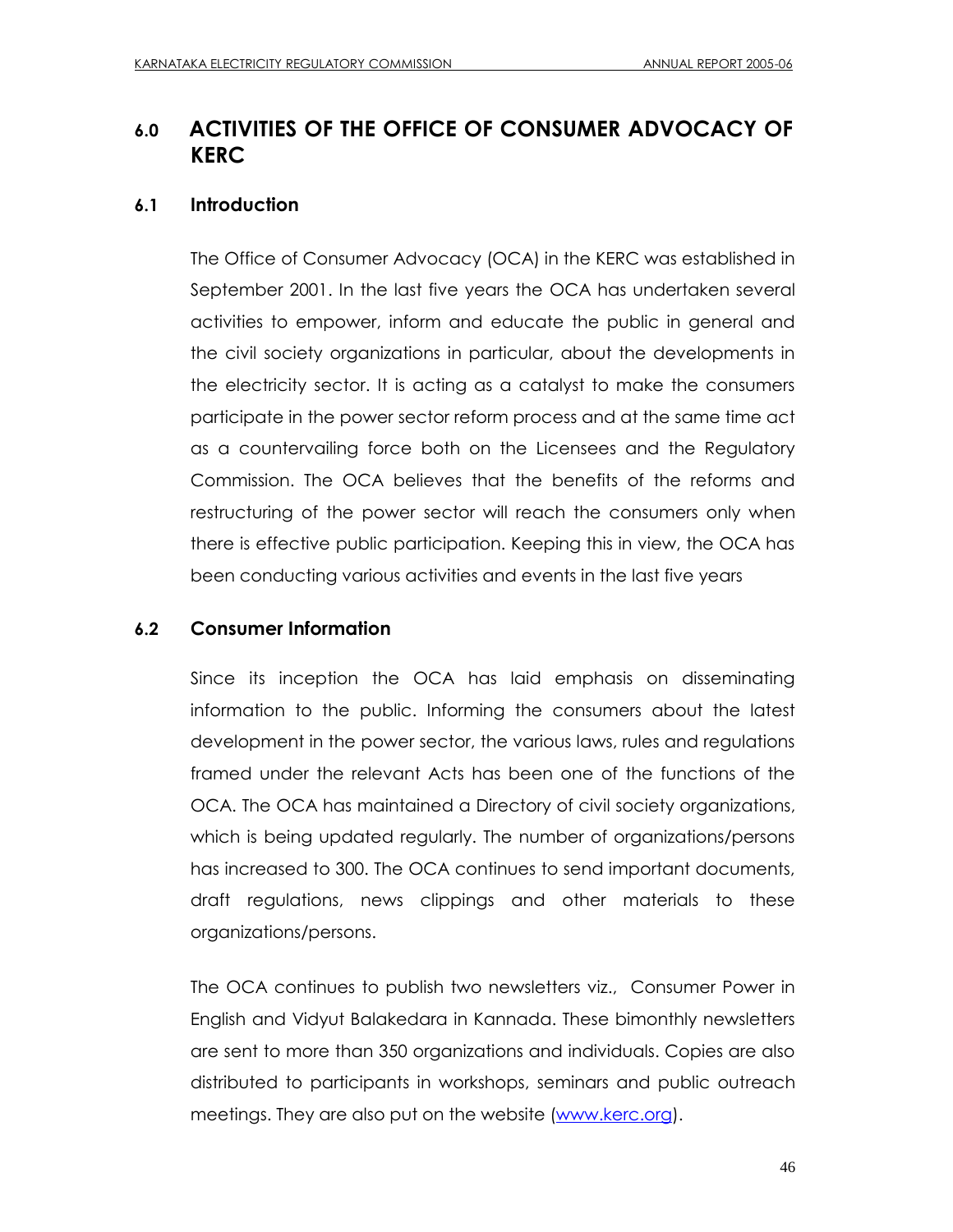Apart from newsletters, the OCA is also bringing out leaflets and Consumer Information Sheets on various topics of interest to electricity consumers.

# **6. 3 Consumer Grievance Handling**

Despite the fact that, the Licensees have established their own Consumer Grievance Redressal Forums as required under the Electricity Act 2003 and the Regulations made there under by the KERC, the OCA has been facilitating redressal of consumer grievances. The OCA wishes to keep on record the cooperation of the Licensees in attending to the grievances of consumers forwarded by the OCA.

Upto 31st March 2006, the OCA has received 1010 complaints out of which 780 have been solved to the satisfaction of the consumers. Action is being taken to dispose of the remaining 230 complaints. The details of the complaints handled by the OCA is given below:

| Year         | <b>Complaints</b><br><b>Received</b> | <b>Complaints</b><br><b>Disposed</b> | <b>Balance</b> |
|--------------|--------------------------------------|--------------------------------------|----------------|
|              |                                      |                                      |                |
| 1999-2000    | 95                                   | 95                                   | 0              |
| 2000-2001    | 133                                  | 133                                  | 0              |
| 2001-2002    | 132                                  | 132                                  | 0              |
| 2002-2003    | 248                                  | 248                                  | 0              |
| 2003-2004    | 189                                  | 110                                  | 79             |
| 2004-2005    | 123                                  | 48                                   | 75             |
| 2005-2006    | 90                                   | 14                                   | 76             |
| <b>TOTAL</b> | 1010                                 | 780                                  | 23C            |

**Year wise receipt and disposal of complaints**

#### **ESCOM-wise receipt and disposal of complaints**

| <b>ESCOM</b>  | <b>Complaints</b><br><b>Received</b> | <b>Complaints</b><br><b>Disposed</b> | <b>Balance</b> |
|---------------|--------------------------------------|--------------------------------------|----------------|
| <b>BESCOM</b> | 398                                  | 317                                  |                |
| <b>MESCOM</b> | 299                                  | 265                                  | 34             |
| <b>HESCOM</b> | 165                                  | 107                                  | 58             |
| <b>GESCOM</b> | 139                                  | 89                                   | 50             |
| <b>CESCOR</b> | റ                                    | ∩                                    |                |
| TOTAL         | 1010                                 | 780                                  | 230            |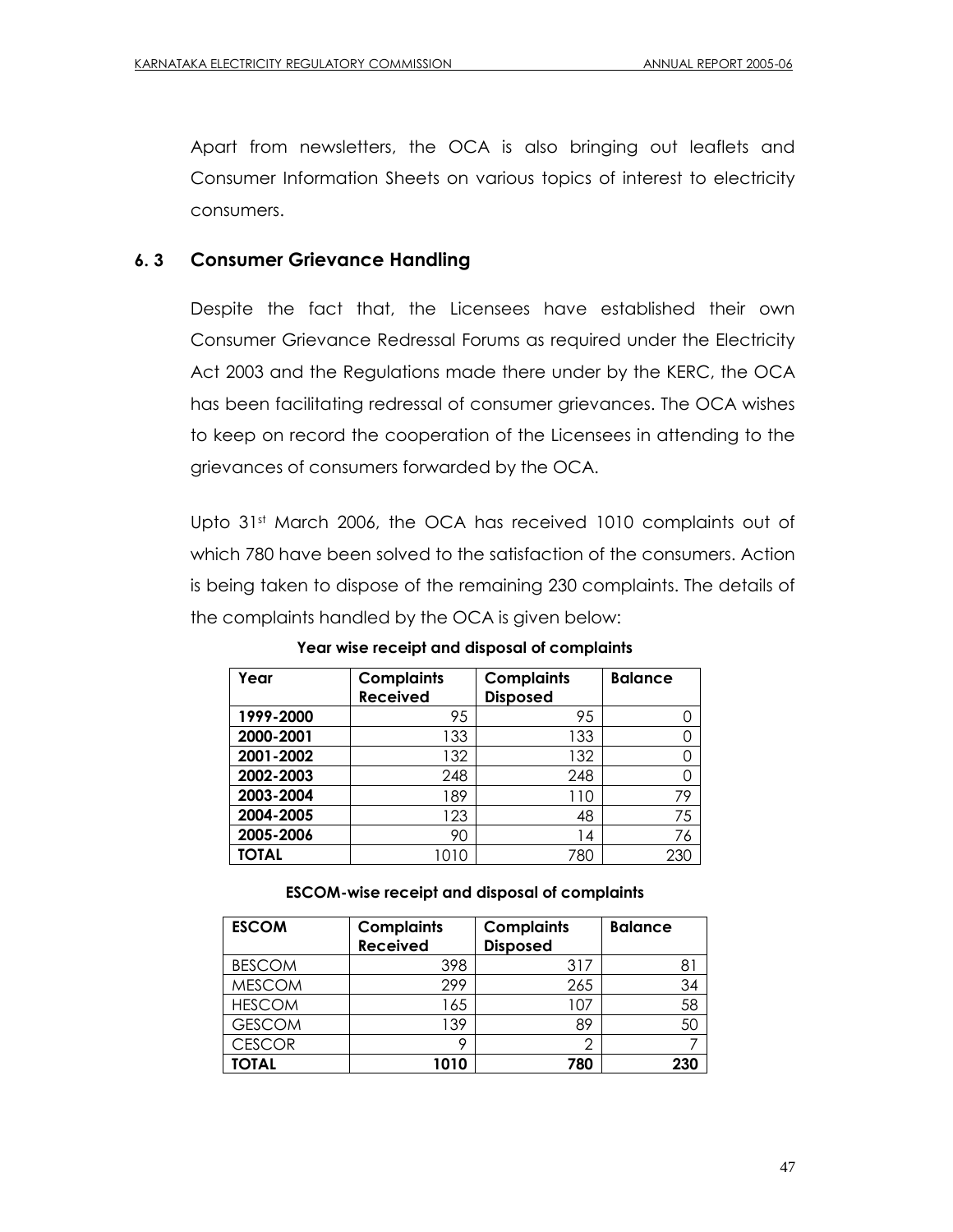| No.            | <b>Nature of complaint</b>                | No. of complaints |
|----------------|-------------------------------------------|-------------------|
|                | Allegation against staff                  | 32                |
| $\overline{2}$ | Billing                                   | 186               |
| 3              | Accident compensation                     | 53                |
| 4              | Deposits                                  | 81                |
| 5              | Levy of infrastructure charges            | 22                |
| 6              | Irrigation pump set                       | 13                |
|                | Additional Load                           | 10                |
| 8              | Meter related disputes                    | 28                |
| 9              | Delay in giving power connection sanction | 228               |
| 10             | Shifting of lines & meters                | 34                |
| 11             | Tariff issues                             | 41                |
| 12             | Tender issues                             | 6                 |
| 13             | Complaint against theft                   | 14                |
| 14             | Transformer complaints                    | 23                |
| 15             | Voltage related issues                    | 78                |
| 16             | Suggestions/Miscellaneous etc.            | 161               |
|                | Total                                     | 1010              |

#### **Natures of complaints are as follows:**

## **6.4 Review of Standards of Performance**

The KERC has issued Regulations as required under the Electricity Act 2003 regarding the Standards of Performance to be achieved by the Licensees. The OCA is obtaining quarterly reports of Standards of Performance and monitoring its compliance. A consolidated report of the performance of the four Licensees for the period January-June 2005 was prepared by the OCA. It is available in the website [\(www.kerc.org\)](http://www.kerc.org/)

#### **6.5 Public Outreach Meetings**

With the objective of informing and educating the public about the activities of KERC, OCA and also to disseminate the various regulations issued by the KERC, the OCA has been holding Public Outreach Meetings in various parts of the State. In some of the places the OCA is conducting these meetings with the help of the member organizations of the Electricity Consumers Network (ECON), Chambers of Commerce, Farmers Associations, Resident Welfare Associations and other consumer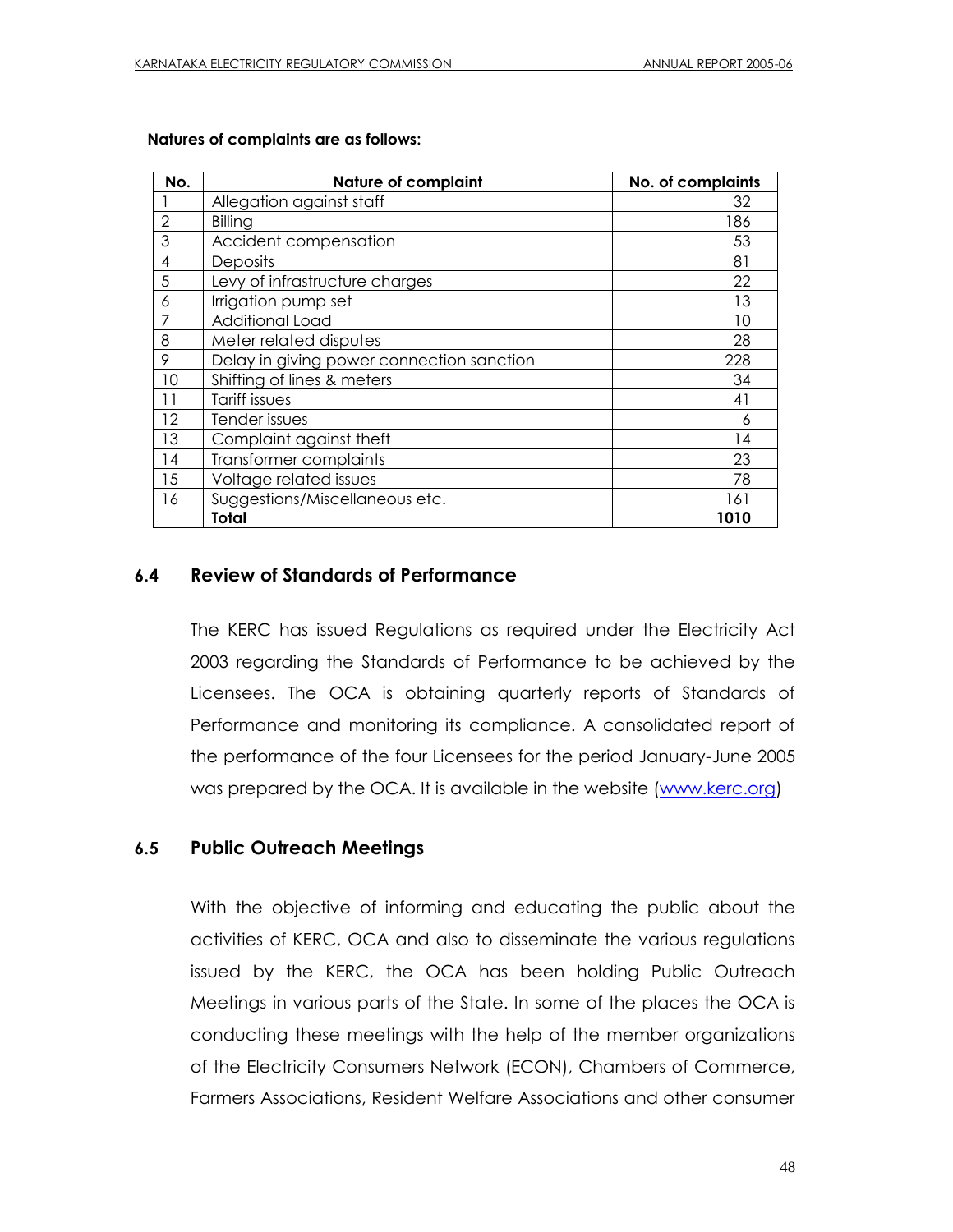groups. The OCA is also making use of other meetings to highlight the activities of KERC and OCA.

During the FY 06 Public Outreach Meetings were held in Mandya, Chickmagalur and Davanagere. The OCA made a presentation on "Electricity Reform and Consumer Protection" for the Post Graduate students of Surana College, Kengeri Satellite Town, Bangalore.

# **6.6 Consumer Representation**

The OCA has been supporting civil society organizations by way of technical inputs and documentation to enable them to appear before the Commission on issues of interest to consumers. Besides, the Consultant (Consumer Advocacy) is appearing before the Commission in public hearings wherever consumer interest is involved.

The OCA filed its objection before the Central Electricity Regulatory Commission (CERC) in respect of the power project at Udupi promoted by Nagarjuna Power Company Limited. More than 3000 objectors joined the OCA in this effort.

The OCA appeared before the Commission on behalf of the consumers in the public hearing relating to KPTCL/ESCOM"s application for payment of US \$0.04 per Kwh towards fixed charges payable to Tanirbhavi Power Company as per the Arbitral Award. The OCA vehemently argued that the burden should not be passed on to the consumers. The KERC has passed the order rejecting the KPTCL/ESCOM"s application.

# **6.7 Visit to ESCOM**

During the year, the OCA along with other officers of the KERC visited the Corporate Office of Chamundeshwari Electricity Supply Corporation,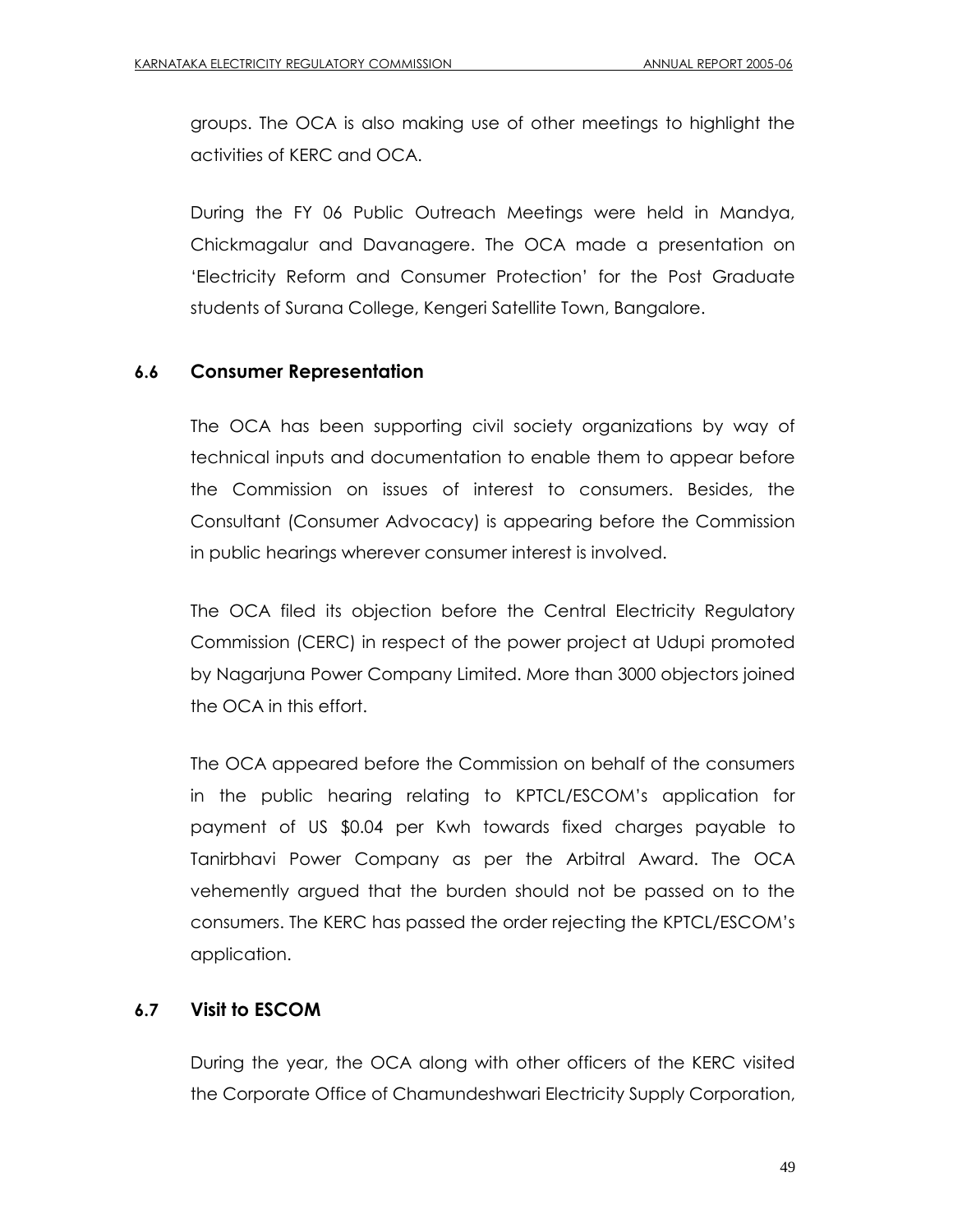Mysore. The Consultant (Consumer Advocacy) made a presentation on the Consumer Protection Regulations and highlighted the need for implementing it in the company.

# **6.8 Progress Report on Work Program for FY 06**

The OCA is making all efforts to improve its functioning and enlarge its activities. Starting from January 2006, the bimonthly newsletter "Consumer Power" and "Vidyut Balakedara" will be combined and made into a quarterly issue with more information.

The Consumer Information Kit and the Training Module were prepared. With the enactment of the Electricity Act 2003, the draft has undergone some changes and both will be published during 2006-07.

# **6.9 Future programs**

In addition to the above, the OCA would like to organize the following activities in FY07:

- 1. Workshop on electricity reforms for civil society organizations.
- 2. Compilation of the important orders passed by the Electricity Ombudsman
- 3. Training school students about electricity safety in association with CEIG
- 4. Compilation of the important decisions of Consumer Forums on **Electricity**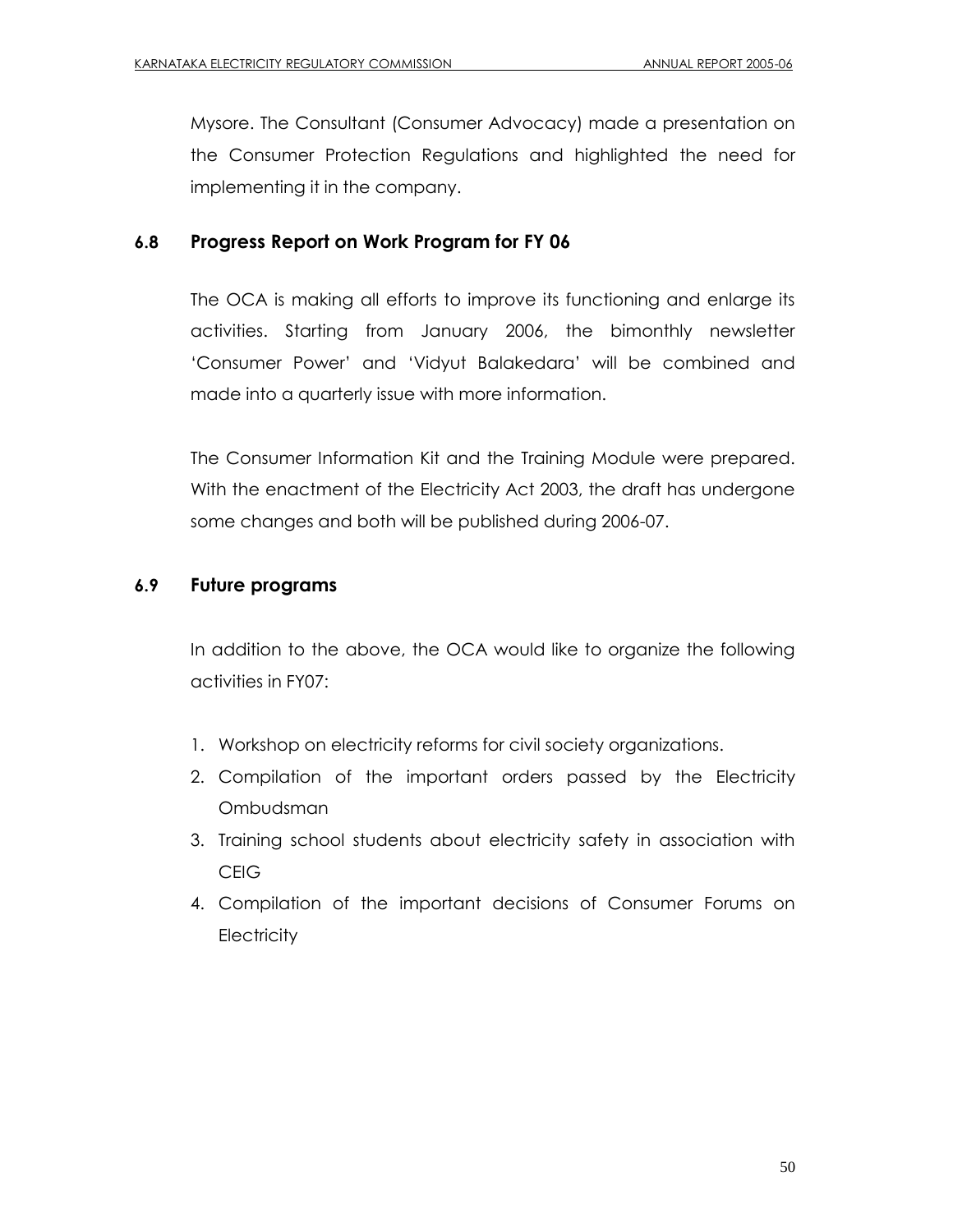# **7.0 ACTIVITIES OF OMBUDSMAN**

The Karnataka Electricity Regulatory Commission (KERC) is conscious about the redressal of the grievances of the consumers. Apart from establishing the Office of the Consumer Advocacy, the KERC has designated Shri Shaik Ahmed, Secretary of the Commission as Ombudsman as required under Sub-Section 6 of Section 42 of the Electricity Act, 2003. During the year 2005-06, 9 complaints have been received by the Ombudsman against the orders passed by various Consumer Fora established by the Distribution Licensees. All the complaints have been disposed. Further, as required under Rule 7 (4)(a) of the Electricity Act, 2003, the Ombudsman has been reviewing the response of the Licensees in the redressal of the grievances vis-à-vis the Standard of Performance (SoP) specified by the KERC in pursuance of Section 57 of the Electricity Act, 2003. The redressal sought by the consumers across the State from Ombudsman is on the following grievances:

- i) Shifting of obstructing electricity pole to ensure safety.
- ii) Excess collection of amount from the consumer by the Licensee.
- iii) Seeking compensation from the Licensee for the crop loss due to frequent interruption of power supply.
- iv) Claiming interest on excess payment.
- v) Arbitrary disconnection of power supply by the Licensee.
- vi) Levying of penalty on the Licensee by the CGRF in an arbitrary manner.
- vii) Claiming of compensation from Licensee for non-servicing of installation within specified period.

The significant aspect is that the consumers in the remote areas of the State have come to know of the consumer redressal mechanism provided in the Electricity Act, 2003. To further this, the OCA has held meetings with NGOs / Consumer Protection Activists to educate the consumers about the availability of the redressal mechanism.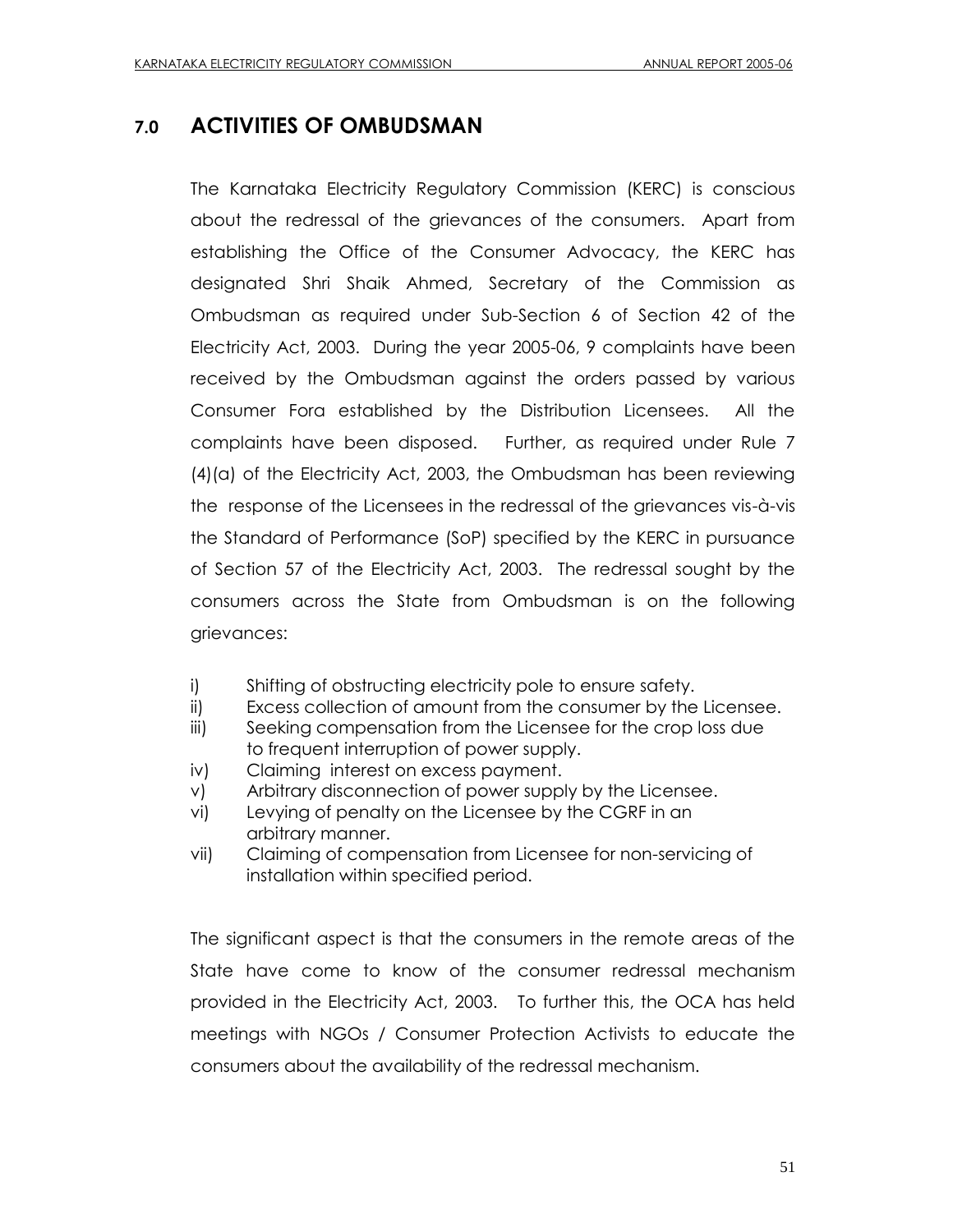# **7.1 Establishment of Consumer Grievance Redressal Forum (CGRF) by Distribution Licensee**

As mandated in the Section 42(5) of the Electricity Act 2003, all the Distribution Licensees except Hukkeri Society have established Consumer Grievance Redressal Forum (CGRF). M/s Hukkeri Society have been addressed to comply with the Act immediately.

The status of grievances registered, disposed and pending before the CGRF as on 31.03.2006 are given below:

| Name of the<br>Forum | <b>Complaints</b><br>Registered | <b>Complaints</b><br><b>Disposed of</b> | <b>Balance</b> |
|----------------------|---------------------------------|-----------------------------------------|----------------|
| CGRF, BESCOM         | 53                              |                                         |                |
| CGRF, MESCOM         |                                 |                                         |                |
| CGRF, HESCOM         | 44                              | 35                                      |                |
| <b>CGRF, GESCOM</b>  | 28                              |                                         |                |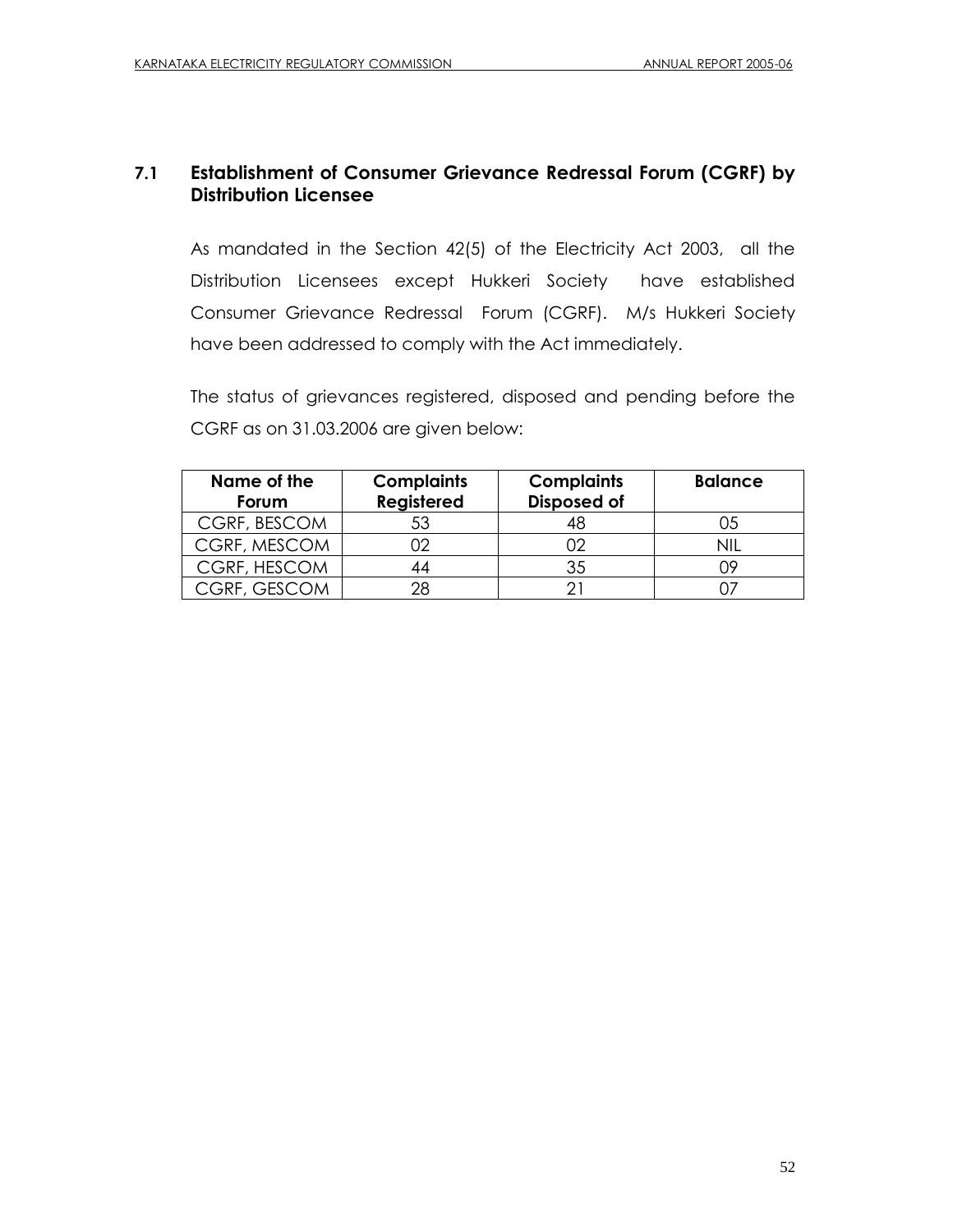# **8. ADMINISTRATION**

# **8.1 Staff Recruitment**

The Commission has appointed the staff on deputation or contract basis. The total working strength of the Commission as on date is 33. At present 22 posts are filled on contract, 9 on deputation basis from Government Departments / Government undertakings / Corporations / Boards etc. and two permanent staff. The particulars of the staff as on 31.03.2006 are as follows:

| SI.No | <b>Name</b>             | <b>Designation</b>      | Mode of     |
|-------|-------------------------|-------------------------|-------------|
|       |                         |                         | appointment |
| 01    | <b>Shaik Ahmed</b>      | Secretary               | Contract    |
| 02    | M.Nagaraj               | Director (Tech.)        | Contract    |
| 03    | G.S.Shashidhar          | Director (Tariff)       | Deputation  |
| 04    | Safiullakhan            | Sr. Financial Analyst   | Contract    |
| 05    | <b>B.R.Manjunath</b>    | Dy. Director (Demand    | Deputation  |
|       |                         | Forecast)               |             |
| 06    | P.R.Divakara Naik       | Dy. Director            | Contract    |
|       |                         | (Distribution)          |             |
| 07    | N.Parthasarathy         | Dy. Director            | Contract    |
|       |                         | (Generation)            |             |
| 08    | <b>B.K.Kanvi</b>        | Dy. Director (Legal)    | Contract    |
| 09    | S.Chandrashekar         | Asst. Secretary         | Contract    |
| 10    | H.S.Sheshadri           | TA to Chairman          | Deputation  |
| 11    | K.S.Nagaraj             | <b>Accounts Officer</b> | Deputation  |
| 12    | N.M.Krishnakumar        | Asst. Accounts Officer  | Contract    |
| 13    | S.N.Atmaramagowda       | Asst. Accounts Officer  | Contract    |
| 14    | K.Sreepada Rao          | Office Manager          | Contract    |
| 15    | M.L.Shankaralingappa    | Kannada Translator      | Deputation  |
| 16    | S.Krishnamurthy         | PS to Chairman          | Contract    |
| 17    | M.Ramu                  | PS to Member (Tech.)    | Deputation  |
| 18    | G.R.Krishnamurthy       | PS to Member I          | Contract    |
| 19    | M.Bharath Kumar         | PS to Ombudsman         | Contract    |
| 20    | Smt.Shobha Shivakumar   | PA to Secretary         | Deputation  |
| 21    | R.Sheshadri             | Stenographer            | Contract    |
| 22    | J.P.Ramesh              | Assistant               | Deputation  |
| 23    | <b>B.S.Rathna Kumar</b> | Data Entry Operator     | Deputation  |
| 24    | Kempaiah                | <b>Driver</b>           | Contract    |
| 25    | H.Chandrashekar Rao     | <b>Driver</b>           | Contract    |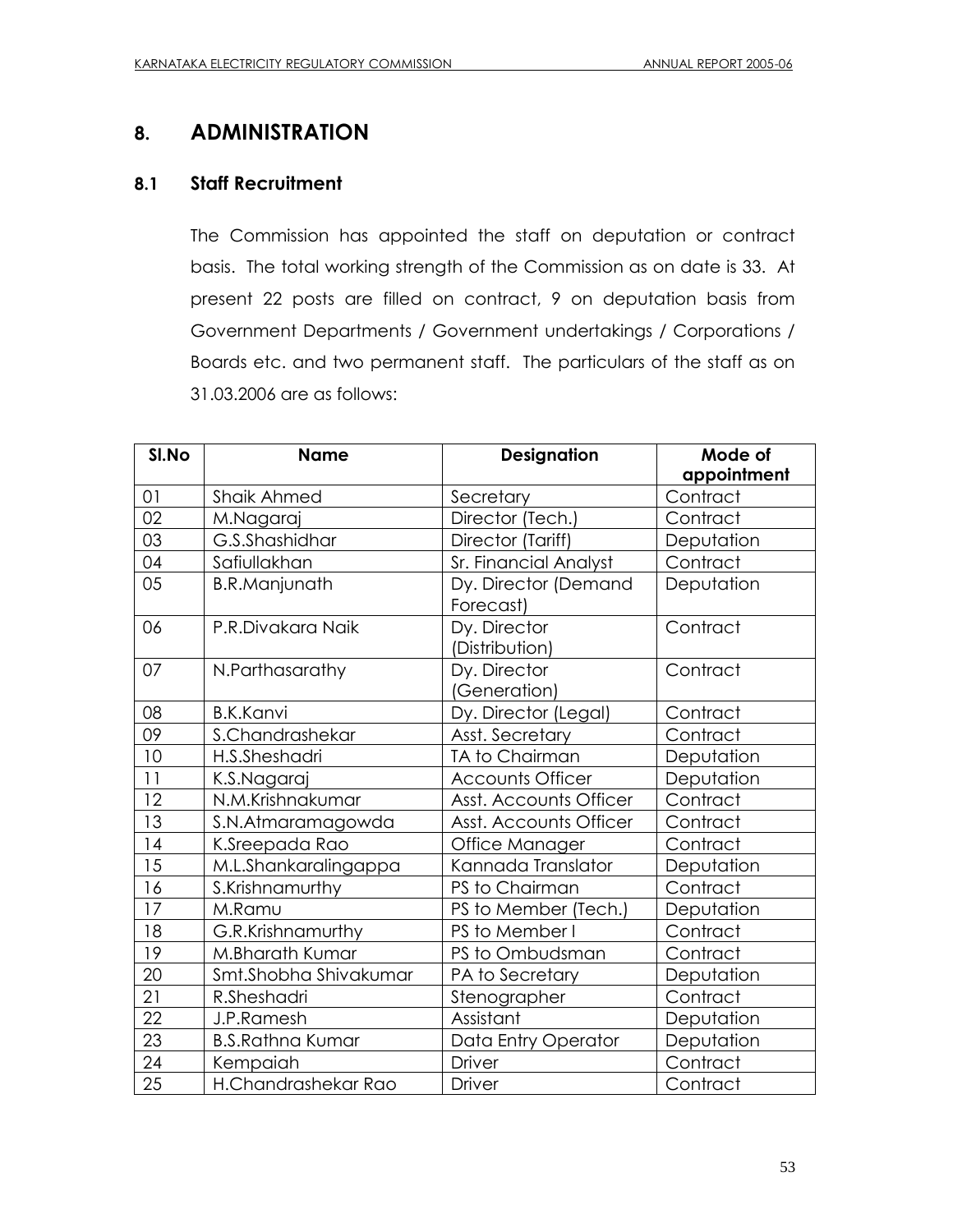| ∠٥ | Lingaraju | Driver | Contract |
|----|-----------|--------|----------|
| ∠  | Manjunath | Driver | Contract |
| 28 | Devandan  | Driver | Contract |

## **CONSULTANTS:**

| ר ה' | P.N.Lakshmana Reddy | Consultant (Technical)         |
|------|---------------------|--------------------------------|
| l 02 | K.Suresh            | Consultant (Technical)         |
| - 03 | Y.G.Muralidharan    | Consultant (Consumer Advocacy) |

**8.2** The Commission has also initiated action to have its own regular employees. In this connection following two employees who were working from TECSOK and erstwhile KTL respectively on deputation basis in the Commission, have been absorbed on permanent basis duly obtaining necessary government approval in this regard.

| SI.No | <b>Name</b>        | <b>Designation</b> |  |  |
|-------|--------------------|--------------------|--|--|
|       | P.R.Gopinath       | PA to Chairman     |  |  |
|       | K.M.C.Mallikarjuna | Assistant          |  |  |

During the year Sri R. Rangaswamy, Deputy Director (Demand Forecasting) and Sri B. Ramesh, Sr. Economic Analyst were repatriated with effect from 20<sup>th</sup> July 2005 and 30<sup>th</sup> December 2005 respectively.

- **8.3** The Commission had appointed Sri B.T.Jnaneswar as Ombudsman with effect from 10<sup>th</sup> June 2005. However, he tendered his resignation to the post with effects from 16th September 2005 and in his place Shri Shaik Ahmed, Secretary, KERC has been designated as Ombudsman with effect from 8<sup>th</sup> November 2005.
- **8.4** During the year many officers of the Commission were deputed to various seminars/ conferences and training programmes to enrich their knowledge. Particulars of the officials deputed to various programmes are given below: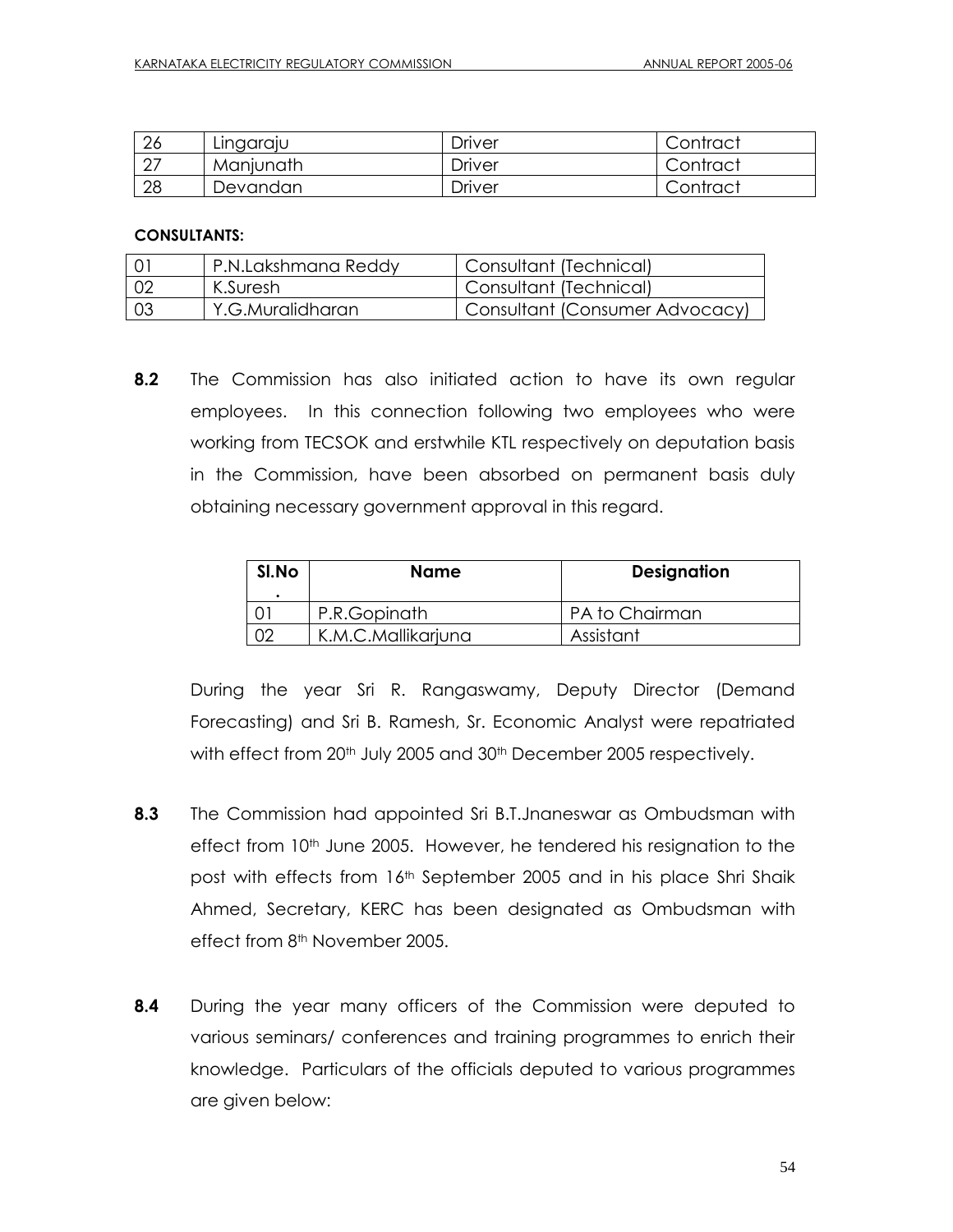# **PARTICULARS OF OFFICIALS DEPUTED FOR TRAINING AND SEMINARS**

| SI.             | <b>Name</b>                         | <b>Designation</b>                    | Period                                 | Venue                                                                                                      | <b>Particulars of the Training</b>                                                           |
|-----------------|-------------------------------------|---------------------------------------|----------------------------------------|------------------------------------------------------------------------------------------------------------|----------------------------------------------------------------------------------------------|
| <b>No</b><br>01 | Shri B.Ramesh                       | Senior<br>Economic<br>Analyst         | 2/05/05<br>to<br>6/05/05               | Systems<br>Power<br>Training<br>Institute,<br>Subramanyapura<br>Road, BSK II Stage,<br>Bangalore - 560 070 | / Conference<br>Training<br>Power<br>on<br><b>Systems Studies</b>                            |
| 02              | Shri<br>H.S.<br>Sheshadri           | Technical<br>Assistant to<br>Chairman | 13/08/05<br>to<br>5/11/05              | Indian Institute<br>0f<br>Management,<br><b>B'lore</b>                                                     | Certificate<br>Week<br>End<br>Finance<br>Programme<br>in<br>for<br>Non-finance<br>Executives |
| 03              | Shri B.Ramesh                       | Senior<br>Economic<br>Analyst         | 18/07/05                               | <b>PST</b><br>Institute,<br>Subramanyapur,<br><b>BSK</b><br>$\mathbf{  }$<br>Stage,<br>Bangalore -560 070  | Systems<br>Power<br>Operations and Controls.                                                 |
| 04              | Shri.<br>P.N.<br>Lakshmana<br>Reddy | Consultant<br>(Technical)             | 22/12/05<br>$\overline{1}$<br>23/12/05 | CPRI, Bangalore                                                                                            | Power<br>Workshop<br>on<br>Quality Management                                                |
| 05              | Shri.<br>B.R.<br>Manjunath          | Dy. Director<br>(DF)                  | 23/01/06                               | <b>NPTI</b><br>Corporate<br>Office, Sector 33,<br>Faridabad<br>(Harayana)                                  | National<br>Seminar<br>on<br>Issues<br>in<br>Electricity<br>Regulation                       |
| 06              | Shri.<br>B.R.<br>Manjunath          | Dy. Director<br>(DF)                  | 18/01/06<br>to<br>20/01/06             | ELECRAMA-2006,<br>Mumbai                                                                                   | National Seminar on Best<br>Practices in Distribution<br>Sector                              |
| 07              | Shri<br>H.S.<br>Sheshadri           | Technical<br>Assistant to<br>Chairman | 21/02/06<br>to<br>22/02/06             | Indian<br>Habitat<br>Centre, New Delhi                                                                     | National Conference on<br>Renewable<br>and<br>Regulatory issues                              |
| 08              | Shri<br>H.S.<br>Sheshadri           | Technical<br>Assistant to<br>Chairman | 6/03/06<br>to<br>7/03/06               | Institute<br>of<br>Technology,<br>Hindu<br><b>Banaras</b><br>University, Banaras                           | <b>International Conference</b><br>Power<br>System<br><b>on</b><br>Operations                |
| 09              | P.N.<br>Shri.<br>Lakshmana<br>Reddy | Consultant<br>(Technical)             | 24/04/06<br>to<br>28/04/06             | <b>ESCI</b><br>Campus,<br>Gachi<br>Bowli,<br>Hyderabad                                                     | <b>Best</b><br>Practices<br>in<br>Distribution<br>Loss<br>Reduction.                         |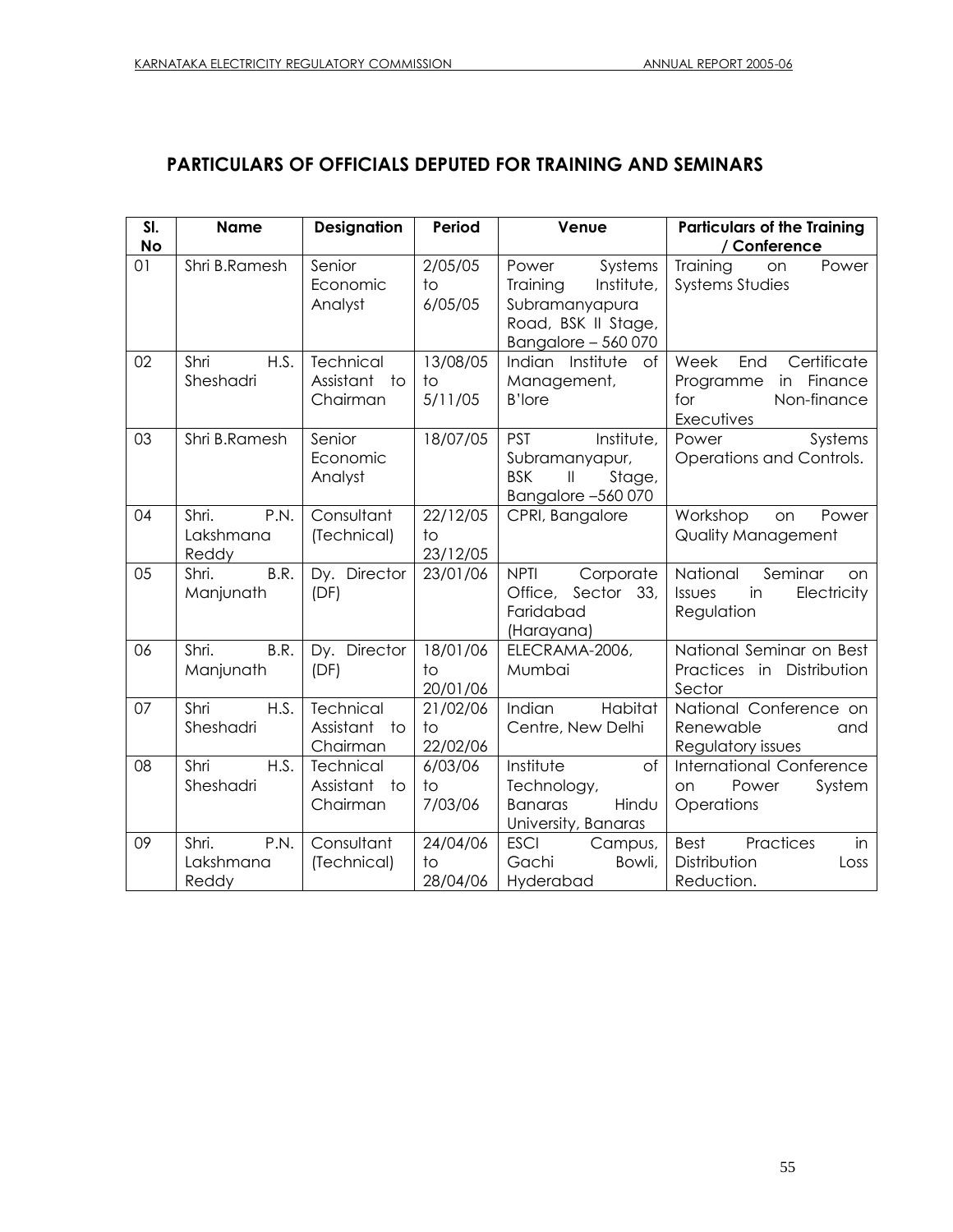# **PARTICULARS OF OFFICIALS DEPUTED FOR COMPUTER TRAINING**

| SI.No. | <b>Name</b>                                                           | <b>Designation</b>    | Period                                                                                                                                 | Venue                                                    | <b>Particulars of the</b><br><b>Training / Conference</b> |
|--------|-----------------------------------------------------------------------|-----------------------|----------------------------------------------------------------------------------------------------------------------------------------|----------------------------------------------------------|-----------------------------------------------------------|
|        | Shri G.R.Krishna<br><b>Murthy</b>                                     | Personal<br>Secretary | Total<br>60<br>hours<br>on                                                                                                             | <b>APTECH</b><br>Computers                               | <b>Basics of Computers</b><br>basic<br>including          |
|        | basis<br>the<br>Assistant<br>Shri J.P.Ramesh<br>of 2 hours<br>per day |                       | Education,<br>#21/1,<br>AM.<br>Plain<br>Plaza,<br><b>Behind</b><br>Street,<br>Hotel<br>Harsha,<br>Shivajinagar,<br>$B'$ lore $-560001$ | hardware<br>and<br>connection to CPU -<br>MS Office etc. |                                                           |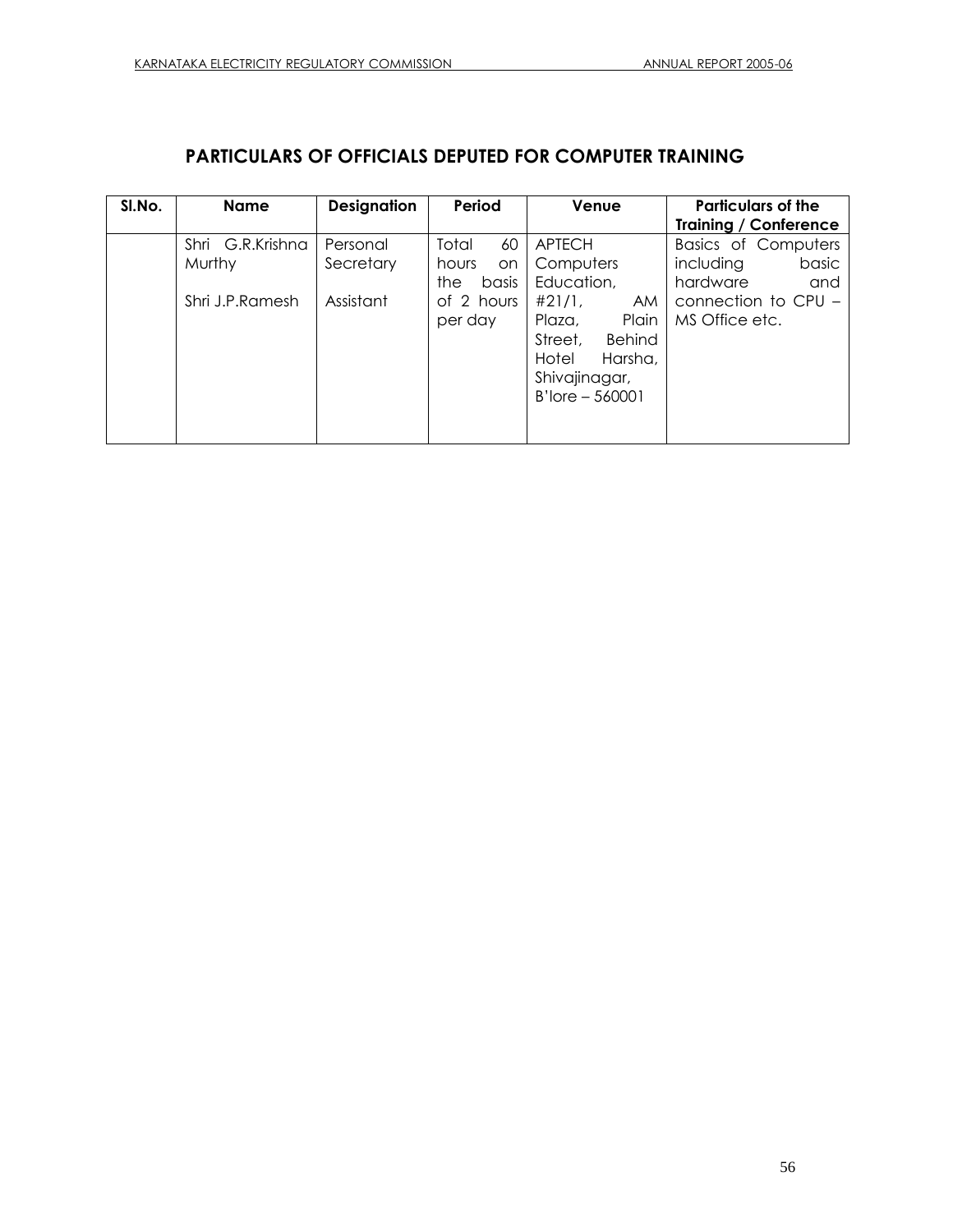Rs. in lakhs

# **9. FINANCE AND ACCOUNTS**

# **9.1 Grants Received from the Government during Financial Year 2005-06**

The State Government has provided a Grant of Rs. 206.00 lakhs in the Budget for the Financial Year 2005-06. However out of Rs.206.00 lakhs, Rs.179.43 lakhs only has been drawn from the Government. The Commission had an unspent balance of Rs. 74.19 lakhs at the commencement of the financial year 2005-06 and thus the amount that was available during the FY 2005-06 was Rs. 253.62 lakhs.

The following table shows the comparison of budget estimate and actual expenses for FY06

|                              |                           |                                        | KS. III IUKI IS |
|------------------------------|---------------------------|----------------------------------------|-----------------|
| Major<br>expenditure<br>head | <b>Budget</b><br>estimate | <b>Expenditure for</b><br><b>FY 06</b> | Variation       |
| Establishment                | 95.90                     | 89.87                                  | 6.03            |
| expenses                     |                           |                                        |                 |
| Office expenses              | 86.45                     | 128.94                                 | 42.49           |
| Office set up                | 23.65                     | 24.97                                  | $(-) 1.32$      |
| expenses                     |                           |                                        |                 |
| Total                        | 206.00                    | 243.78                                 | 37.78           |

The expenditure of Rs.243.78 lakhs was met out of the amount available as above and the closing balance at the end of FY 06 was Rs. 9.84 lakhs in the permanent imprest account.

**9.2** During FY 06, a sum of Rs.325.33 lakh has been received towards Licensing Fee and Miscellaneous Receipts of which Rs 208.23 lakhs has been credited to Government during FY 06 and the remaining amount of Rs.117.10 lakh is yet to be remitted to Government. Thus the total balance amount available with the Commission as on 31.03.2006 was Rs. 126.94 lakhs.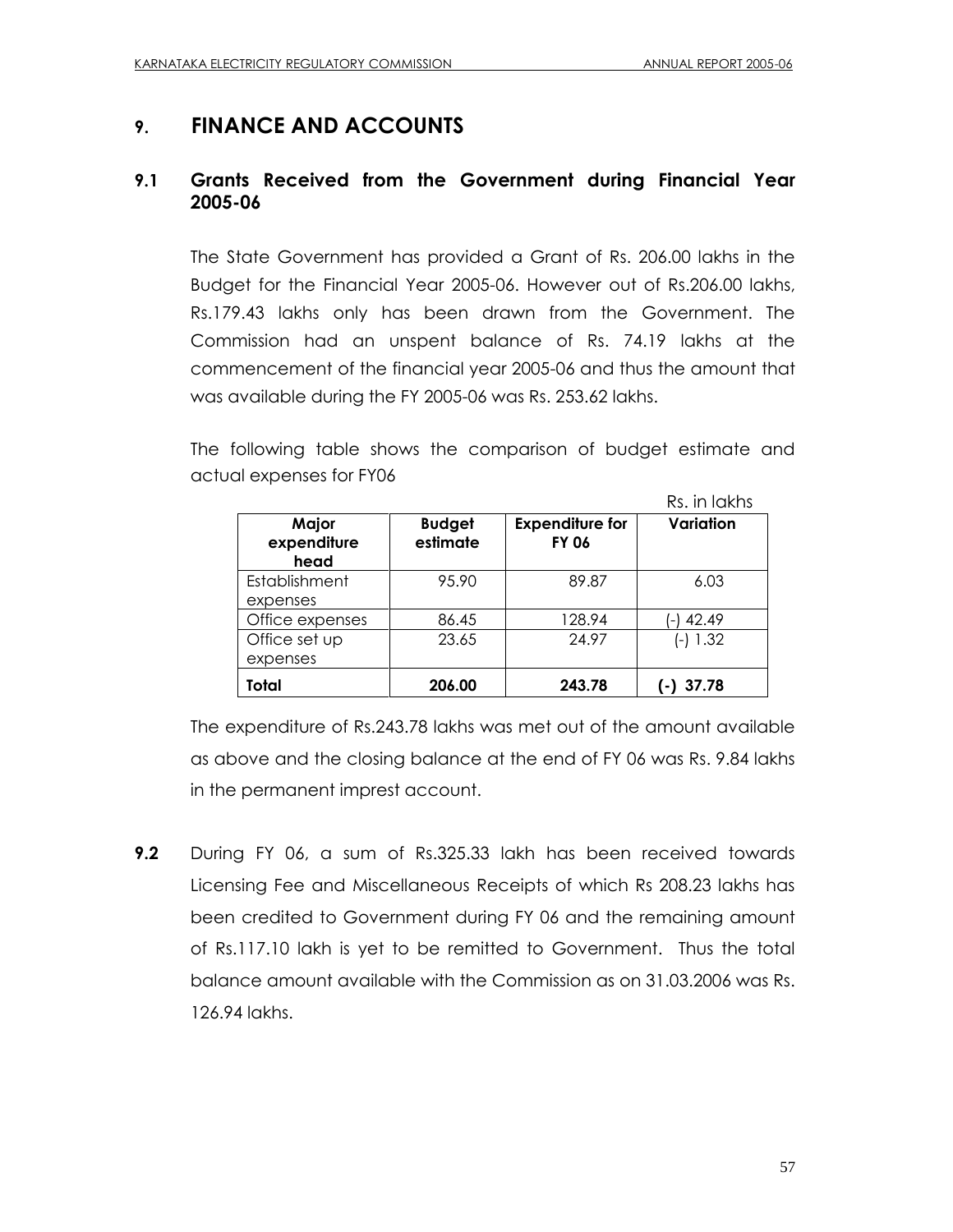# **10. PROGRAMMES FOR THE YEAR AHEAD (FY 07)**

**The proposed action plan of the Commission for FY07 is as follows:**

# **10.1 ERC of ESCOM/Hukkeri Society and Tariff Order**

ESCOMs have filed their ERCs and Tariff filing for FY 07 during 2<sup>nd</sup> week of May 2006. The Commission decided to evaluate the ERC and Tariff filing through external consultants as one time exercise. After inviting competitive bids, the work has been awarded to M/s ASCI Hyderabad. The Commission has taken up the ERCs/tariff filing for preliminary verification. After following the prescribed procedure for evaluation of the ERCs including holding public hearing etc, the Commission will issue the orders on the ERCs in due course.

# **10.2 ERCs under the MYT framework**

According to the MYT Regulations issued by the Commission, the licenses are required to file their ERCs under the MYT framework for the first control period of 3 years commencing from FY08 to FY10 before the end of Nov 2006. The Commission expects that the licensees would make their filings in time. As per National Tariff Policy, para 8.2.2, the State Regulatory Commission has to undertake independent assessment of baseline data for various parameters for every distribution circle of the Licensee and this exercise should be completed by March 2007. In this direction, the Commission proposes to institute necessary studies to assess the baseline parameters early.

# **10.3 Third Party Evaluation of Energy Audit**

As per the National Tariff Policy, para 8.2.2, the Commission has to adopt third party verification of Energy Audit Results in respect of different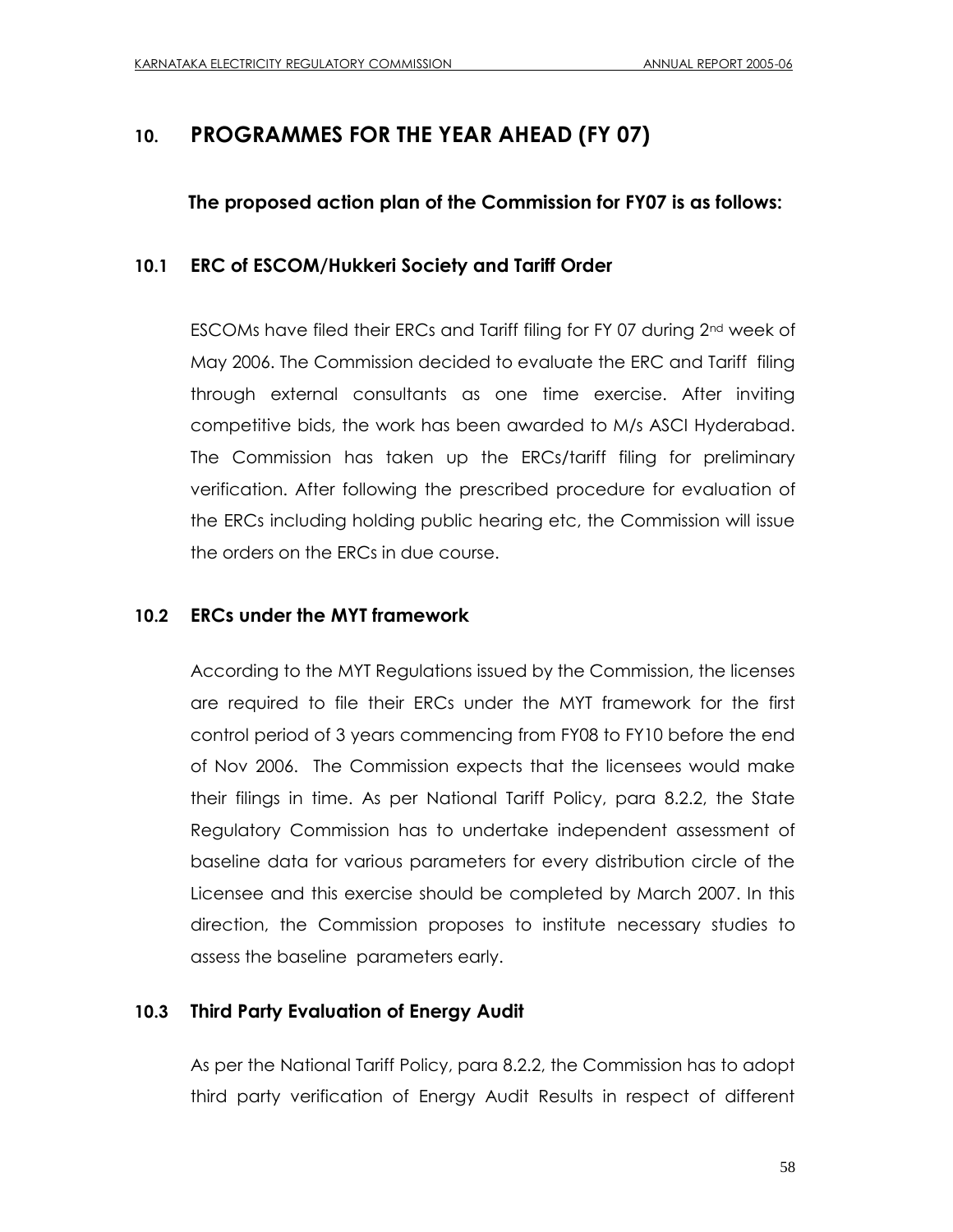areas/localities to impose specific surcharge for greater ATC loss levels that could in turn generate local consensus for effective action for better governance. The Commission proposes to institute necessary studies for evaluation of energy Audit Results during the forthcoming year.

# **10.4 Determination of Trading Margin**

As per the Electricity Act 2003, the Commission has notified KERC (Eligibility conditions and Duties of Electricity Trader) Regulation 2004. Further as per the Electricity Act, 2003, the Commission has to determine the trading margin for electricity traders. Even during 2005-06, the Commission has not received any application for Trading license. CERC has already notified the trading margin and the Commission would adopt the same for the present.

# **10.5 Discussion paper on "Promotion of waste-to-energy Projects" in the State**

In accordance with the environmental issues addressed in the National Electricity Policy, the Commission has brought out a discussion paper on "Promotion of Waste-to-Energy Projects" in the state. It is emphasized on the six major municipal corporations that account for large volumes of solid municipal waste to take a lead role in setting up power plants utilizing waste as input fuel. The paper throws light on developments in other states and tariff approaches made by other state regulators. The Commission, with an aim of determining a common approach on tariff for such projects, has invited comments/suggestions on the discussion paper by 31.05.2006. The main issues of this paper were also published in the print media. The Commission would finalise this paper in due course.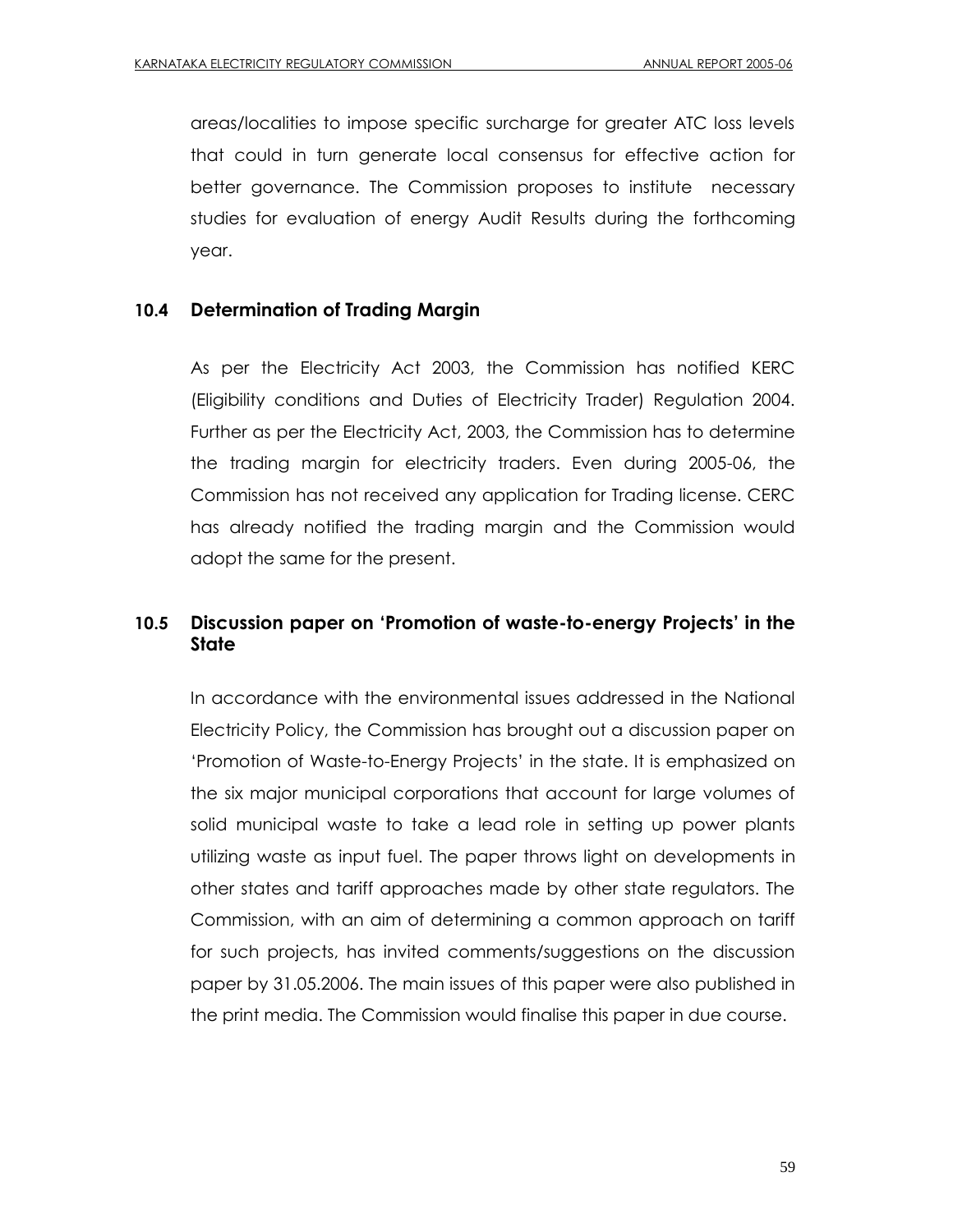#### **10.6 Load Forecast**

During the previous year, the Commission had returned the long term Load forecast furnished by KPTCL with an observation to link the forecast with the business plan of the utilities with due firm commitment from the GoK. So far, there has been no response from KPTCL. As load forecast is an important document the Commission would pursue in the matter.

#### **10.7 Study on IP sets" consumption:**

As discussed earlier, the Commission has instituted a "Study on computation of IP sets consumption based on DTC metered sampling points" engaging the services of M/s TERI. The Commission has been coordinating the study with the ESCOMs and TERI. Meters have been fixed to all the 176 sample points and reading cycle has started and the initial reports are being received. The Commission would analyse the reports and utilize the results for assessment of un-metered IP installations, assessment of losses and related matters which would be useful to set the benchmarks.

## **10.8 Standardizing wheeling and banking agreement format:**

During the previous year, the Commission has determined tariff for various categories of NCE projects and has standardized PPA formats for such NCE projects. The Commission proposes to standardize the Wheeling and Banking agreement formats for open access transactions.

#### **10.9 Road map for Reduction of Cross-Subsidies**

As per the National Tariff Policy, para 8,3.2, the Commission has to notify a roadmap within six months with a target that, latest by the end of the year 2010-11, tariffs are within +/- 20% of the average cost of supply. In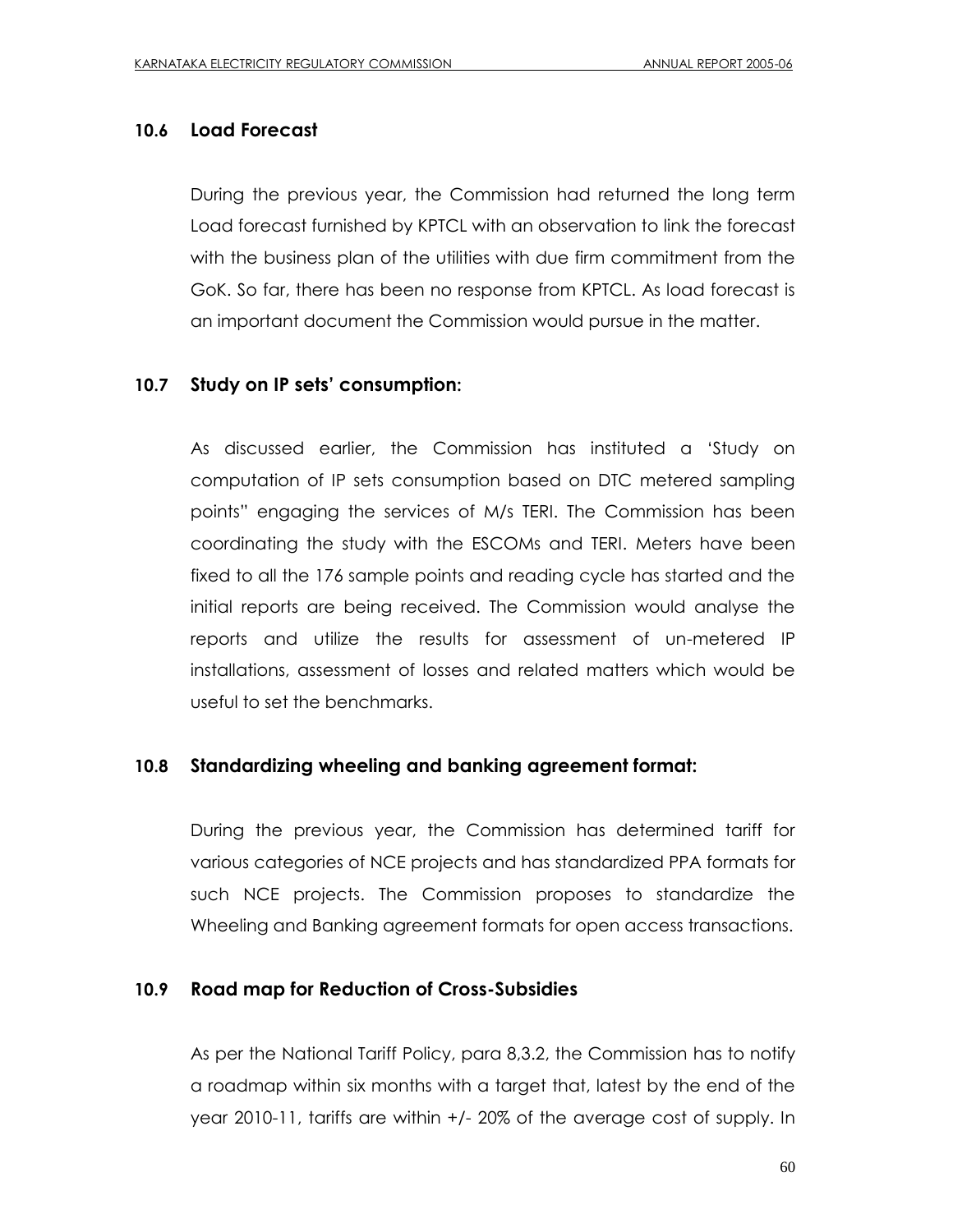this regard, the Commission has addressed a letter to the GoK to indicate the subsidy reduction roadmap in the case of BJ and IP installations and response from GoK is awaited. The Commission proposes to set the roadmap for reduction of subsidies as mandated under the Act during the year.

# **10.10 Discussion Paper on " Harnessing Captive Power Generation"**

In its efforts to utilize surplus power with captive power generators in the state, the Commission has brought out a discussion paper on "Harnessing Captive Power Generation" inviting comments/suggestions from stakeholders and experts in the field before 31.05.2006 regarding the power procurement approach, applicability of UI charges and tariff. The Commission would finalise this paper in due course after receiving the comments.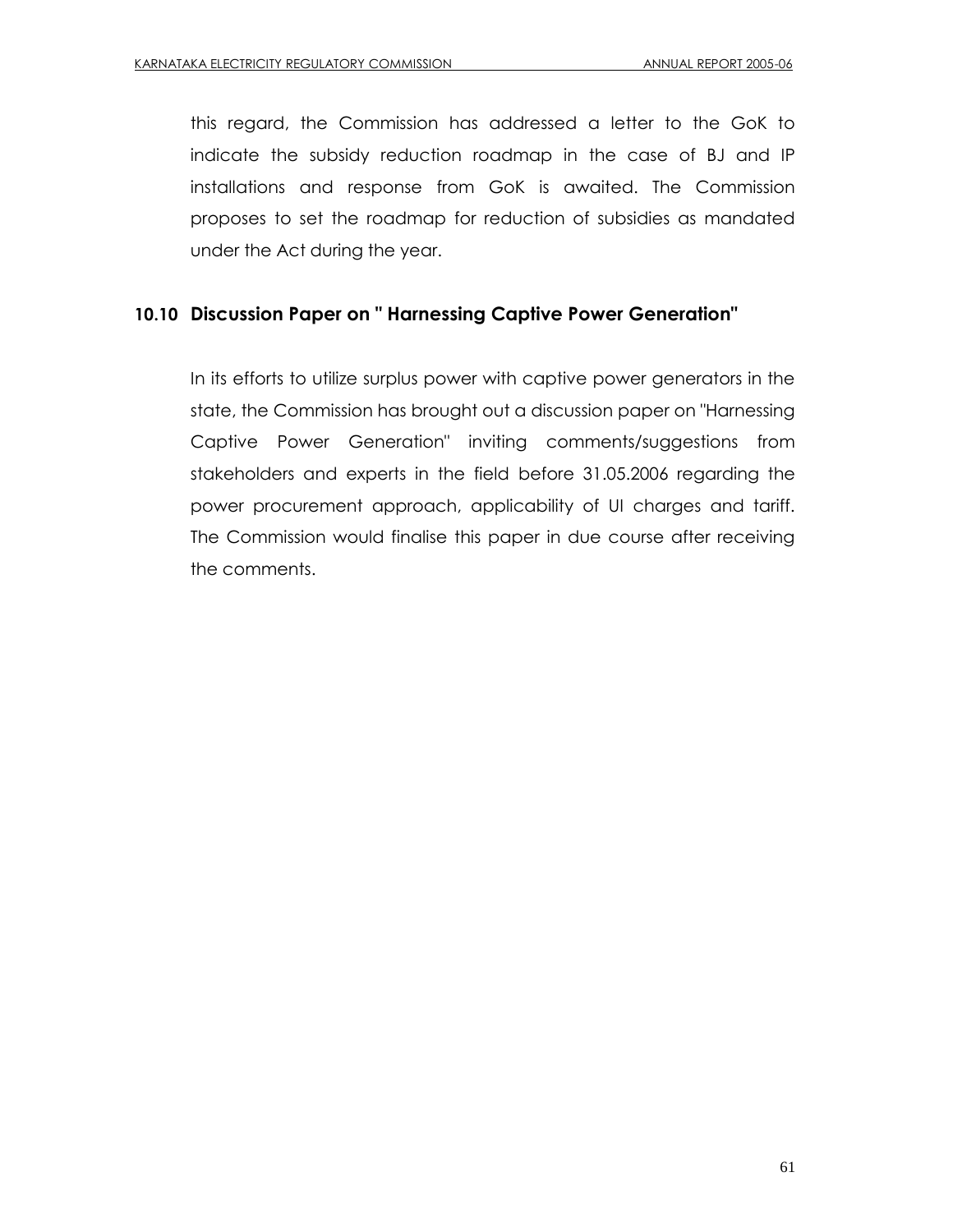# $11.$  ಆಯೋಗದಲ್ಲಿ ಕನ್ನಡ

ಕರ್ನಾಟಕ ವಿದ್ಯುಚ್ಛಕ್ತಿ ನಿಯಂತ್ರಣ ಆಯೋಗವು, ತನ್ನೆಲ್ಲಾ ವ್ಯವಹರಣೆಗಳನ್ನು ಕನ್ನಡ ಮತ್ತು ಇಂಗ್ಲೀಷ್ ಭಾಷೆಗಳಲ್ಲಿ ನಡೆಸುತ್ತಿದೆ. ವಿದ್ಯುಚ್ಛಕ್ತಿ ಅಧಿನಿಯಮ, 2003 ಜಾರಿಗೆ ಬಂದ ನಂತರ ಹೊಸದಾಗಿ ಸಿದ್ಧಪಡಿಸಲಾದ ಅನೇಕ ವಿನಿಯಮ, ಸಂಹಿತೆ ಹಾಗೂ ಗುಣಮಟ್ಟಗಳನ್ನು ಕನ್ನಡಕ್ಕೆ ತರ್ಜುಮೆಮಾಡಿ, ಮುದ್ರಿಸಿ, ಪ್ರಕಟಿಸಲಾಗಿದೆ.

ಆಯೋಗವು ಹೊರಡಿಸಿದ ವಿದ್ಯುತ್ ದರ ಆದೇಶ, 2005, ಹಾಗೂ ಕ.ವಿ.ಪ.ನಿ.ನಿ.ಕ್ಕಾಗಿ ವಿದ್ಯುತ್ ದರ ಆದೇಶ, 2006 ಗಳನ್ನು ಕನ್ನಡಕ್ಕೆ ಭಾಷಾಂತರಿಸಿದ್ದು ವೆಬ್ ಸೈಟಿನಲ್ಲಿ ಅಳವಡಿಸಲು ಕ್ರಮಕೈಗೊಳ್ಳಲಾಗಿದೆ.

ಎಂದಿನಂತೆ, ಆಯೋಗದ ವಾರ್ಷಿಕ ವರದಿ ಸೇರಿದಂತೆ ದೈನಿಕವಾದ ಅನೇಕ ವ್ಯವಹರಣೆಗಳನ್ನು ಕನ್ನಡಕ್ಕೆ ಭಾಷಾಂತರಗೊಳಿಸಲಾಯಿತು.

ಏಳನೆಯ ವಸಂತದಲ್ಲಿರುವ ಆಯೋಗದ ಚಟುವಟಿಕೆಗಳು ಇಡೀ ನಾಡಿನಾದ್ಯಂತ ಪ್ರಸಾರಗೊಳ್ಳಲು ಮುದ್ರಣ ಮತ್ತು ವಿದ್ಯುನ್ಮಾನ ಮಾಧ್ಯಮದ ಪಾತ್ರ ಬಲು ದೊಡ್ಡದು. ಹೀಗಾಗಿ, ಆಯೋಗವು ಸುದ್ದಿ ಮಾಧ್ಯಮಕ್ಕೆ ಆಭಾರ ಸಲ್ಲಿಸುತ್ತದೆ.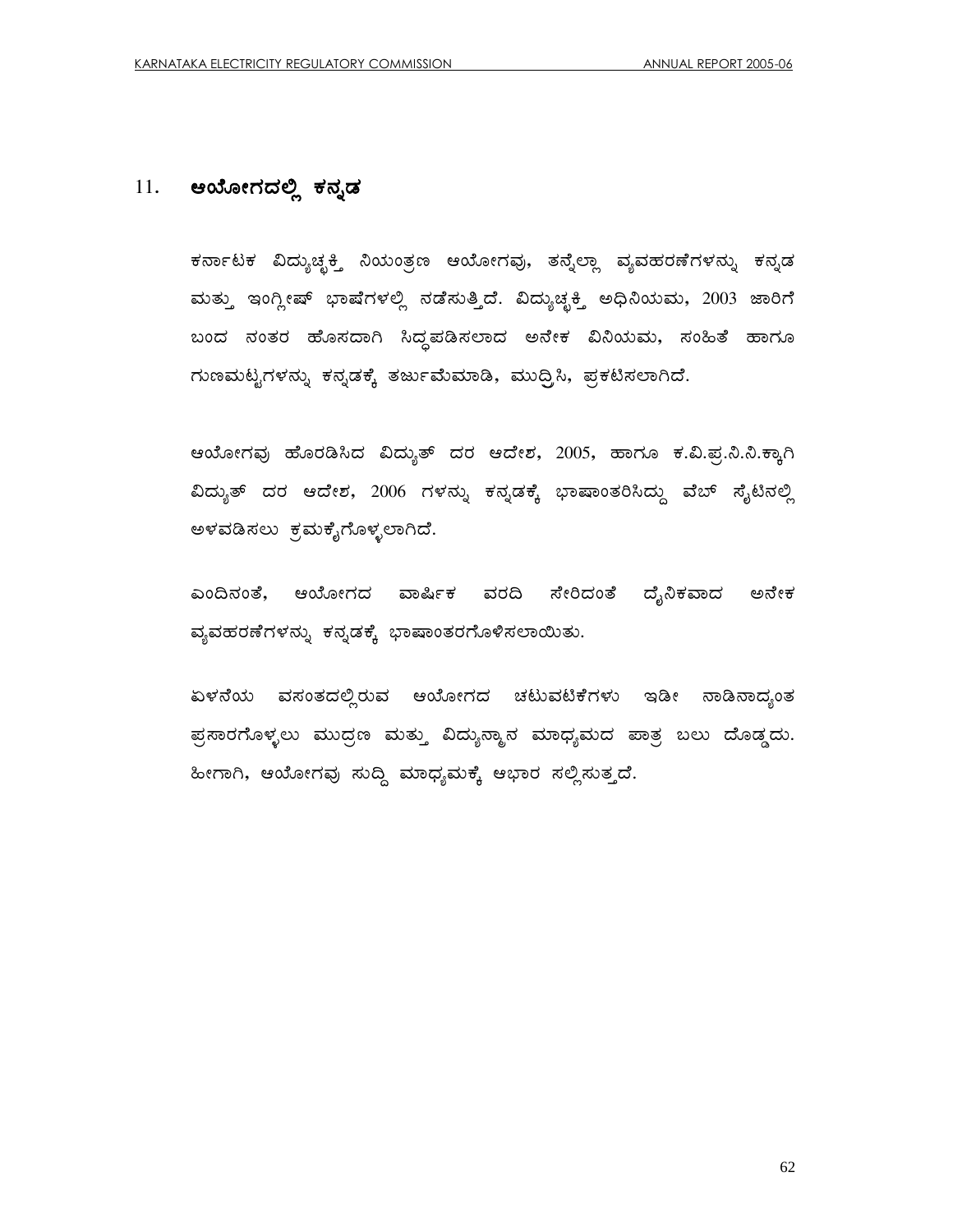# **Annex - 1.1 Organisational Chart**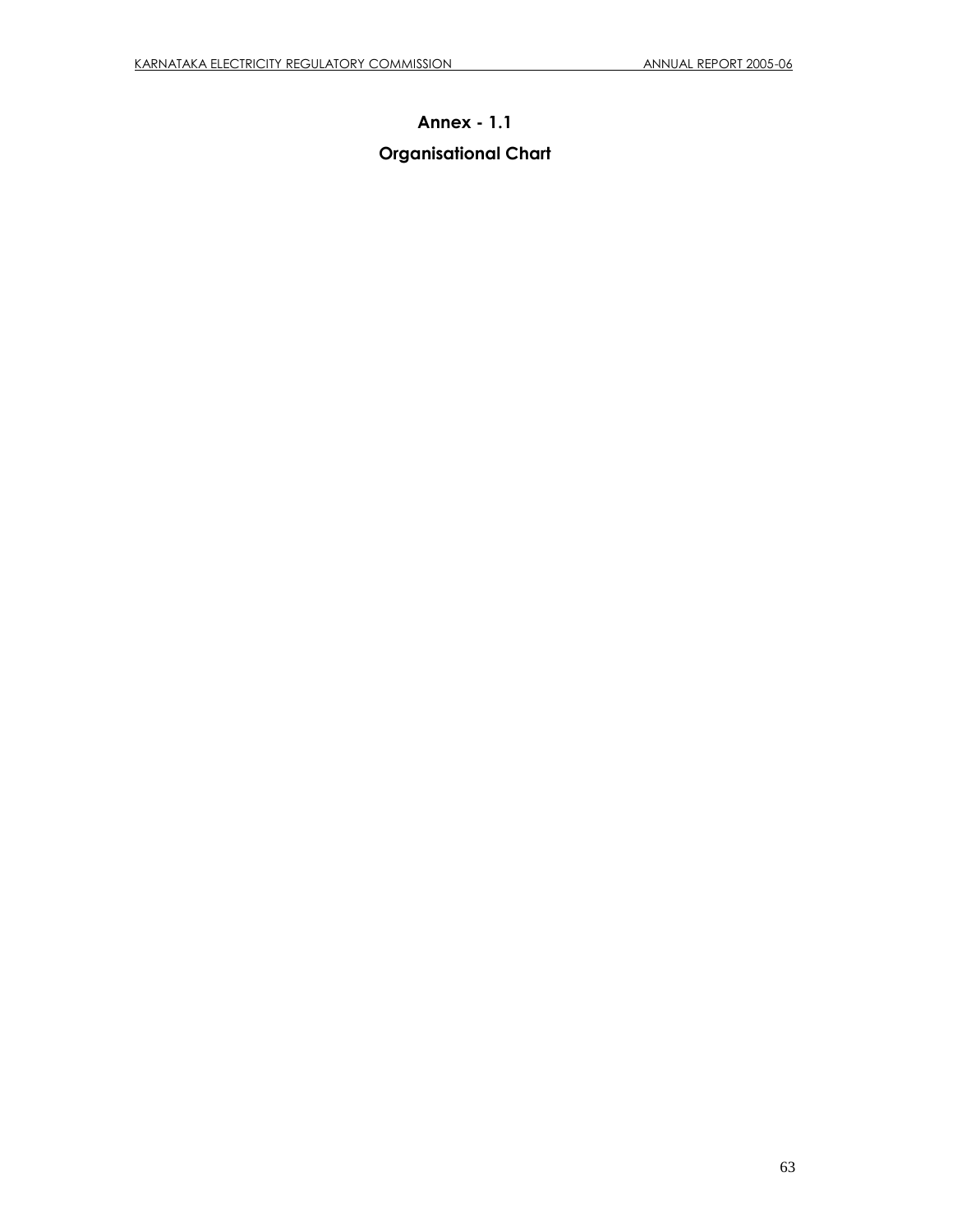## **Annex-3.1**

**I/07/02/1897 Date: 16.12.2005**

## **The Managing Director, KPTCL/All ESCOMs.**

## **Dear Sirs,**

- **Sub:** Distribution Losses in 53 Towns and Cities taken up for Energy Auditing.
- **Ref :** 1. T.O Letter No. I / 07 / 02 /1906 dated28.11.2004
	- 2.T.O Letter No. I / 07 / 02 /1682 dated14.11.2005.

While Inviting your attention to the above subject and letters under reference, the Commission reiterates that the Distribution losses in Towns and Cities need to be reduced.

 **As per the Commissions Order dated 28.11.2004, "only a maximum of 15% distribution loss or the actual if the loss is less than 15% would be allowed in respect of 46 towns / cities (subsequently revised to 53 towns & cities ) to be passed on to the final consumer tariff in the next tariff revision".**

Further, in the Tariff Order 2005, directives were issued to bring down losses to below 15% in a time bound manner. In this regard, the Commission had addressed all ESCOMs vide Ref no. (2) above, to review the steps being taken and furnish a status report within 15<sup>th</sup> December 2005. The same is not yet received by the Commission.

Now, I am directed by the Commission to inform you that, **distribution losses, as per actual or 15% whichever is less would be allowed in ERCs in future in respect of the above said towns & cities**.

## **Yours faithfully,**

For Karnataka Electricity Regulatory Commission,

Sd/- **Secretary** 

CC to PS to Chairman / Member I/ Member II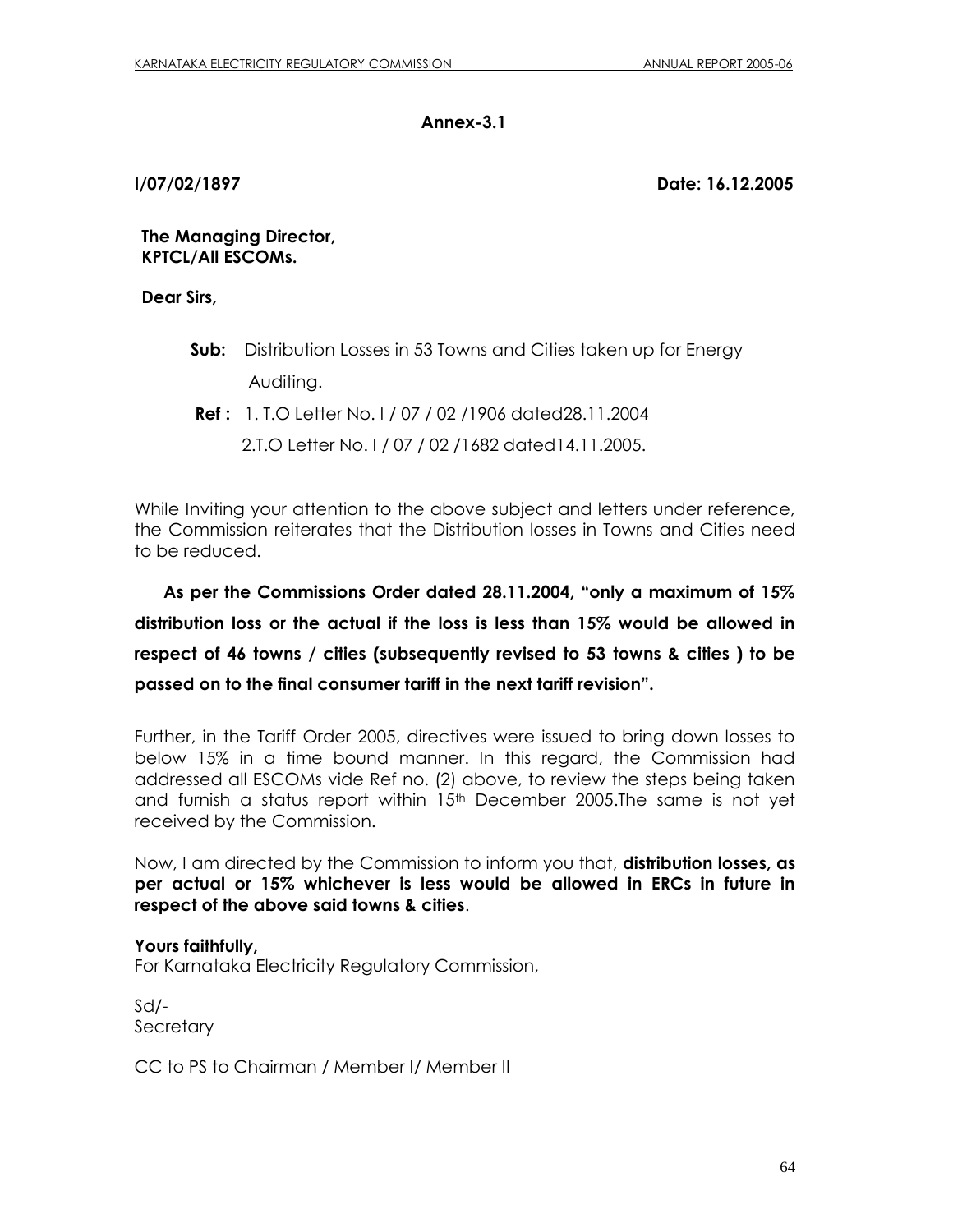## **Annex-3.2**

I/07/02/1214 Dated 23rd August 2005

The Director (DMLF), Central Electricity authority, Sewa Bhavan, R.K.Puram, New Delhi-110066

Sir,

## **Sub: 17th EPS for forecasting electricity demand of the country**

Ref: 1. Letter No.CEA/PLG/LF/2/17EPS/318-336 dated 3.3.2005 of CEA

- 2. This office letter No.I/07/02/419 dated 24.3.2005
- 3. Your Letter No. CEA/PLG/LF/2/17EPS/929 dated 26.5.2005.

In continuation of this office letter cited above, I am directed to furnish the roadmap for reduction of Transmission & Distribution losses in Karnataka system, for the period from FY04 to FY12 as follows:

| Road Map for $ $ FY04 $ $ FY05<br>reduction of $I   (\%)$<br>& D Losses |    | (%) | FY06<br>(%) | (%) | FY07   FY08   FY09   FY10<br>(%) | (%) | (%)  | FY11<br>(%) | FY12<br>(%) |
|-------------------------------------------------------------------------|----|-----|-------------|-----|----------------------------------|-----|------|-------------|-------------|
|                                                                         | 28 |     | 26          | 24  | 22                               | 20  | 18.5 |             | 15.5        |

The roadmap for the long term forecast i.e., upto 2021-22 will be furnished in due course.

Thanking you,

Yours faithfully. For Karnataka Electricity Regulatory Commission

**Sd/- Secretary** 

Copy for information and needful to

The Managing Director, KPTCL Kaveri Bhavan, Bangalore-560 009. The Managing Director BESOCM/MESCOM/CHESCO/HESCOM/GESCOM/Hukeri Society Bangalore/Mangalore/Mysore/Hubli/Gulbarga/Hukeri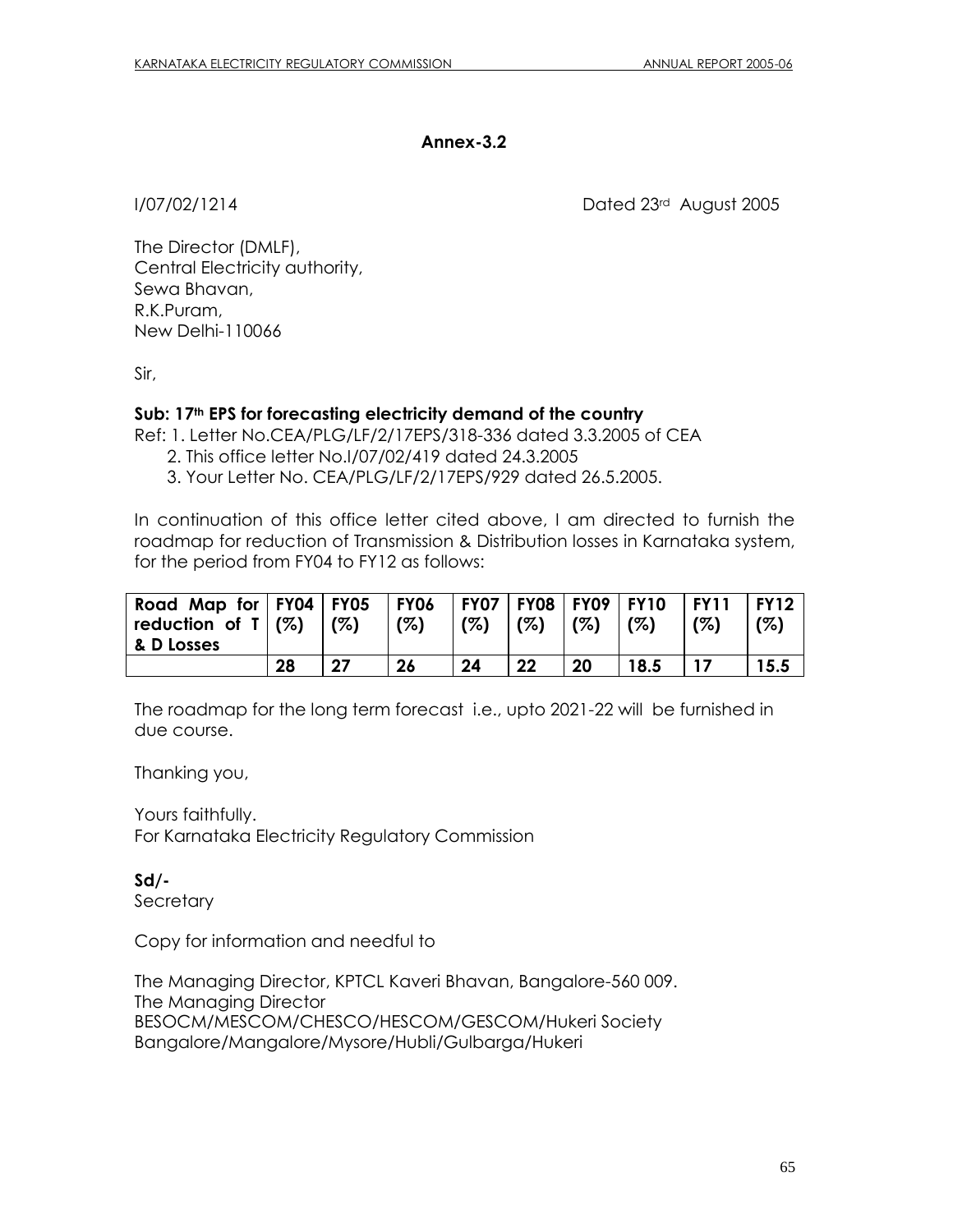# **Annex - 3.3**

# **Details of Petitions/Review petitions received in the Commission**

| SI. | Case               |  | <b>Date</b>    | <b>Parties</b>                               | Subject in Brief                | <b>KERC</b>    | <b>Brief Details</b> |  |
|-----|--------------------|--|----------------|----------------------------------------------|---------------------------------|----------------|----------------------|--|
| No. | <b>Number</b>      |  | of             |                                              |                                 | Order          |                      |  |
|     |                    |  | <b>Filing</b>  | <b>Date</b><br><b>ORIGINAL PETITIONS</b>     |                                 |                |                      |  |
|     |                    |  |                |                                              |                                 |                |                      |  |
| 1.  | OP                 |  | 31-5-2005      | M/s. Ravi Industries,                        | <b>BBC</b>                      | Pending        |                      |  |
|     | 10/05              |  |                | Bangalore Vs. MD,                            |                                 |                |                      |  |
|     |                    |  |                | Bescom<br>and<br>another                     |                                 |                |                      |  |
| 2.  | OP                 |  | $12 - 5 - 05$  | Kudremukh Iron Ore                           | Wheeling<br>&                   | $24-11-05$     | The Petition         |  |
|     | 11/05              |  |                | Company Limited,                             | <b>Banking</b>                  |                | was allowed          |  |
|     |                    |  |                | Vs. KPTCL & others                           | Agreement                       |                |                      |  |
| 3.  | OP                 |  | $10-6-05$      | Mittal<br>Tower                              | <b>BBC</b>                      | $2 - 2 - 06$   | The Petition         |  |
|     | 12/05              |  |                | Commercial                                   |                                 |                | was allowed          |  |
|     |                    |  |                | Complex Vs. MD,                              |                                 |                |                      |  |
| 4.  | OP                 |  | 16-6-2005      | Bescom & others.<br>Sri<br>Kanavi            | <b>BBC</b>                      | Pending        |                      |  |
|     | 13/05              |  |                | Veerabhadreshwar                             |                                 |                |                      |  |
|     |                    |  |                | Vs.<br>MD,<br>Trust,                         |                                 |                |                      |  |
|     |                    |  |                | Hescom and others                            |                                 |                |                      |  |
| 5.  | OP                 |  | $1 - 7 - 2005$ | H.R. Dhanaramsingh                           | <b>BBC</b>                      | Pending        |                      |  |
|     | 14/05              |  |                | Vs. MD, Bescom and                           |                                 |                |                      |  |
|     |                    |  |                | others                                       |                                 |                |                      |  |
| 6.  | OP                 |  | 29-6-05        | SCM Sugars Vs. MD,                           | Upgrade<br>the                  | Pending        |                      |  |
|     | 15/05              |  |                | KPTCL.                                       | evacuation<br>lines             |                |                      |  |
| 7.  | OP                 |  | $20 - 7 - 05$  | M/s. Global Energy                           | Sale<br>of                      | $24 - 11 - 05$ | The petition         |  |
|     | 16/05              |  |                | Vs. MD, KPTCL                                | Electricity                     |                | was                  |  |
|     |                    |  |                |                                              | generated<br>to                 |                | disposed off         |  |
|     |                    |  |                |                                              | third party                     |                | $\alpha$ s           |  |
|     |                    |  |                |                                              |                                 |                | withdrawn            |  |
| 8.  | OP                 |  | $7 - 7 - 05$   | Nuziveedu Seeds Vs.                          | Release<br>the                  | Pending        |                      |  |
|     | 17/05              |  |                | MD, KPTCL                                    | for<br>payment<br>the<br>energy |                |                      |  |
|     |                    |  |                |                                              | supplied                        |                |                      |  |
|     |                    |  |                |                                              | during<br>the                   |                |                      |  |
|     |                    |  |                |                                              | of<br>period                    |                |                      |  |
|     |                    |  |                |                                              | replacement                     |                |                      |  |
|     |                    |  |                |                                              | process                         |                |                      |  |
| 9.  | OP<br>$7 - 7 - 05$ |  |                | M/s. Koppal Green<br>Limited<br>Power<br>Vs. | <b>PPA</b>                      | 29-12-05       | The petition<br>was  |  |
|     | 18/05              |  |                | <b>KPTCL</b><br>MD,<br>and                   |                                 |                | disposed off         |  |
|     |                    |  |                | another                                      |                                 |                |                      |  |
| 10. | OP                 |  | $21 - 7 - 05$  | Sri Chitrashekhar Vs.                        | <b>BBC</b>                      | Pending        |                      |  |
|     | 19/05              |  |                | MD,<br>Bescom<br>and                         |                                 |                |                      |  |
|     |                    |  |                | others                                       |                                 |                |                      |  |
| 11. | OP                 |  | 28-7-05        | M/s. Graphite India                          | Wheeling<br>&                   | $2 - 3 - 06$   | The Petition         |  |
|     | 20/05              |  |                | Vs.<br>Limited<br>MD,                        | <b>Banking</b>                  |                | was                  |  |
|     |                    |  |                | KPTCL and another.                           | Agreement                       |                | disposed off.        |  |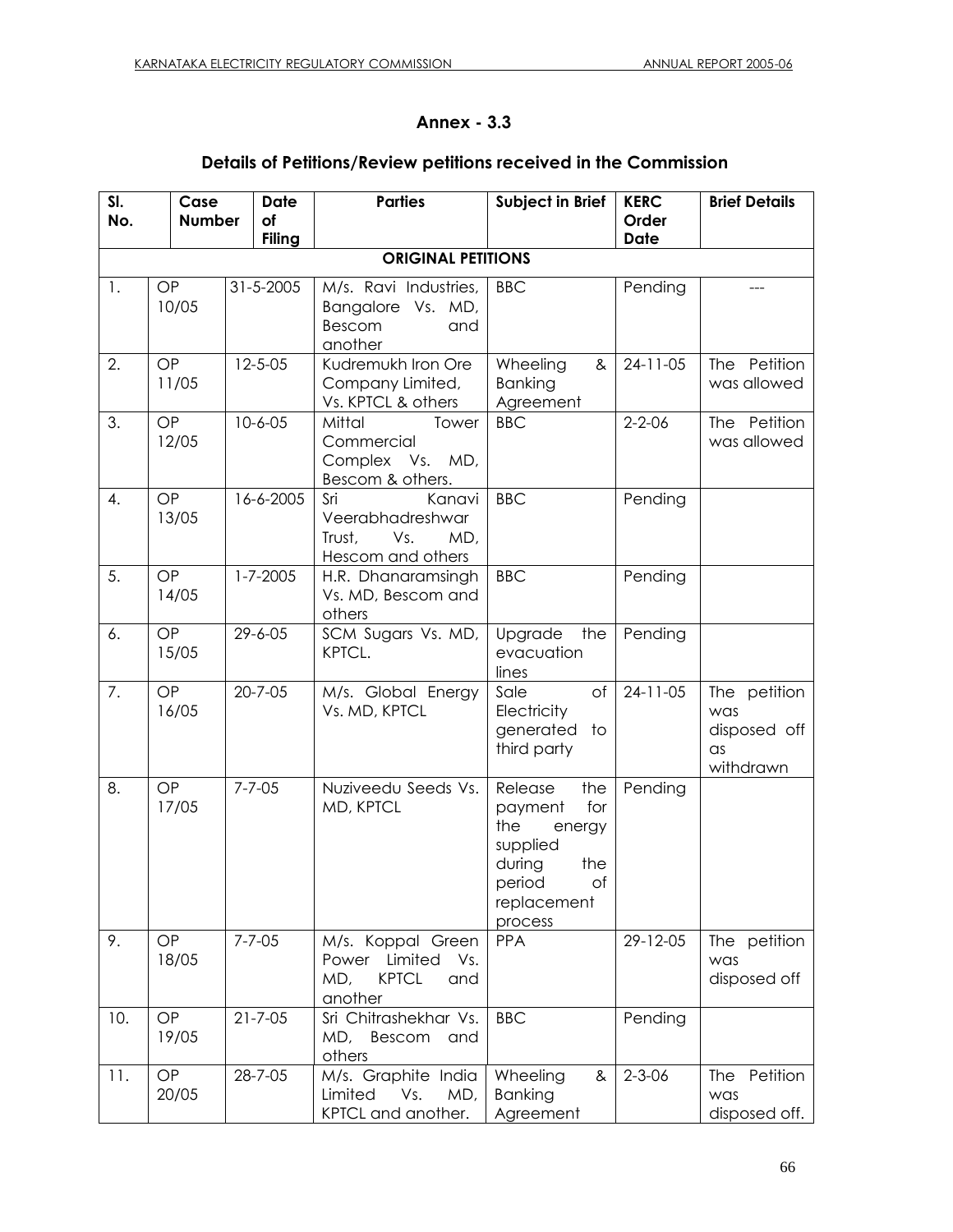| 12. | OP<br>21/05        | 29-7-05             | Smt. Meenakshi, V/s.<br>MD, BESCOM and<br>others                                                      | <b>BBC</b>                                                | Pending       |                                 |
|-----|--------------------|---------------------|-------------------------------------------------------------------------------------------------------|-----------------------------------------------------------|---------------|---------------------------------|
| 13. | <b>OP</b><br>22/05 | $4 - 8 - 05$        | Godi<br>Secretary,<br>Parswanatha<br>Jain<br>Mandir, Chitradurga.<br>V/s. MD,<br>Bescom<br>and others | <b>BBC</b>                                                | $23 - 3 - 06$ | The Petition<br>was allowed     |
| 14. | OP<br>23/05        | $12 - 9 - 05$       | Nuziveedu<br>M/s.<br>Seeds,<br>V/s.<br>MD,<br>KPTCL.                                                  | <b>PPA</b>                                                | Pending       |                                 |
| 15. | OP<br>24/05        | $7 - 10 - 05$       | Nuziveedu<br>M/s.<br>Seeds,<br>V/s.<br>MD,<br>KPTCL.                                                  | <b>PPA</b>                                                | Pending       |                                 |
| 16. | OP<br>25/05        | $7 - 10 - 05$       | Nuziveedu<br>M/s.<br>Seeds,<br>V/s.<br>MD,<br>KPTCL.                                                  | <b>PPA</b>                                                | Pending       |                                 |
| 17. | OP<br>26/05        | $8 - 10 - 05$       | M/s. R.K. Powergen<br>Vs. MD, KPTCL                                                                   | Reg.<br>Disobedience<br>of order                          | $23 - 3 - 06$ | The petition<br>was<br>allowed. |
| 18. | OP<br>27/05        | $28 - 10 -$<br>2005 | Sri<br>Ramachandra<br>Rexins<br>Vs.<br>MD,<br>Bescom<br>and<br>another                                | Power<br>Reg.<br>supply                                   | Pending       |                                 |
| 19. | OP<br>28/05        | $3-11-2005$         | A.S.<br>Sri<br>V/s.<br>Puttamadaiah<br>MD, Bescom<br>and<br>others                                    | <b>BBC</b>                                                | Pending       |                                 |
| 20. | OP 1/06            | $16-12-05$          | Sagar Power Private<br>Limited and 3 others<br>V/s. MD, GESCOM<br>and another                         | Amendment<br>Tariff<br>for<br>Оf<br>minihydel<br>stations | Pending       |                                 |
| 21. | OP 2/06            | 16-12-05            | AMR Power Limited<br>V/s. MD, Gescom<br>and another                                                   | Amendment<br>of Tariff<br>for<br>minihydel<br>stations    | Pending       |                                 |
| 22. | OP<br>03/06        | 16-12-06            | Nirmala<br>Power<br>Private Limited V/s.<br>MD, Gescom<br>and<br>another                              | Amendment<br>Tariff<br>Οf<br>for<br>minihydel<br>stations | Pending       |                                 |
| 23. | OP<br>04/06        | $16 - 12 - 05$      | Bhadragiri<br>Power<br>Private Limited, V/s.<br>MD, Gescom<br>and<br>another                          | Amendment<br>Tariff<br>Оf<br>for<br>minihydel<br>stations | Pending       |                                 |
| 24. | <b>OP</b><br>05/06 | $18 - 1 - 06$       | Sri H.<br>Shanthamuniyappa<br>V/s. MD, Bescom<br>and others                                           | <b>BBC</b>                                                | Pending       |                                 |
| 25. | OP 6/06            | $18 - 1 - 06$       | Sri M.<br>Venkataramaiah<br>V/s. MD, BESCOM<br>and another                                            | <b>BBC</b>                                                | Pending       |                                 |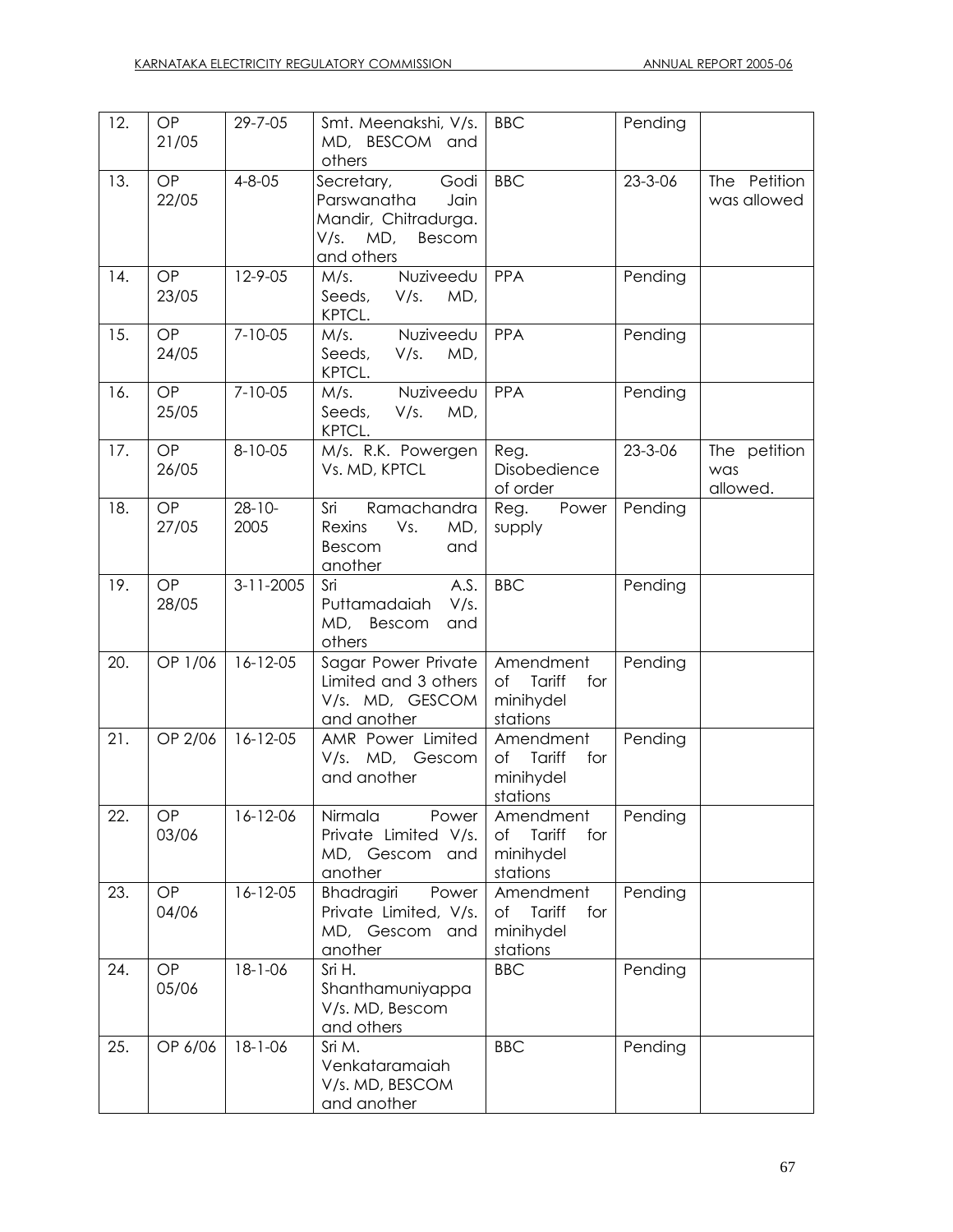| 26. | OP 7/06            | $27 - 12 - 05$ | Multitech<br>Genesys<br>V/s. MD, BESCOM<br>and others                                | <b>BBC</b>                                      | Pending |                             |
|-----|--------------------|----------------|--------------------------------------------------------------------------------------|-------------------------------------------------|---------|-----------------------------|
| 27. | OP 8/06            | 22-12-05       | Pascal<br>Ashok<br>noronha<br>V/s. M D,<br>Mescom and others                         | Change of<br>tariff                             | Pending |                             |
| 28. | OP 9/06            | $27 - 1 - 06$  | R.K.<br>Sri<br>Powergen<br>V/s. MD, KPTCL                                            | PPA                                             | 23-3-06 | The Petition<br>was allowed |
| 29. | <b>OP</b><br>10/06 | $25 - 1 - 06$  | M/s.<br>Shamanur<br>Sugars<br>V/s.<br>MD,<br><b>KPTCL</b> and others                 | <b>PPA</b>                                      | Pending |                             |
| 30. | OP<br>11/06        | $25 - 1 - 06$  | Shamanur<br>M/s.<br>Sugars<br>V/s.<br>MD,<br><b>KPTCL</b> and others                 | PPA                                             | Pending |                             |
| 31. | OP<br>12/06        | $8 - 2 - 06$   | Madras<br>Cements<br>V/s.<br><b>KPTCL</b><br>and<br>others                           | Open Access                                     | Pending |                             |
| 32. | OP<br>13/06        | $6 - 3 - 06$   | Renewable<br>energy<br>developers<br>association V/s. MDs<br>of all escom.           | fixation<br>Tariff<br>for mini hydel<br>project | Pending |                             |
| 33. | <b>OP</b><br>14/06 | $14 - 3 - 06$  | M/s. Nuzivedu Seeds<br>V/s. MD, KPTCL and<br>another                                 | PPA                                             | Pending |                             |
| 34. | OP<br>15/06        | $7 - 3 - 06$   | Srinivasamurthy and<br>two others V/s. MD,<br>Bescom and others                      | Reg.<br>Compensation                            | Pending |                             |
| 35. | OP<br>16/06        | $7 - 3 - 06$   | Smt.<br>Jayalakshamma<br>W/o Sri<br>Srinivasamurthy V/s.<br>MD, Bescom and<br>others | Reg.<br>Compensation                            | Pending |                             |
| 36. | OP<br>17/06        | $7 - 3 - 06$   | Kumari Sunitha D.S.<br>D/o Sri<br>Srinivasamurthy V/s.<br>MD, Bescom and<br>others   | Reg.<br>Compensation                            | Pending |                             |

| <b>REVIEW PETITIONS</b> |           |              |                             |                 |            |              |
|-------------------------|-----------|--------------|-----------------------------|-----------------|------------|--------------|
|                         | <b>RP</b> | $6 - 4 - 05$ | Renewable<br>M/s.           | Review          | of 20-7-05 | The review   |
|                         | 06/05     |              | Developers  <br>Energy      | Tariff<br>Order |            | petition was |
|                         |           |              | Association.                | Dated 18-1-05   |            | Dismissed    |
| 2.                      | <b>RP</b> | 15-2-06      | Sri A.C. Bellad V/s. Review | the             | Pending    |              |
|                         | 01/06     |              | MD, Hescom and order        | dated           |            |              |
|                         |           |              | others.                     | 25-11-05 in OP  |            |              |
|                         |           |              |                             | No. 8/05        |            |              |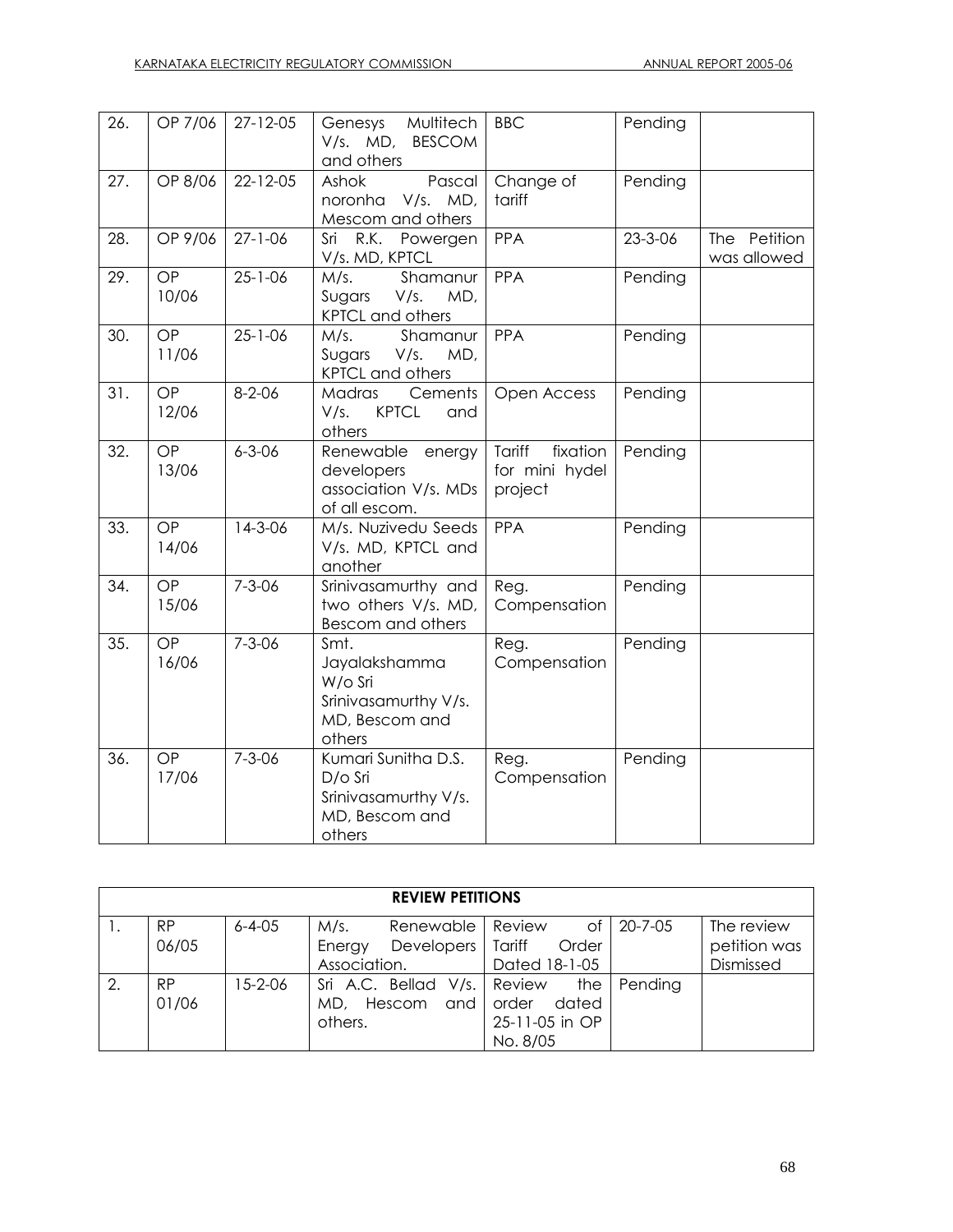# **Annex - 3.4**

# **HIGH COURT CASES WHERE THE KERC IS A PARTY**

| SI.No. | <b>Between</b><br>No.                                                                               |                                                                                                                                                                                                                                                                                                                                                                                                                                                                                                                                                                                              | In the matter of                                                                                                                                                                      | <b>Remarks</b>                                                                                                                                                                                                                                                                                                                                                                                                                                                                                                                                                                                                                                           |
|--------|-----------------------------------------------------------------------------------------------------|----------------------------------------------------------------------------------------------------------------------------------------------------------------------------------------------------------------------------------------------------------------------------------------------------------------------------------------------------------------------------------------------------------------------------------------------------------------------------------------------------------------------------------------------------------------------------------------------|---------------------------------------------------------------------------------------------------------------------------------------------------------------------------------------|----------------------------------------------------------------------------------------------------------------------------------------------------------------------------------------------------------------------------------------------------------------------------------------------------------------------------------------------------------------------------------------------------------------------------------------------------------------------------------------------------------------------------------------------------------------------------------------------------------------------------------------------------------|
| 1.     | <b>WP</b><br>No.30649/2000<br>$C/W$ ,<br>30627/2000,<br>30628/2000<br>and<br>30629/2000<br>(GM-KEB) | W.P.No.<br>$\vert$<br>In.<br>30649/2000<br>Kirloskar<br>Electric<br>Co. Ltd.<br>$\parallel$<br>$\ln$<br>W.P.No.<br>30627/2000<br>Goetze<br>Financial<br>(India)<br>Services Ltd.<br>W.P.No.<br>III)<br>$\ln$<br>30628/2000<br>Jindal<br>Aluminium Ltd.<br>IV) In W.P.No.30629/<br>2000<br>Indowind<br>Energy Ltd.<br>Vs.<br>1) State of Karnataka,<br>Dept. of Energy.<br>2) KPTCL<br>3) KERC<br>4) Karnataka Renewal<br>Energy Dev. Ltd.<br>5) Union of<br>India,<br>of<br>Ministry<br>Non<br>Conventional<br>Energy<br>Sources<br>(Respondents are all<br>common in all the<br>above W.Ps. | <b>KPTCL's</b><br>Against<br>letter<br>dated<br>2.9.2000 regarding<br>increasing<br>the<br>wheeling charges<br>from 2% to 20% of<br>the<br>energy<br>generated<br>and<br>transmitted. | before<br>Pending<br>the<br><b>High</b><br>Court.<br>1)Statement of objection filed<br>on behalf of KERC.<br>2) The interim order passed on<br>6.11.2000 to collect wheeling<br>charges at 10%.<br>3) Vakalath filed,<br>W.P.No.30649,<br>4)In<br>the<br>Petitioner made the KERC as<br>a party at the time of filing<br>the Writ Petition and notice is<br>not received either by KERC<br>or by Advocate.                                                                                                                                                                                                                                               |
| 2.     | WP No.12426                                                                                         | Shri G.P.Shivaprakash<br>Vs.<br>1)The<br>State<br>Оf<br>Karnataka,<br>Dept. of<br>2)KERC,<br>Energy,<br>3) KPTCL,<br>4) Suptd.<br>Bangalore<br>Engineer,<br>Circle (North), KPTCL,<br>B'lore.                                                                                                                                                                                                                                                                                                                                                                                                | Declaring Section<br>9.02 and 9.04 of<br>the ES & D Code<br>as<br>un-<br>constitutional.<br>Direct Respondent<br>3 & 4 to accept<br>the development<br>charge.                        | Pending<br>before<br>the<br>High<br>Court. The Hon'ble High Court<br>in its order dated 26.4.02 on IA<br>2 filed by the<br>petitioner<br>directed the respondents 3 &<br>4 to give necessary electricity<br>connection.<br>The<br>payment<br>now<br>the<br>Petitioner<br>made<br>by<br>pursuant to Annex.A shall be<br>subject to the result of the<br>W.P. Question of payment of<br>interest by KERC in the event<br>of the petitioner succeeds in<br>the W.P. The said point is kept<br>Vakalath served on<br>open.<br>16.4.2002, 2) Notice has been<br>received by KERC on 2.4.02.<br>3) Vide our office letter dated<br>5.7.02 we had requested the |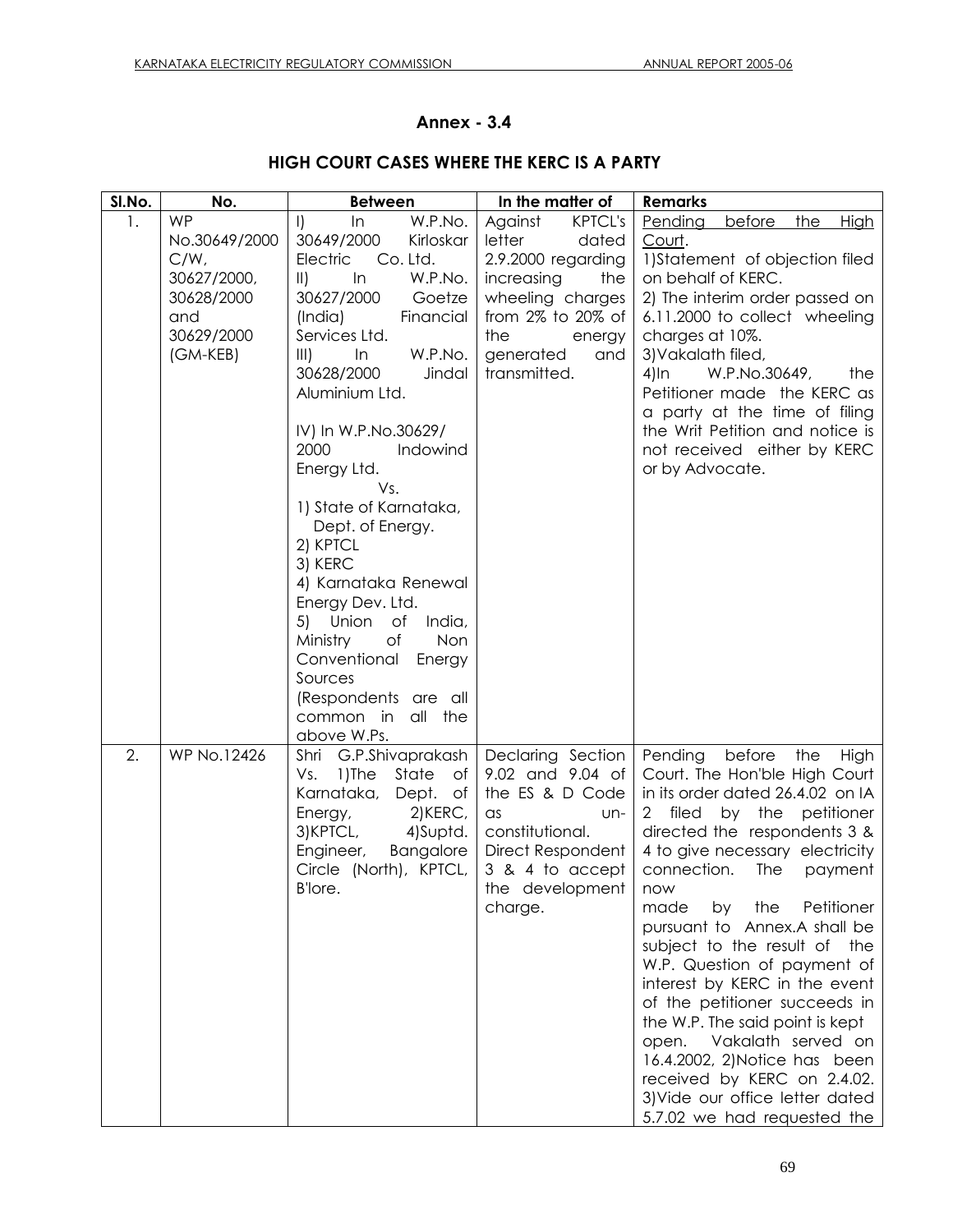|    |                                                       |                                                                                                                                                                           |                                                                                                                                                                                                                                                                                                                                                                                                                                            | Advocate to bring the order<br>dated 19.1.2001<br>passed in<br>W.P.No.27938/96 at the time of<br>hearing the petition.                                                                                                                                                                                                                                                                                                                                                                     |
|----|-------------------------------------------------------|---------------------------------------------------------------------------------------------------------------------------------------------------------------------------|--------------------------------------------------------------------------------------------------------------------------------------------------------------------------------------------------------------------------------------------------------------------------------------------------------------------------------------------------------------------------------------------------------------------------------------------|--------------------------------------------------------------------------------------------------------------------------------------------------------------------------------------------------------------------------------------------------------------------------------------------------------------------------------------------------------------------------------------------------------------------------------------------------------------------------------------------|
| 3. | <b>MFA</b><br>No.4795/02<br>SLP No.<br>23793/04       | Jindal<br>Thermal<br>M./s<br>Power Co. Ltd. Vs.<br>1) KPTCL, 2) Govt.<br>of<br>Karnataka,<br>Energy<br>department                                                         | <b>PPA</b>                                                                                                                                                                                                                                                                                                                                                                                                                                 | Special Leave Petition filed<br>before the Hon'ble Supreme<br>Court of India. The Hon'ble<br>Supreme Court of India in its<br>order dated 28-3-05 requests<br>the Hon'ble Chief Justice for<br>listing the matters before an<br>appropriate larger bench. All<br>the questions to be raised by<br>either of the<br>parties and<br>reliefs claimed or left open.                                                                                                                            |
| 4. | <b>MFA</b><br>NO.4274/02                              | 1)Sri<br>C.V.Gopala<br>Krishna,<br>2)Shri<br>D.Bheema Bhat, 3)Sri<br>M.Venkatakrishna,<br>4) Sri K. Venkatramana<br><b>Bhat</b><br>Vs.<br>1)KERC,<br>2) KPTCL, 3) MESCOM. | Quash<br>the<br>Tariff<br>Order<br>dated<br>8.5.2002<br>passed<br>by Respondent 1<br>(KERC) and in the<br>alternative<br>Tariff<br>amended<br>approved<br>under<br>section 27 (10) of<br>the KER Act. 1999<br>$2$ ) IA I<br>filed for<br>the<br>staying<br>operation of the<br>order<br>dated<br>8.5.2002 in respect<br>of LT2A i.e. AEH<br>category and LT4<br>category<br>i.e.<br>applicable<br>to<br>agricultural pump<br>set category. | Notice received on 5.9.2002.<br>Vakalath filed<br>26.9.02.<br>on<br>Pending for hearing.                                                                                                                                                                                                                                                                                                                                                                                                   |
| 5. | <b>MFA</b><br>NO.5185/02<br>(N/09/02<br>OP No.6/2002) | Secretary, BWSSB Vs.<br><b>KPTCL</b>                                                                                                                                      | MFA filed against<br>the order dated<br>7.6.2002 passed in<br>No.OP<br>case<br>6/2002 upholding<br>the decision of the<br>respondent to levy<br>Electricity charges<br>under<br>Tariff<br>Reading HT 2(a) of<br><b>KERC Tariff Order</b><br>2000<br>for<br>the<br>Sewage<br>Treatment<br>Plants<br>of the Appellant.<br>IA I filed praying to                                                                                              | Court<br>Order<br>dated<br>High<br>2.9.2002<br>directed<br>the<br>Respondent<br>not<br>to<br>disconnect<br>electricity<br>the<br>supply for<br>non payment of<br>disputed electricity charges<br>on IA 1. The High Court in its<br>17.9.2002 has<br>letter dated<br>requested this office to send<br>entire records in OP No.6/2000<br>for which we have sent the<br>entire records to<br>the said<br>court on 4.10.2002. Except this<br>we have not received any<br>MFA record or notice. |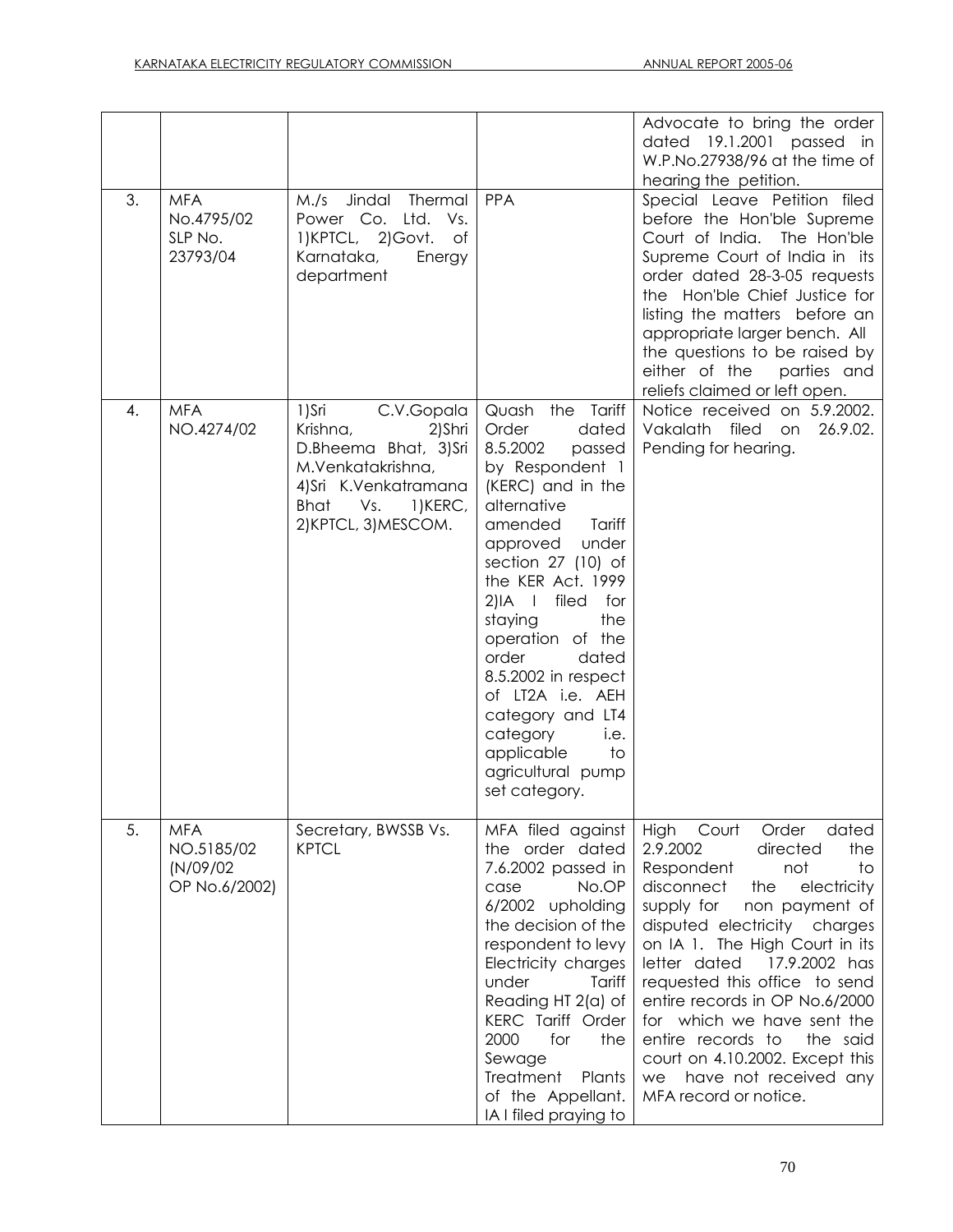|     |                                |                                                                                                      | restrain<br>the<br>Respondent from<br>taking any action<br>for recovery of the<br>disputed the dues<br>including<br>disconnection of<br>electricity of the<br>Appellant |                                                                                                                                                                                                                                                                                                                                                                                                                                                                    |
|-----|--------------------------------|------------------------------------------------------------------------------------------------------|-------------------------------------------------------------------------------------------------------------------------------------------------------------------------|--------------------------------------------------------------------------------------------------------------------------------------------------------------------------------------------------------------------------------------------------------------------------------------------------------------------------------------------------------------------------------------------------------------------------------------------------------------------|
| 6.  | <b>MFA</b><br>No.6225/02       | 1)KERC,<br><b>KPCL</b><br>Vs.<br>2) KPTCL                                                            | Set<br>aside<br>the<br>order<br>dated<br>25.7.02<br>of<br>the<br>Commission                                                                                             | Case is pending for hearing.                                                                                                                                                                                                                                                                                                                                                                                                                                       |
| 7.  | WP No.<br>1898/03 (GM-<br>KEB) | Shri<br>P.Bhaskar<br>Vs.<br><b>KPTCL and others</b>                                                  | Sanction<br>of<br>additional power<br>supply. Quash the<br>impugned<br>order<br>dated 4.10.2002                                                                         | Notice received on 6.2.2003.<br>Copy<br>Оf<br>petition<br>and<br>vakalath sent to Advocate on<br>20.2.2003. Vakalath<br>filed in<br>Court on 21.2.03.<br>Case<br>is.<br>pending.                                                                                                                                                                                                                                                                                   |
| 8.  | MFA No.<br>1557/03             | <b>BESCOM Vs. KERC</b>                                                                               | Special Scheme                                                                                                                                                          | Notice along with petition<br>received from the High Court<br>on 24.3.2003. Vakalath along<br>with<br>petition sent to Dua<br>Associates on 28.3.2003. The<br>Hon'ble High Court has passed<br>the order on I.A. No.1 dated<br>29.4.2003 staying the direction<br>issued to the Appellant by the<br>Commission will be in force for<br>a period of 8 weeks. The<br>Hon'ble High Court in its order<br>dated 23.7.03 has continued<br>the stay till further orders. |
| 9.  | <b>MFA</b><br>3457/2003        | KPTCL and other four<br>Companies Vs. KERC                                                           | Challenging<br>the<br>Order<br>Οf<br>the<br>Commission in RP<br>No.3/2003<br>dated<br>9.5.2003.                                                                         | Copy of MFA received from<br>the KPTCL Advocate<br>on<br>16.6.2003. Vakalath along with<br>copy of MFA<br>sent to Dua<br>18.6.2003.<br>Associates<br>on<br>Vakalath filed on 23.6.03.                                                                                                                                                                                                                                                                              |
| 10. | MFA No.<br>3169/03 (RES)       | Shri<br>C.V.Gopala<br>Krishna Vs. KERC                                                               | Setting aside the<br>order<br>dated<br>10.3.2003                                                                                                                        | Notice dated 30.7.03 along<br>with petition received from<br>the High Court and Vakalath<br>sent to Dua Associates on<br>20.8.03. Vakalath<br>filed on<br>28.8.03.                                                                                                                                                                                                                                                                                                 |
| 11. | MFA No.<br>3725/03 (RES-)      | <b>KPTCL</b><br>Vs.<br>Shri<br>Y.G.Muralidharan,<br>Consultant<br>$(CA)$ ,<br><b>KERC, Bangalore</b> | Setting aside the<br>order<br>dated<br>27.3.2003<br>passed<br>in OP 24/2002.                                                                                            | Copy of petition, notice and<br>vakalath sent<br>to<br>Dua<br>Associates on 5.9.03. Vakalath<br>filed on 9.9.03                                                                                                                                                                                                                                                                                                                                                    |
| 12. | MFA No.<br>4256/03 (RES)       | <b>KPCL Vs. KERC</b>                                                                                 | Setting aside the<br>impugned<br>order<br>dated<br>10.4.03<br>passed<br>by the                                                                                          | Copies of petition, notice and<br>vakalath<br>sent<br>to<br>Shri<br>B.N.Prakash,<br>Advocate<br>on<br>24.11.03. Vakalath filed by the                                                                                                                                                                                                                                                                                                                              |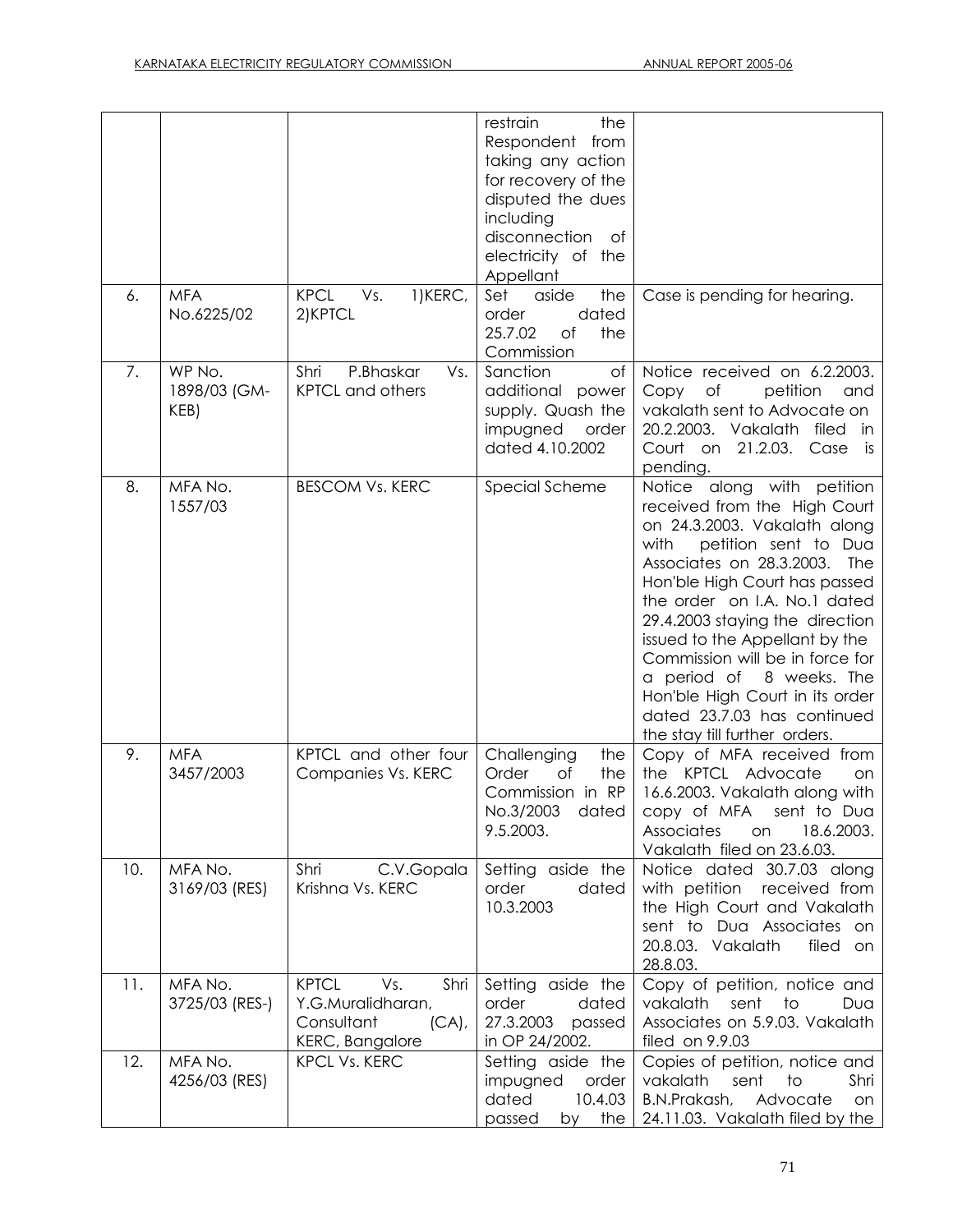|     |                                                             |                                                                                                     | Commission.                                                                                                          | Advocate. Objections to<br>be<br>filed. Case is pending.                                                                                                                                                                                                                                                                                                                                                                                                                                                                                                                                                                                                                                                                                                                                                            |
|-----|-------------------------------------------------------------|-----------------------------------------------------------------------------------------------------|----------------------------------------------------------------------------------------------------------------------|---------------------------------------------------------------------------------------------------------------------------------------------------------------------------------------------------------------------------------------------------------------------------------------------------------------------------------------------------------------------------------------------------------------------------------------------------------------------------------------------------------------------------------------------------------------------------------------------------------------------------------------------------------------------------------------------------------------------------------------------------------------------------------------------------------------------|
| 13. | <b>WP</b><br>No.2656/2004<br>$(GM - KEB)$                   | Energy Development<br>Company, Harangi Vs.<br>State and others                                      | Regarding PPA                                                                                                        | Copies of Notice, Petition and<br>Vakalath<br>sent<br>to<br>Dua<br>9.2.2004.<br>Associates<br>on<br>Vakalath<br>filed on 17.2.04.<br>Reply to the petition sent to<br>Dua Associates on 14.6.04. The<br>High<br>Hon'ble<br>Court has<br>an<br>Interim<br>Order<br>passed<br>dated 25.6.04 directing the<br>petitioner to supply power at<br>the rate of Rs.2.90 per KW -<br>hour which amount has been<br>2 <sub>nd</sub><br>by<br>the<br>suggested<br>Respondent in Annex A and<br>the petitioner shall supply the<br>power to the 2nd Respondent<br>subject to result of WP. The<br>power to be supplied by the<br>Respondent<br>will<br>2nd<br>be<br>subject to the back down of<br>generator if it is ordered on<br>account<br>of<br>the<br>system<br>constraints by the second<br>respondent. Case is pending. |
| 14. | <b>WP</b><br>No.51658/582-<br>83/2004 (GM-<br><b>KPTCL)</b> | Lakshman<br>M.B.<br>and<br>others Vs. KERC and<br>others                                            | Quashing the Tariff<br>Order 2002                                                                                    | Copy of Petition and Vakalath<br>sent to Dua<br>Associates on<br>19.2.2004. Case is pending.                                                                                                                                                                                                                                                                                                                                                                                                                                                                                                                                                                                                                                                                                                                        |
| 15. | <b>MFA</b><br>No.8675/2003<br>(KERC)                        | MD, BESCOM Vs SBI,<br><b>Bangalore</b><br>and<br>another                                            | Setting aside the<br>order dt.7.11.2003<br>passed<br>in<br>OP<br>No.35/2003                                          | Copy of Petition and Vakalath<br>sent to Dua Associates on<br>27.2.2004. Vakalath filed<br>on<br>1.3.04. The Hon'ble High Court<br>in its order dated 24.6.2004<br>has stayed the operation of<br>the order dated 7.11.2003<br>passed in OP No.35/2003 (SBI).<br>Case is<br>pending for final<br>disposal.                                                                                                                                                                                                                                                                                                                                                                                                                                                                                                          |
| 16. | <b>MFA</b><br>No.8370/2003<br>(KERC)                        | M/s<br>Visveswaraya<br>Nigam,<br>Vidyuth<br>DG<br>Plant Yelahanka<br>Vs.<br><b>KERC</b> and another | Setting aside the<br>order<br>dated<br>10.10.03<br>passed<br>by KERC                                                 | Copy of Notice, Petition and<br>Vakalath<br>sent<br>Shri<br>to<br><b>B.N.Prakash</b><br>10.3.2004.<br>on<br>Vakalath filed. Objections to<br>be filed. Case is pending.                                                                                                                                                                                                                                                                                                                                                                                                                                                                                                                                                                                                                                             |
| 17. | <b>WA</b><br>No.7687/2003<br>(GM-KEB)                       | M/s KPTCL Vs. KERC &<br>another                                                                     | Setting aside the<br>order<br>dated<br>12.9.03 passed in<br>WP No.11771/2001<br>(GM-KEB) by the<br>learned<br>single | Copy of the Notice, Petition<br>and Vakalath sent to Dua<br>Associates<br>11.3.2004.<br>on<br>Vakalath filed<br>on 17.3.04.<br>Case is pending.                                                                                                                                                                                                                                                                                                                                                                                                                                                                                                                                                                                                                                                                     |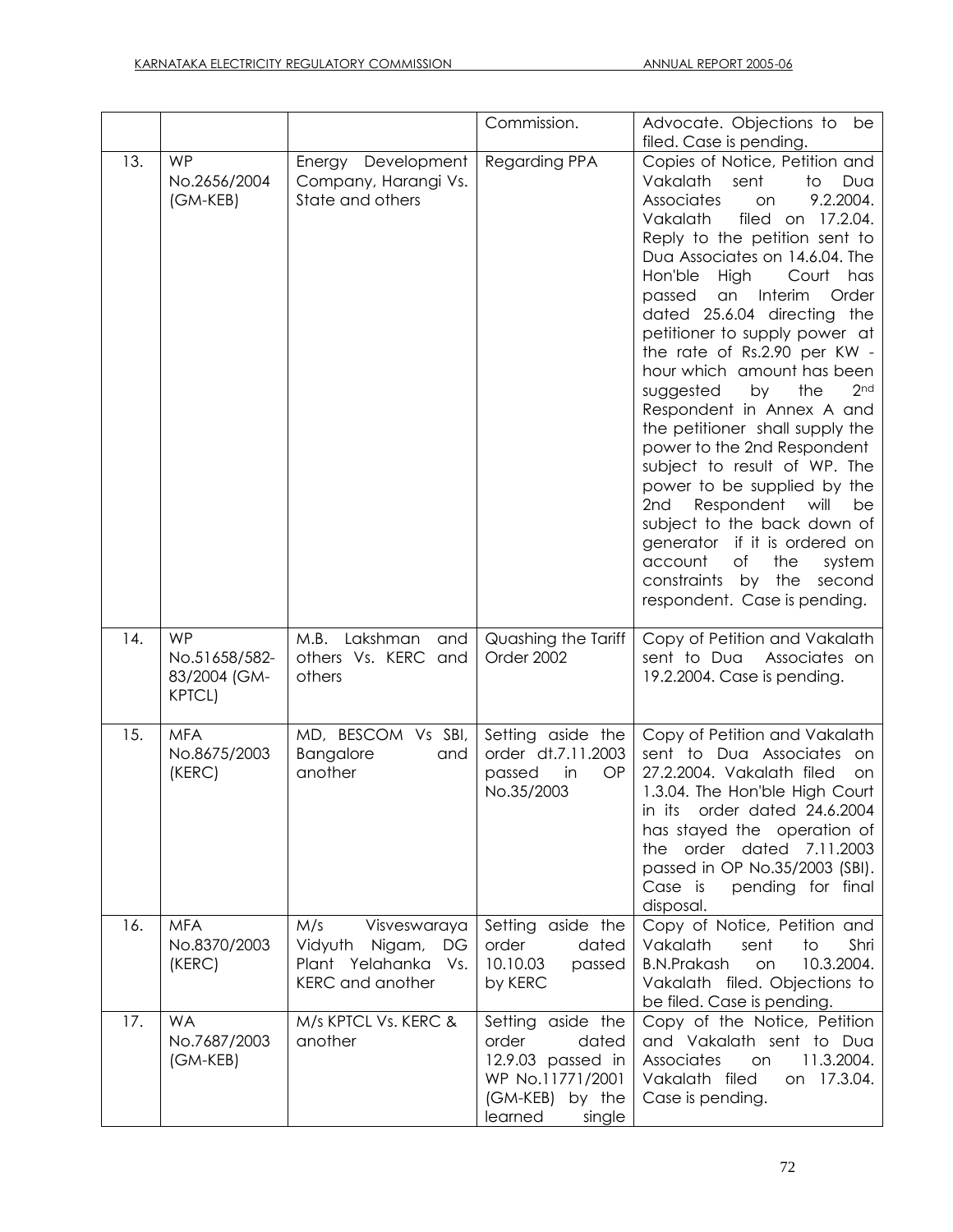|     |                                         |                                                                                                                           | Judge.                                                                             |                                                                                                                                                                                                                                                                                                                                                                                                                                                                                                                                                                                                                                                                                        |
|-----|-----------------------------------------|---------------------------------------------------------------------------------------------------------------------------|------------------------------------------------------------------------------------|----------------------------------------------------------------------------------------------------------------------------------------------------------------------------------------------------------------------------------------------------------------------------------------------------------------------------------------------------------------------------------------------------------------------------------------------------------------------------------------------------------------------------------------------------------------------------------------------------------------------------------------------------------------------------------------|
| 18. | <b>MFA</b><br>No.6891/2002<br>(RES)     | Shri Narasimha Nayak,<br>Secretary, Thirthahalli<br>Tq. Niravari Pump set<br>Balakedarara Sangha<br>Vs. KPTCL and another | Setting aside the<br>Tariff Order 2000<br>dated 8.5.2002                           | Copy of Notice, Petition and<br>Vakalath<br>sent<br>to<br>Dua<br>24.3.2004.<br>Associates<br>on<br>filed<br>on 27.3.04.<br>Vakalath<br>Case is pending.                                                                                                                                                                                                                                                                                                                                                                                                                                                                                                                                |
| 19. | <b>MFA</b><br>5640/2003<br>(RES)        | <b>Bhoruka</b><br>Power<br>Corporation Vs KERC<br>and others                                                              | Determination<br>of<br>wheeling charges<br>at para 13.24.2 of<br>Tariff Order 2003 | Copy Notice, Petition<br>and<br>Vakalath<br>to<br>sent<br>Dua<br>1.4.2004.<br>Associates<br>on<br>Vakalath field on 2.4.04. Case<br>is pending.                                                                                                                                                                                                                                                                                                                                                                                                                                                                                                                                        |
| 20. | <b>WP</b><br>10168/2004<br>$(GM - KEB)$ | <b>BESCOM</b><br>Vs.<br>Arpee<br>Electricals & another                                                                    | Setting aside the<br>order<br>dated<br>8.1.2004 passed in<br>OP No.32/03           | Vakalath, copy of petition,<br>interim order and notice sent<br>Associates<br>Dua<br>to<br>on<br>12.4.2004. The<br>Hon'ble High<br>order dated<br>Court in its<br>29.3.2004 has granted interim<br>stay<br>Оf<br>Annex.C<br>dated<br>8.1.2004 passed by<br>KERC in<br>Case No.OP 32/2003. Vakalath<br>filed on 15.4.04. The Hon'ble<br>High Court has granted the<br>interim order on 29.3.04. The<br>Advocate filed an IA No.1/04<br>for Respondent No.1<br>(Arpee<br>Electricals)<br>for<br>vacating<br>interim order dated 29.3.04.<br>The Hon'ble Court in its order<br>dated 22.6.04 has rejected<br>the interim order and granted<br>to continue the interim order.              |
| 21. | <b>WP</b><br>No.26853/2004<br>(GM-KEB)  | The Godavari Sugar<br>Mills Ltd., Mumbai Vs.<br><b>KPTCL and others</b>                                                   | Regarding<br><b>PPA</b><br>dated 8.9.99                                            | Vakalath along with copy of<br>petition sent to Dua Associates<br>on 12.7.2004. The Hon'ble High<br>Court in its order dated<br>22.7.2004<br>directed R1 to<br>restore grid connection to the<br>generating plant<br>of the<br>Petitioner and continue to<br>receive supply of electricity<br>from the Petitioner generating<br>plant subject to the back<br>down of generator if it is<br>ordered on account of the<br>system constraints subject to<br>the result of this petition,<br>Respondent shall pay the<br>electricity charges at the rate<br>of Rs.2.80ps per KW hour and<br>the petitioner is entitled for the<br>higher cost. Respondent shall<br>pay the same. Two weeks |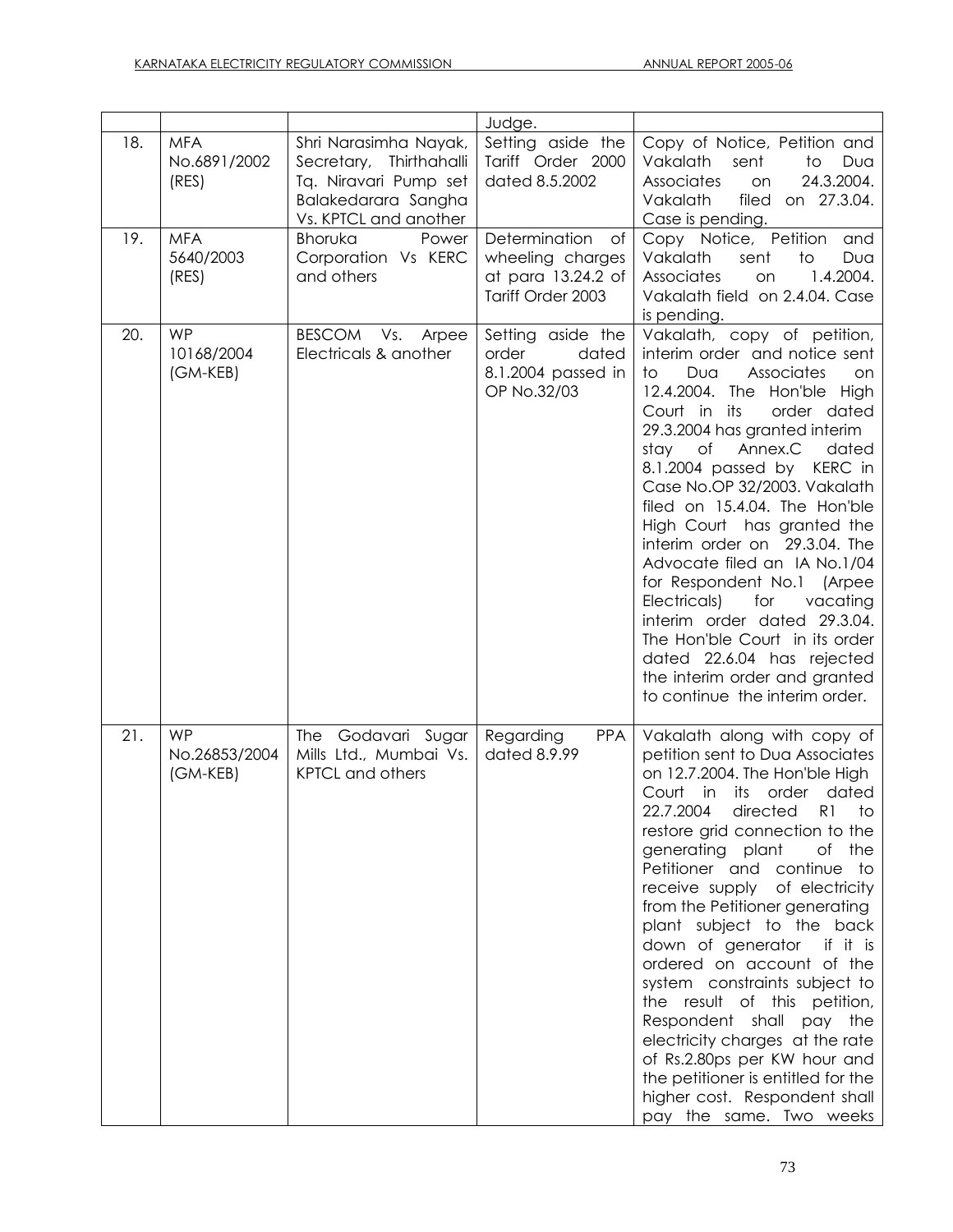|     |                                                        |                                                                                           |                                                                                                                                                                                | time is granted to file counter.<br>The petitioner has filed I.A. to<br>the Hon'ble<br>High court to<br>receive the KERC<br>(Power<br>Procurement from renewable<br>sources)<br>i.e., Annexure Z-8 and the<br>order dated 18-1-05 passed in<br>S/03/1/682 as Annexure Z-9<br>passed by the Commission. |
|-----|--------------------------------------------------------|-------------------------------------------------------------------------------------------|--------------------------------------------------------------------------------------------------------------------------------------------------------------------------------|--------------------------------------------------------------------------------------------------------------------------------------------------------------------------------------------------------------------------------------------------------------------------------------------------------|
| 22. | WP No.37302-<br>37307/2004<br>(GM-KEB)                 | K.Nagaraj,<br>Shri<br>Challakere & 5 others<br>AEE<br>Vs.<br>(Ele.)<br>Challakere & other | Not to disconnect<br>the power supply                                                                                                                                          | Copy of petition and vakalath<br>sent to Dua Associates on<br>5.10.2004.                                                                                                                                                                                                                               |
| 23. | <b>MFA</b><br>No.7220/02 &<br><b>MFA</b><br>No.5588/03 | Bharatiya<br>Kisan<br>Sangha,<br>U.K.<br>&<br>another Vs. KERC &<br>others                | Set aside the Tariff<br>Order 2002 & 2003                                                                                                                                      | Vakalath<br>sent<br>to<br>Dua<br>Associates on 11.1.2005.                                                                                                                                                                                                                                              |
| 24. | <b>MFA</b><br>No.4257/03                               | KPCL Vs. KERC &<br>another                                                                | Set<br>aside<br>Para<br>No.7.8<br>of<br>the<br>Commission's<br>Order<br>dated<br>10.4.03                                                                                       | Vakalth along with copy of<br>the petition with<br>enclosures<br>sent to Shri B.N. Prakash,<br>Advocate on 18.2.2005.                                                                                                                                                                                  |
| 25. | WP No.3224-<br>3226/05 (GM-<br>KEB)                    | Shri R. Nagaraj Shetty<br>& others                                                        | Quash and Struck<br>down regulations<br>framed<br>by the<br>Respondent<br>called<br><b>KERC</b><br>(Recovery<br>of<br>Expd. for supply of<br>Electricity)<br>Regulations 2004. | Vakalth along with copy of<br>the petition with enclosures<br>sent<br>to<br>Dua<br>Associates,<br>Advocate on 9.3.2005.                                                                                                                                                                                |
| 26. | <b>WP</b><br>No.50393/04<br>(GM-KEB)                   | Executive<br>Asst.<br>Engineer (Ele.), O&M<br>Div., KPTCL, Karwar                         | To<br>Quash<br>and<br>Stay of Annex.E dt.<br>12.2.2002<br>passed<br>by CEIG.                                                                                                   | Vakalth along with copy of<br>the petition with<br>enclosures<br>$\overline{1}$<br>sent<br>Dua<br>Associates,<br>Advocate on 9.3.2005.                                                                                                                                                                 |
| 27. | WP.<br>No.4276/2005<br>$(GM - KEB)$                    | Smt.A.B.Hemavathi,<br>Vs. MESCOM & others                                                 | To give<br>appropriate job.                                                                                                                                                    | Vakalth along with copy of<br>the petition with<br>enclosures<br>sent<br>to<br>Dua<br>Associates, on<br>16.3.2005.                                                                                                                                                                                     |
| 28. | WP No.50384-<br>50388 / 04<br>$(GM - KEB)$             | The AEE (EI), KPTCL,<br>O&M, GADAG.                                                       | Quash & Stay of<br>Annexure A & C.                                                                                                                                             | Vakalth along with copy of<br>the petition with enclosures<br>sent to Dua Associates,<br>on<br>25.3.2005.                                                                                                                                                                                              |
| 29. | W.P. No:<br>11757-05                                   | Devika<br>Dr.<br>of<br>Vidhyanagar, Hubli &<br>others<br>Vs. KERC<br>- &<br>others        | Provide<br>Power<br>Supply.                                                                                                                                                    | Vakalth, copies of the Notice,<br>Interim Order<br>and<br>petition<br>sent to Dua Associates on<br>29.4.2005.                                                                                                                                                                                          |
| 30. | W.P. No:<br>11931-05                                   | world<br>Food<br>Super<br>Market<br>Vs. State &<br>Others                                 | effect<br>Not<br>the<br>disconnection.                                                                                                                                         | Vakalth, copies of the Notice,<br>Interim Order and<br>petition<br>sent to Dua Associates on<br>29.4.2005.                                                                                                                                                                                             |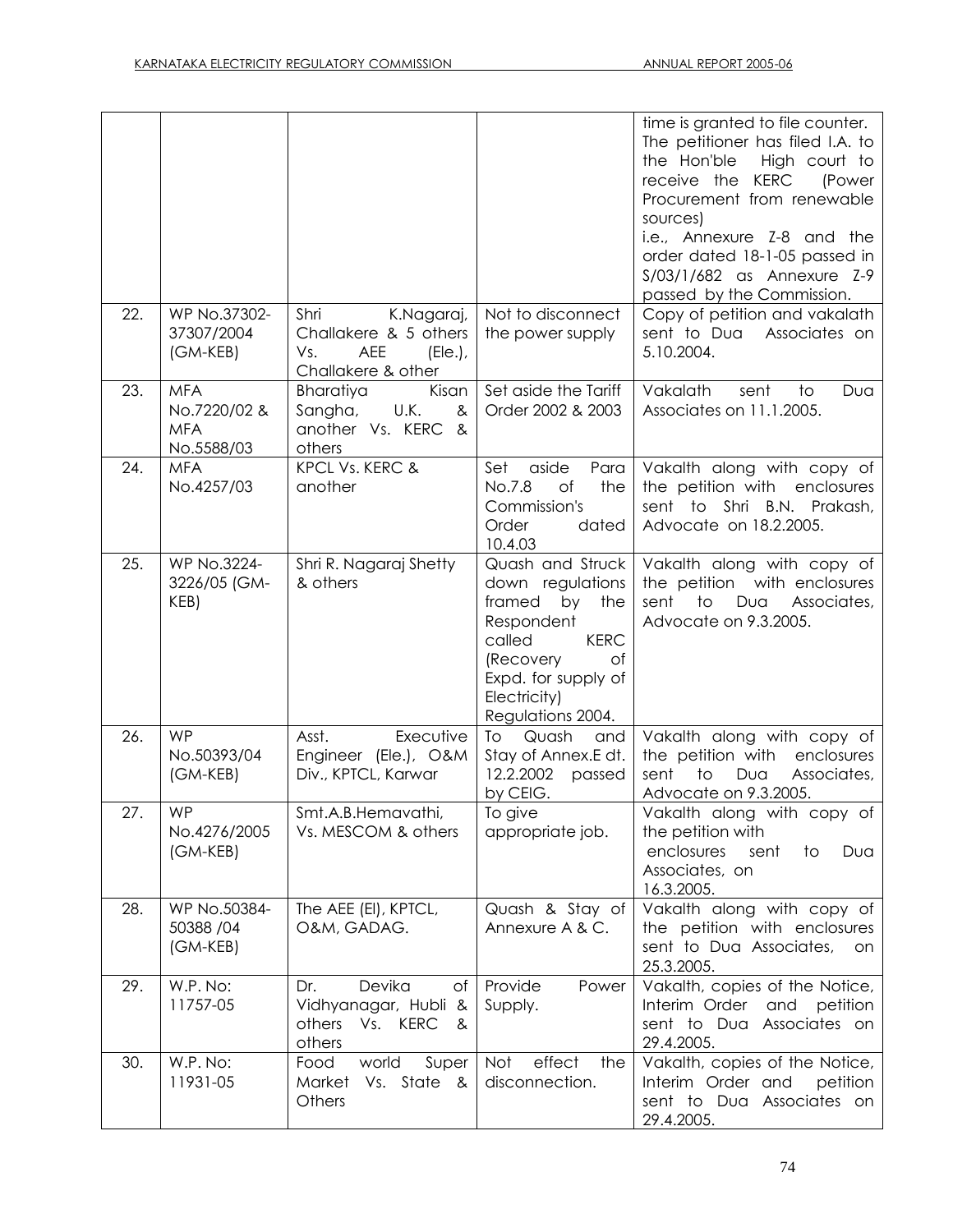| 31. | W.P. No:                                | Raymond Vijay Soans                                                                                                  | Give<br>Power                                                                                                        | Vakalth, copies of the Notice,                                                                                             |
|-----|-----------------------------------------|----------------------------------------------------------------------------------------------------------------------|----------------------------------------------------------------------------------------------------------------------|----------------------------------------------------------------------------------------------------------------------------|
|     | 10167-05                                | Vs. Bescom & Others                                                                                                  | Supply.                                                                                                              | petition sent to Dua<br>and<br>Associates on 29.4.2005.                                                                    |
| 32. | W.P. No:<br>12408-05<br><b>GM-KPTCL</b> | Mr. Narasimha Nayak,<br>Vs. MD, Mescom &<br>others.                                                                  | Refund of amount                                                                                                     | Vakalth, copies of the Notice,<br>and petition sent<br>to<br>Dua<br>4.5.2005.<br>Associates<br>on<br>Admitted on 5-4-2005. |
| 33. | W.P. No:<br>16826/05<br>G.M.-KEB        | Sri Venkatesh<br>$Co-$<br>operative Textile Mill,<br>Annigeri and another<br><b>HESCOM</b><br>Vs.<br>and<br>another. | Special incentive<br>to high<br>scheme<br>voltage<br>consumers.                                                      | Vakalath<br>Dua<br>sent<br>to<br>Associates on 28-9-05.                                                                    |
| 34. | W.P. No:<br>17208/03<br>G.M. KEB        | Smt,. Suvarna Vs. KERC<br>and others                                                                                 | Sanction LT Power  <br>for<br>small<br>scale<br>industry                                                             | Vakalath and copy of the<br>petition sent to Dua Associates<br>on 20-5-2003.                                               |
| 35. | Appeal No:<br>129/05                    | South<br>Sugar<br>Mills<br>association, Vs. KERC<br>and others.                                                      | Reg. Quash<br>the<br>Commissions order<br>18-1-2005<br>Dated<br>and 20-7-05 and<br>frame appropriate<br>regulations. | Vakalath and copy of the<br>petition sent to Dua Associates<br>on 26-10-2005.                                              |
| 36. | W.P. No:<br>3565/06                     | MD, BESCOM Vs, Mittal<br>Bangalore<br>Towers,<br>and another.                                                        | Quash & Stay of<br>Annexure P dated<br>2-2-06 made in Op<br>No. 12/05                                                | Vakalath and copy of the<br>petition sent to Dua Associates<br>on 3-4-2006.                                                |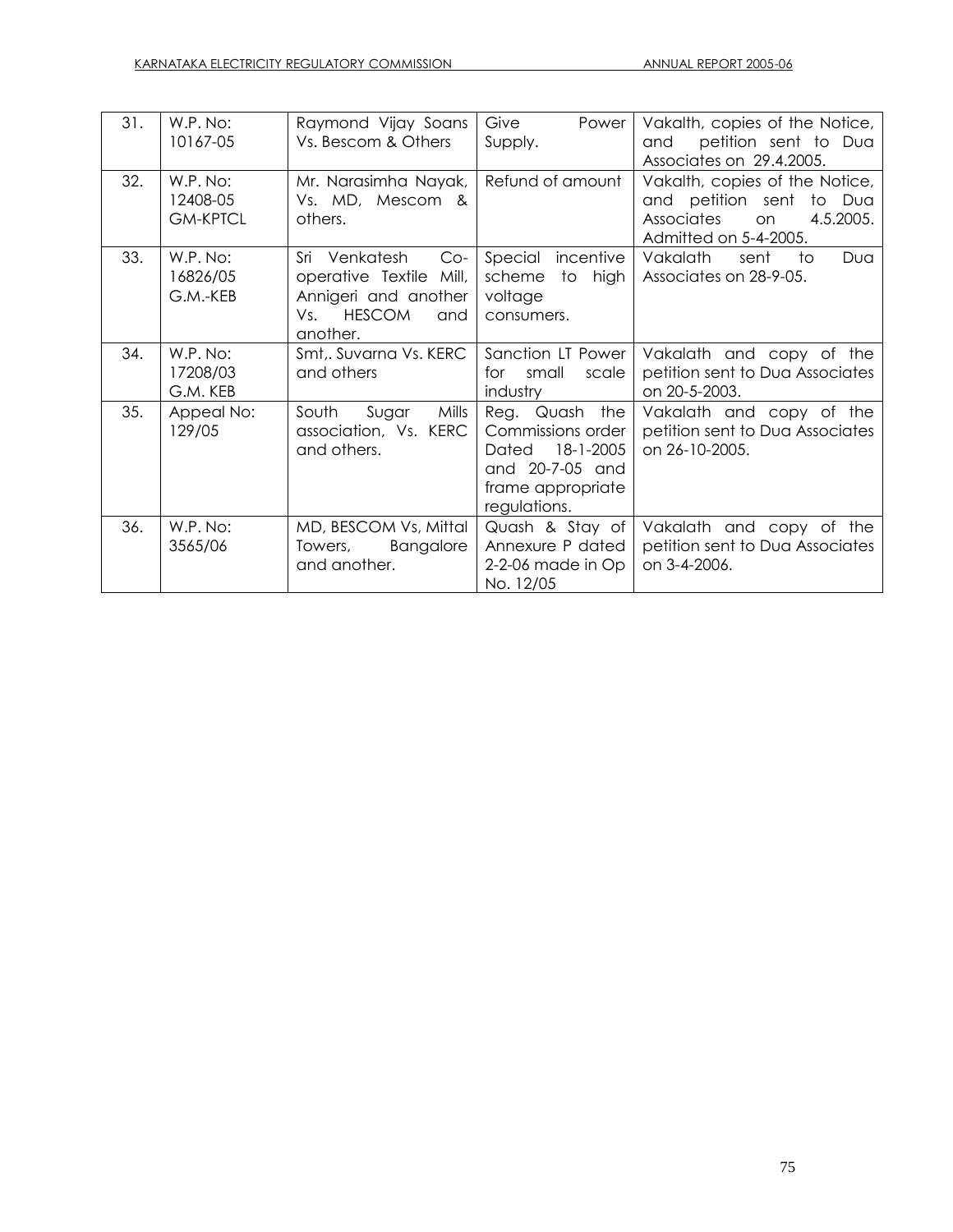## **Annex- 3.5**

| 1 | The Managing Director,<br>Karnataka Power Transmission<br>Corpn. Ltd., 'Cauvery Bhavan',<br>K.G.Road,<br><b>BANGALORE - 560 009.</b><br>(Phone No. 2214342/2244556)                       | $\overline{2}$ | The Managing Director,<br>Karnataka Power Corporation Ltd.,<br>'Shakthi Bhavan',<br>Race Course Road,<br>BANGALORE - 560 001.<br>(Phone No.2255606/2204153)                                          |
|---|-------------------------------------------------------------------------------------------------------------------------------------------------------------------------------------------|----------------|------------------------------------------------------------------------------------------------------------------------------------------------------------------------------------------------------|
| 3 | B.Sathyanarayana Udupa<br>Secretary,<br>Bharatiya Kissan Sangha<br>Ashirwad House, Japthi Post<br>Kundapura Taluk, Udupi Dist-<br>576211<br>Phone No: 08259-266255<br>Mobile: 94488-43888 | 4              | President, KEB Engineers Association,<br>No.28, Race Course Cross Road,<br>Anand Rao Circle,<br><b>BANGALORE - 560 001.</b><br>(Phone No. Off: 2281049/2217227<br>Res: 5542787; Mobile: 98454-21111) |
| 5 | Shri M.G.Prabhakar<br>No.79, 14th Cross, 20th Main, 2nd<br>Phase, J.P.Nagar<br>Bangalore -560 078<br>Phone: Off: 6321054, Res: 6594249                                                    | 6              | Shri K.N.Venkatagiri Rao,<br>Consumers Forum,<br>Brasam Buildings,<br>Nehru Maidan,<br>SAGAR - 577 401.                                                                                              |
| 7 | Shri Amarnath Patil,                                                                                                                                                                      | 8              | The Managing Director,                                                                                                                                                                               |

## **MEMBERS OF THE ADVISORY COMMITTEE**

|                | Phase, J.P.Nagar<br>Bangalore -560 078<br>Phone: Off: 6321054, Res: 6594249                                                                                                                         |                 | Brasam Buildings,<br>Nehru Maidan,<br>SAGAR - 577 401.                                                                                 |
|----------------|-----------------------------------------------------------------------------------------------------------------------------------------------------------------------------------------------------|-----------------|----------------------------------------------------------------------------------------------------------------------------------------|
| $\overline{7}$ | Shri Amarnath Patil.<br>President,<br>Hyderabad Karnataka Chamber of<br>Commerce, Chamber Building<br>Complex,<br>Super Market, Gulbarga - 585 101.<br>(Ph.No.420579/433265; Fax. 08472-<br>420579) | 8               | The Managing Director,<br>Bhoruka Power Corporation Ltd.,<br>No.48, Lavelle Road,<br><b>BANGALORE - 560 001.</b><br>(Phone No.2272271) |
| 9              | Shri Raghavendra Raju,<br>S/o Shri Venkatanarayana Raju,<br>No.574, 8th Cross, 9th 'C' Main,<br>R.P.C.Layout,<br>Vijayanagar 2nd Stage,<br><b>BANGALORE.</b>                                        | 10              | Shri Prakash Kashinath Rao Patil,<br>Ghatibhorala,<br>Humanabad Taluk,<br><b>Bidar District</b>                                        |
| 11             | Managing Director,<br>BESCOM,<br>K.R.Circle,<br>Bangalore - 560 001.                                                                                                                                | 12 <sup>2</sup> | Secretary,<br>Department of Food & Civil Supplies &<br>Consumer Affairs,<br>Government of Karnataka,<br>M.S.Building,<br>Bangalore.    |